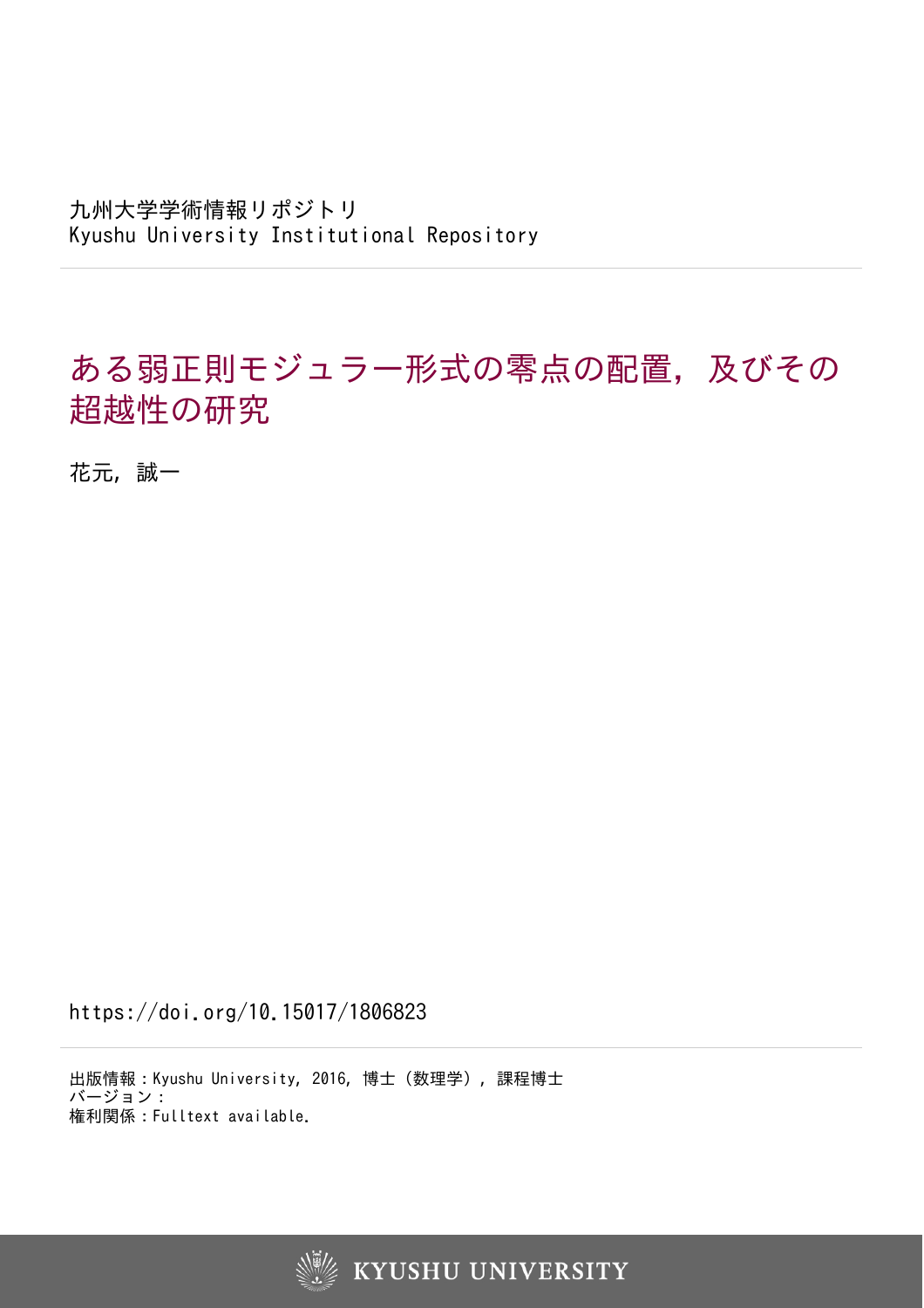# Zeros of certain weakly holomorphic modular forms and their transcendence

Seiichi Hanamoto

Graduate School of Mathematics Kyushu University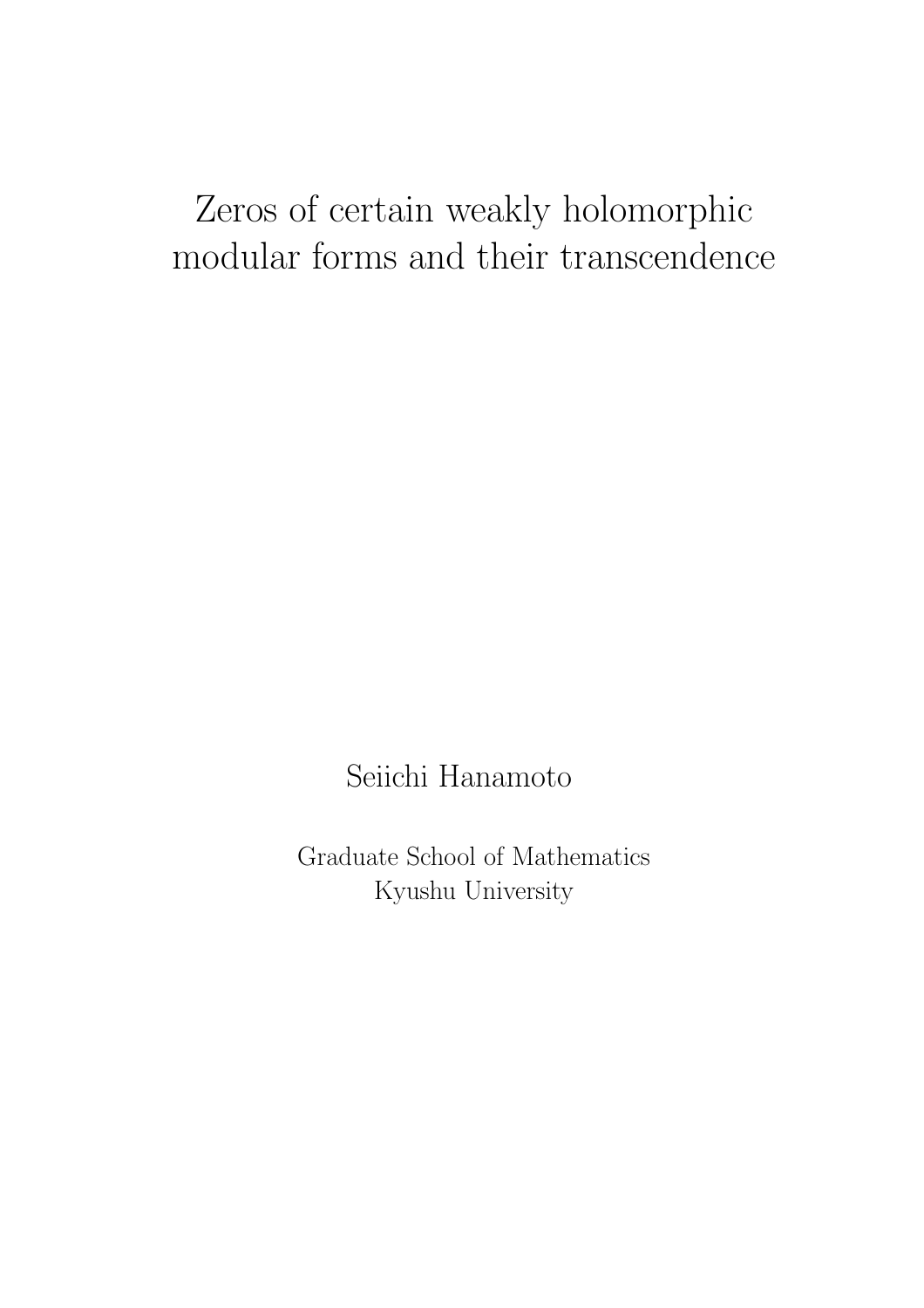**Acknowledgement** The author is grateful to Professor Yasuro Gon for initial advice and many useful comments over the course of this work. The author also would like to thank Professor Masanobu Kaneko for valuable comments.

## **Contents**

|             |                                                       | 1 Introduction                                                               | 3            |  |  |  |
|-------------|-------------------------------------------------------|------------------------------------------------------------------------------|--------------|--|--|--|
| $2^{\circ}$ |                                                       | Zeros of weakly holomorphic modular forms of level 1                         | $\mathbf{5}$ |  |  |  |
|             | 2.1                                                   | Definitions and statement of a result $\ldots \ldots \ldots \ldots$          | $-5$         |  |  |  |
|             | 2.2                                                   |                                                                              | - 8          |  |  |  |
|             | 2.3                                                   |                                                                              |              |  |  |  |
|             | 2.4                                                   | Details of computing upper and lower bounds $\ldots \ldots \ldots$ 17        |              |  |  |  |
| 3           |                                                       | Transcendence of zeros                                                       | 29           |  |  |  |
|             | 4 Zeros of weakly holomorphic modular form of level 2 |                                                                              |              |  |  |  |
|             |                                                       |                                                                              | 33           |  |  |  |
|             |                                                       | Definitions and statement of results $\ldots \ldots \ldots \ldots \ldots 33$ |              |  |  |  |
|             | 4.2                                                   | Generalization of a theorem of Garthwaite and Jenkins                        | -36          |  |  |  |
|             | 4.3                                                   | Improving assumption for a theorem of Garthwaite and Jenkins 41              |              |  |  |  |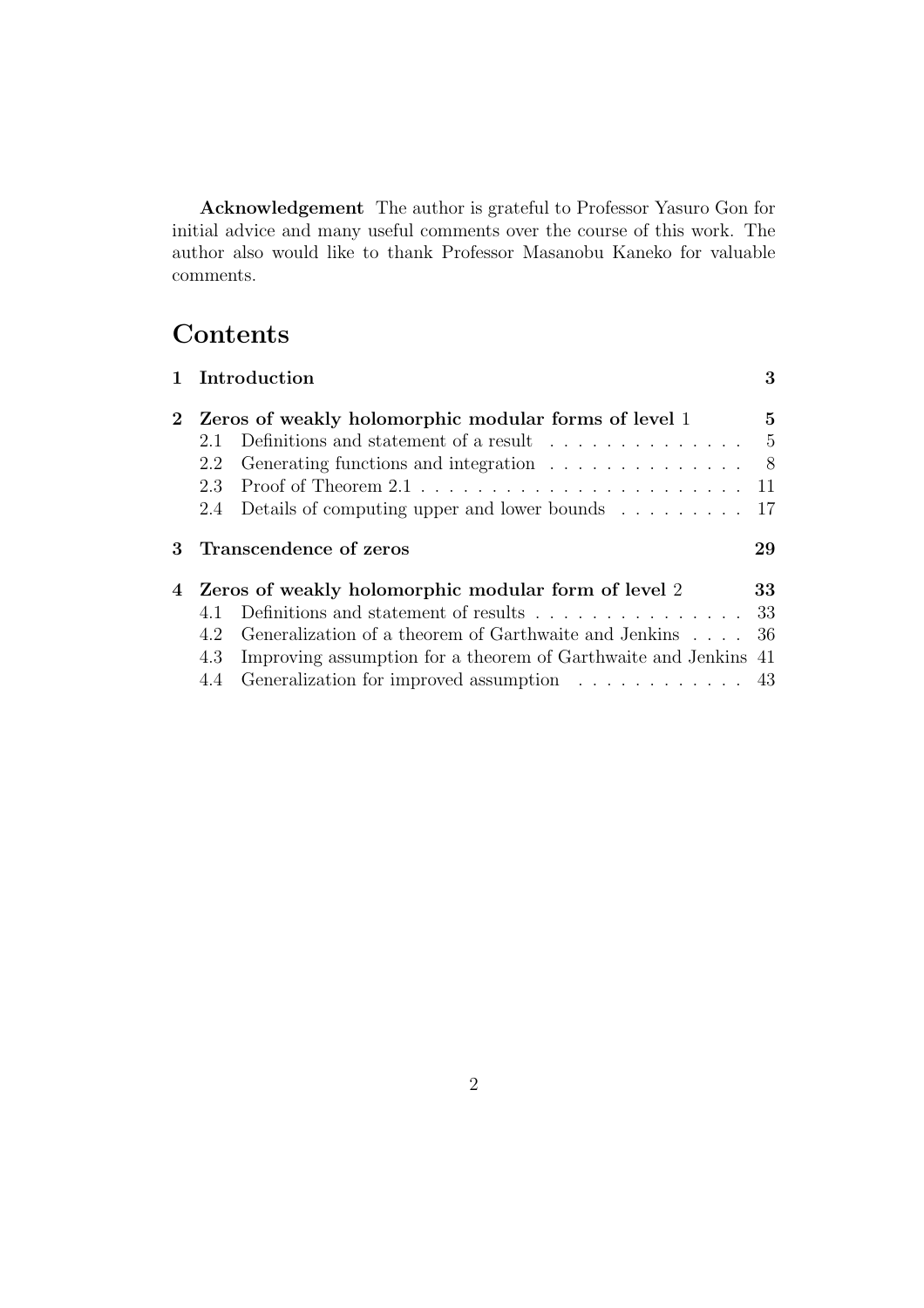## **1 Introduction**

Modular forms and zeta functions often appear in number theory. It is important to study locations of zeros for such complex-valued functions. For the Eisenstein series  $E_k(z)$ , which is perhaps the easiest example of modular forms, a great deal is known about the locations of the zeros. In the 1960s, Wohlfahrt [14] proved that all zeros of the Eisenstein series  $E_k(z)$  in the standard fundamental domain for  $SL_2(\mathbb{Z})$  lie on the arc for even  $4 \leq k \leq 26$ . In 1970, F.K.C. Rankin and Swinnerton-Dyer [11] showed this result for all weight *k ≥* 4. In 2007, Miezaki, Nozaki and Shigezumi [10] proved similar results for Eisenstein series for  $\Gamma_0^*(2)$  and  $\Gamma_0^*(3)$ . Shigezumi showed similar results for Eisenstein series for  $\Gamma^*_0(5)$  and  $\Gamma^*_0(7)$  in 2007 [12], and for Poincaré series for  $\Gamma_0^*(2)$  and  $\Gamma_0^*(3)$  in 2010 [13].

In 2008, Duke and Jenkins [2] constructed a canonical basis  $f_{k,m}$  for the space of weakly holomorphic modular forms for level 1. Let  $\Delta$  be the Ramanujan  $\Delta$  function and *j* be weight 0 modular function which is known simply as the *j*-function. The basis  $f_{k,m}$  is defined by

$$
f_{k,m} = \Delta^{\ell} E_{k'} F_{k,D}(j)
$$

where  $k = 12\ell + k'$ ,  $k' \in \{0, 4, 6, 8, 10, 14\}$  and  $F_{k,D}(x)$  is a monic polynomial in *x* of degree  $D = \ell + m$ . The basis  $f_{k,m}$  have the following form

$$
f_{k,m}(z) = q^{-m} + O(q^{\ell+1}).
$$

They considered *fk,m* as a two-parameter family of weakly holomorphic modular forms that is a canonical basis for the space and proved almost all of the basis elements have all of their zeros on a lower boundary of the standard fundamental domain for  $SL_2(\mathbb{Z})$ . Similar results have been obtained for level 2 and 3 by Garthwaite and Jenkins in 2013 [4], and for level 4 by Haddock and Jenkins in 2014 [6].

In 2004, J. Getz [5] generalized Rankin's theorem [11], providing conditions under which the zeros of other modular forms lie only on the arc. For weakly holomorphic modular forms of level 1, we have the information of the location of the zeros for the canonical basis  $f_{k,m}$  by Jenkins's theorem [2]. However, we do not know where the zeros of general weakly holomorphic modular forms exist. In this paper, we consider the locations of the zeros for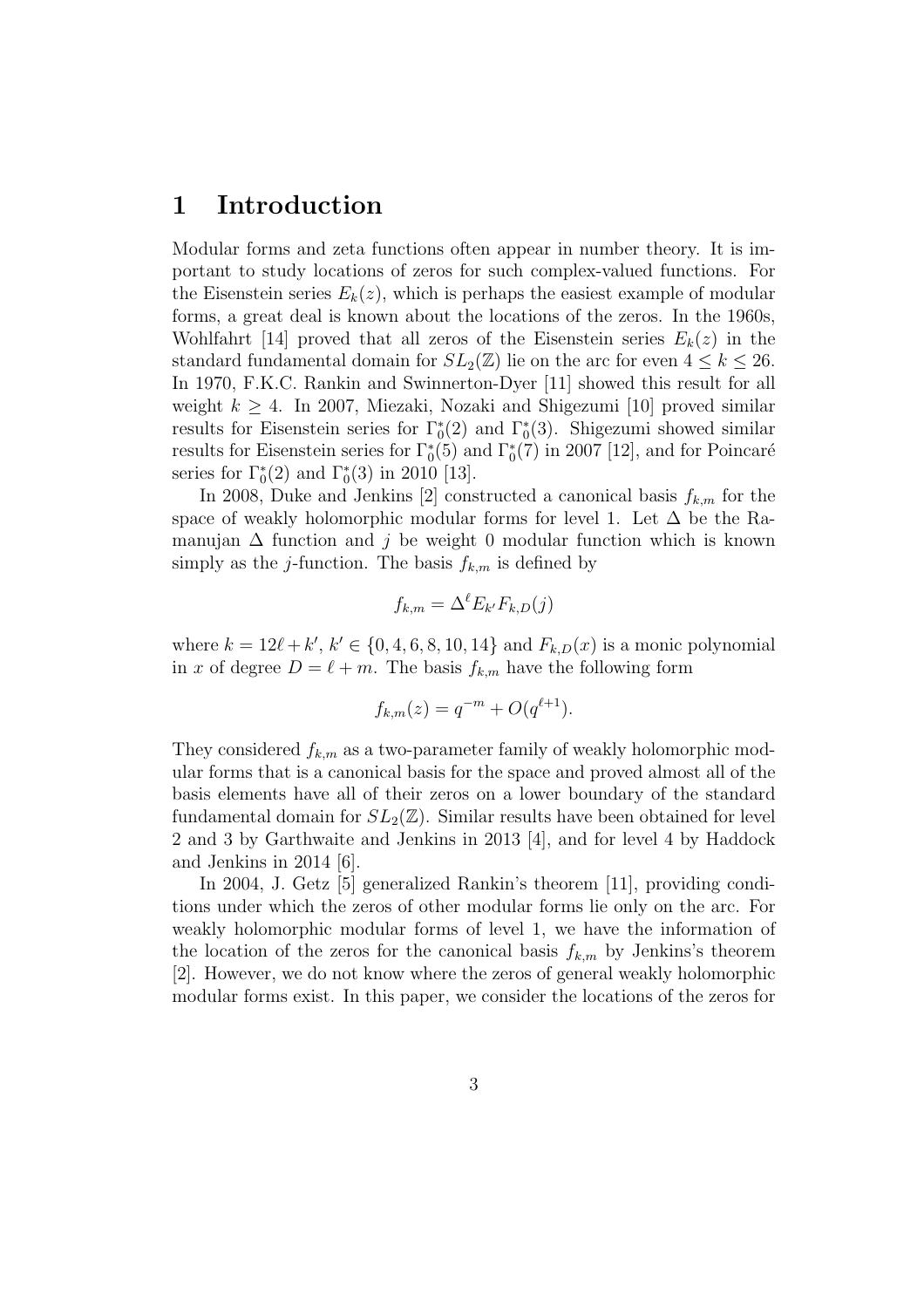weakly holomorphic modular forms  $g_{k,m}$  of level 1 defined by

$$
g_{k,m}(z) = f_{k,m}(z) + \sum_{j=1}^{\ell+m} a_j f_{k-12j,m}(z) \Delta(z)^j,
$$

where  $a_j \in \mathbb{R}$ . The result is given by the following theorem.

#### **Main Theorem.** *(Theorem 2.1)*

*Let*  $a_j \in \mathbb{R}, m \geq 0$  and  $\ell + m \geq 1$ . We define a weakly holomorphic form  $g_{k,m}(z)$  *as above. If*  $\{a_j\}_{j=1}^{\ell+m}$  *satisfy a certain assumption (see p.8), then all of the zeros of*  $g_{k,m}$  *in the fundamental domain for*  $SL_2(\mathbb{Z})$  *lie on the circle*  $|z| = 1$ .

Besides, we prove the transcendence of their zeros when the coefficients  $a_j$  are rational numbers and satisfy the assumption (Theorem 3.1 and Corollary 3.1). Finally, we show similar results for the locations of the zeros of weakly holomorphic modular forms of level 2 (Theorem 4.2, Theorem 4.3 and Theorem 4.4).

This paper is organized as follows. In Section 2, we recall the definition of weakly holomorphic modular forms and prove the location of the zeros for level 1 case. In Subsection 2.3, we show the main theorem without detailed computations of the numerical bounds for weakly holomorphic modular forms. The proof of numerical bounds is given in Subsection 2.4. In Section 3, we recall some basic facts for imaginary quadratic fields and consider the transcendence of zeros for level 1. In Section 4, similar results are obtained for the locations of the zeros of weakly holomorphic modular forms of level 2. In Subsection 4.1, we construct a canonical basis for level 2 and give the statements for several cases. We prove the theorems in Subsection 4.2, 4.3 and 4.4 for each case.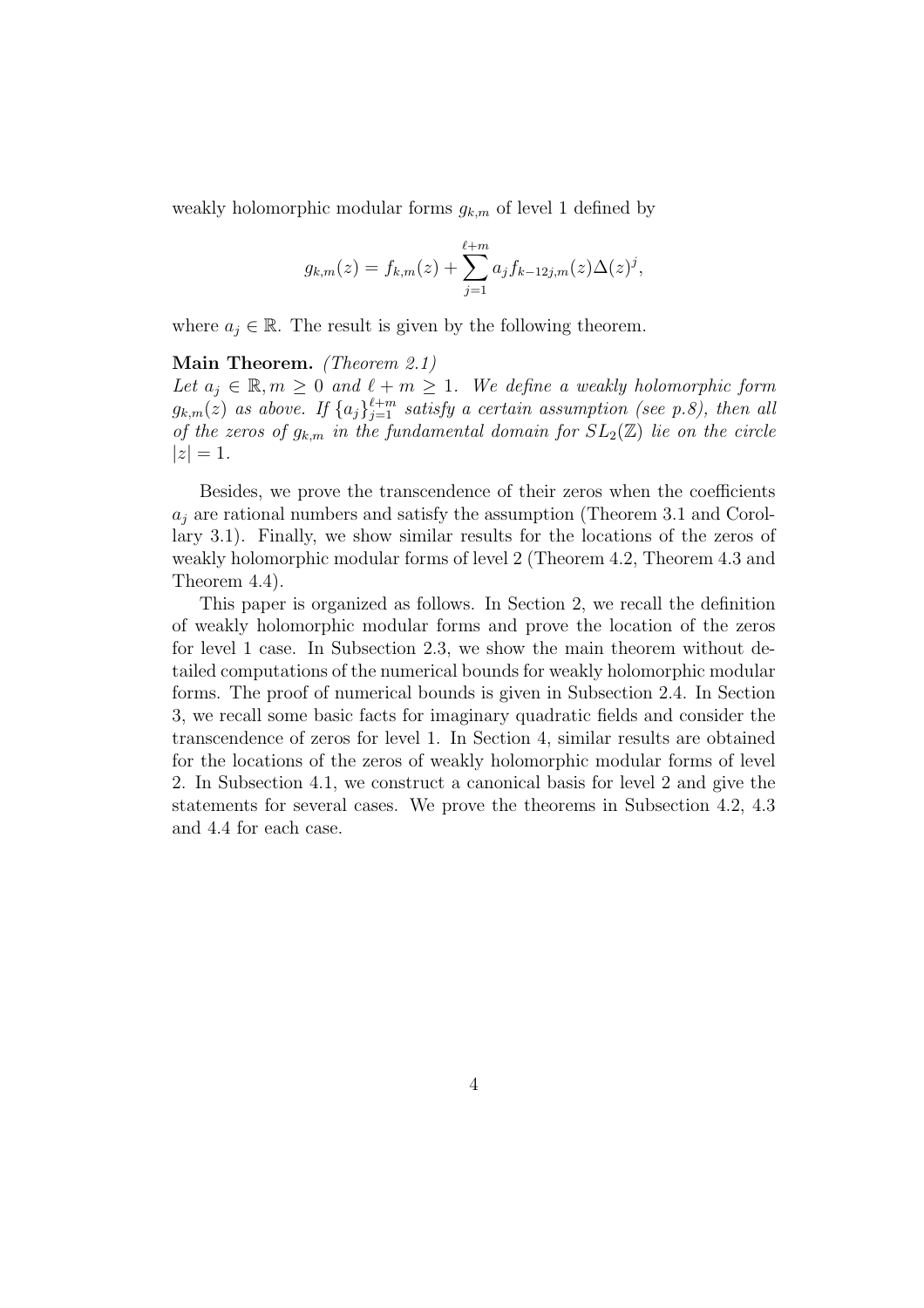# **2 Zeros of weakly holomorphic modular forms of level** 1

We recall the definition of weakly holomorphic modular forms and study the location of their zeros in this section.

#### **2.1 Definitions and statement of a result**

Let  $k \in 2\mathbb{Z}$ , *N* be a prime number or 1, and  $\Gamma_0(N) = \{ \begin{pmatrix} a & b \\ c & d \end{pmatrix} \in SL_2(\mathbb{Z}) | c \equiv 0 \}$  $\{(\text{mod } N)\}\$ . Put  $\mathbb{H} = \{x + iy \mid x, y \in \mathbb{R} \text{ and } y > 0\}$ , and  $q = e^{2\pi i z}$  for  $z \in \mathbb{H}$ .

A holomorphic function *f* on H is a weakly holomorphic modular form of weight *k* with respect to  $\Gamma_0(N)$  if *f* satisfies the following two conditions:

\n- \n
$$
f\left(\frac{az+b}{cz+d}\right) = (cz+d)^k f(z) \quad \text{for any } \left(\begin{matrix} a & b \\ c & d \end{matrix}\right) \in \Gamma_0(N).
$$
\n
\n- \n
$$
f(z) = \sum_{n \ge n_0} a(n) q^n \quad \text{and} \quad \frac{1}{z^k} f\left(-\frac{1}{z}\right) = \sum_{n \ge n_1} b(n) q^{\frac{n}{N}}
$$
\n with\n 
$$
a(n_0) \neq 0 \quad \text{and} \quad b(n_1) \neq 0.
$$
\n
\n

We define f is holomorphic if  $n_0 \geq 0$  and  $n_1 \geq 0$ , a cusp form if  $n_0 \geq 1$ and  $n_1 \geq 1$ . We denote the space of holomorphic modular form of weight *k* on  $\Gamma_0(N)$  by  $M_k(N)$ , the space of weakly holomorphic modular forms by  $M_k^!(N)$ . Put  $M_k = M_k(1)$  and  $M_k^! = M_k^!(1)$  in this paper.

Duke and Jenkins considered an explicit basis of  $M_k^!$  which is indexed by the order of the pole at  $\infty$  in [2]. Let  $k = 12\ell + k'$  where  $\ell \in \mathbb{Z}$  and  $k' \in \{0, 4, 6, 8, 10, 14\}$ . For any integer  $m \geq -\ell$ , there exists a unique weakly holomorphic modular form  $f_{k,m} \in M_k^!$  which has an expansion

$$
f_{k,m}(z) = q^{-m} + O(q^{\ell+1}).
$$
\n(1)

For any  $f = \sum a(n)q^n \in M_k^!$ , we can write

$$
f = \sum_{n_0 \le n \le \ell} a(n) f_{k,-n}
$$

when we know first few Fourier coefficients of *f*. Therefore we see that  ${f_{k,m}}_{m≥−\ell}$  form a natural basis of  $M_k^!$ .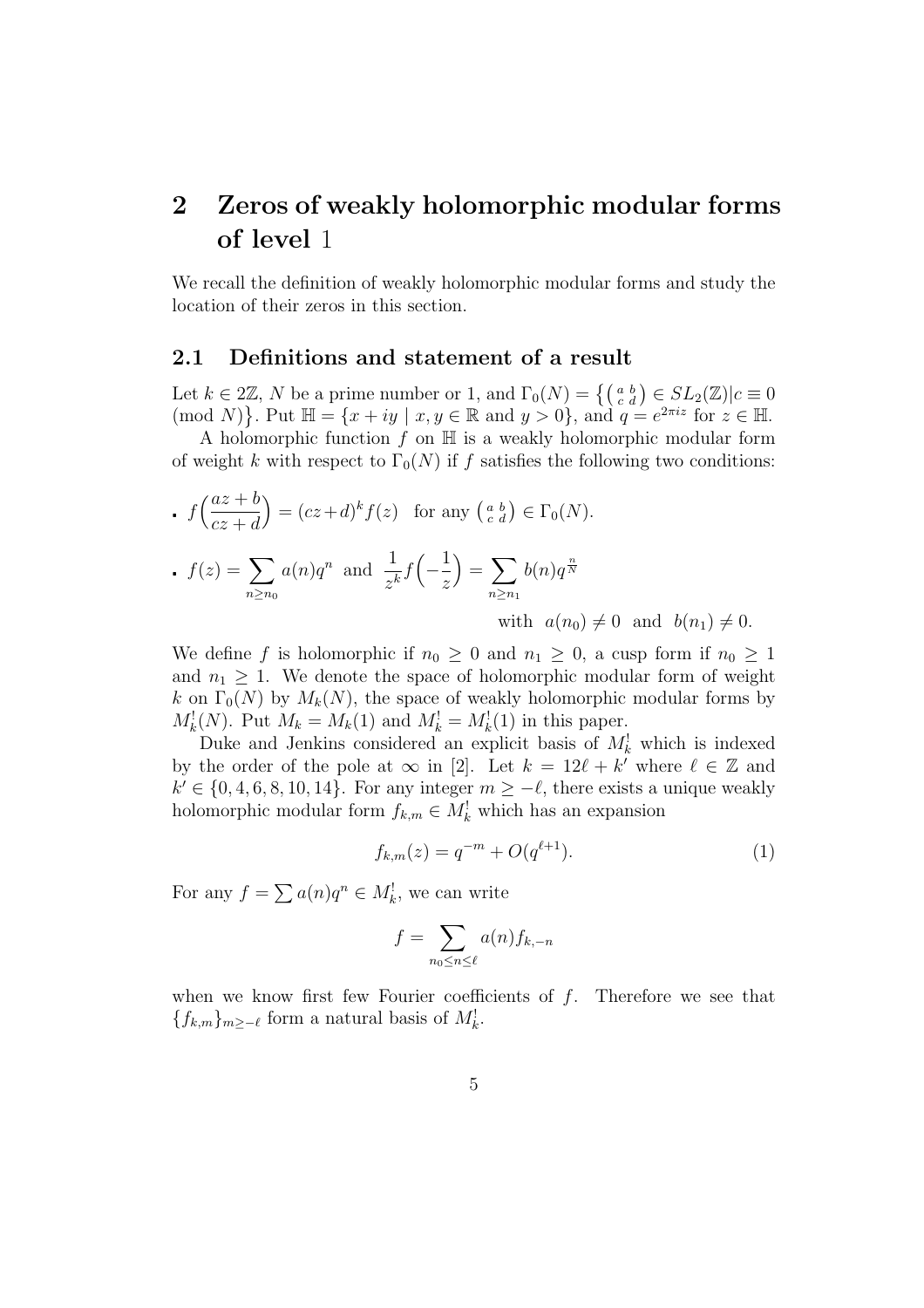We define three modular forms to construct the basis *{fk,m}<sup>m</sup>≥−<sup>ℓ</sup>* . Bernoulli numbers  $B_k$  and  $\sigma_{k-1}(n)$  are each defined by

$$
\frac{x}{e^x - 1} = \sum_{j=0}^{\infty} B_j \frac{x^j}{j!}, \qquad \sigma_{k-1}(n) = \sum_{d|n} d^{k-1}.
$$

Then Ramanujan  $\Delta$  function, Eisenstein series  $E_k$  and *j* function are each defined by

$$
\Delta(z) = q \prod_{n=1}^{\infty} (1 - q^n)^{24} = \sum_{n=1}^{\infty} \tau(n) q^n,
$$
  
\n
$$
E_k(z) = 1 - \frac{2k}{B_k} \sum_{n=1}^{\infty} \sigma_{k-1}(n) q^n \quad (k \ge 4), \ E_0 = 1,
$$
  
\n
$$
j(z) = \frac{E_4(z)^3}{\Delta(z)} = q^{-1} + 744 + \sum_{n \ge 1} c(n) q^n.
$$

Their weights are each 12*, k,* 0 and orders at  $\infty$  are each 1*,* 0*,* −1. The function  $f_{k,m}$  is constructed by

$$
f_{k,m} = \Delta^{\ell} E_{k'} F_{k,D}(j)
$$

where  $F_{k,D}(x)$  is a monic polynomial in *x* of degree  $D = \ell + m$ .

For the group  $SL_2(\mathbb{Z})$ , we use a fundamental domain in the upper halfplane bounded by the lines  $\Re(z) = -\frac{1}{2}$  $\frac{1}{2}$  and  $\Re(z) = \frac{1}{2}$ , the circles of radius 1 centered at  $z = 0$ . We include the boundary on the left half of this fundamental domain. The cusps of this fundamental domain can be taken to be at *∞*.

For any  $f \in M_k^!(f \neq 0)$ , the following valence formula holds.

$$
\frac{k}{12} = \text{ord}_{\infty}(f) + \frac{1}{2}\text{ord}_{i}(f) + \frac{1}{3}\text{ord}_{\rho}(f) + \sum_{\tau \in \mathcal{F} \setminus \{i,\rho\}} \text{ord}_{\tau}(f).
$$

Here  $\rho = -\frac{1}{2} + \frac{i\sqrt{3}}{2}$  $\frac{\sqrt{3}}{2}$  and F is the fundamental domain for  $SL_2(\mathbb{Z})$ . We know that for any  $f \in M_k^!$   $(f \neq 0)$ , the inequality

$$
\text{ord}_{\infty}(f) \le \ell
$$

holds. Hence we note that there exists a unique  $f_{k,m} \in M_k^!$  with the expansion (1).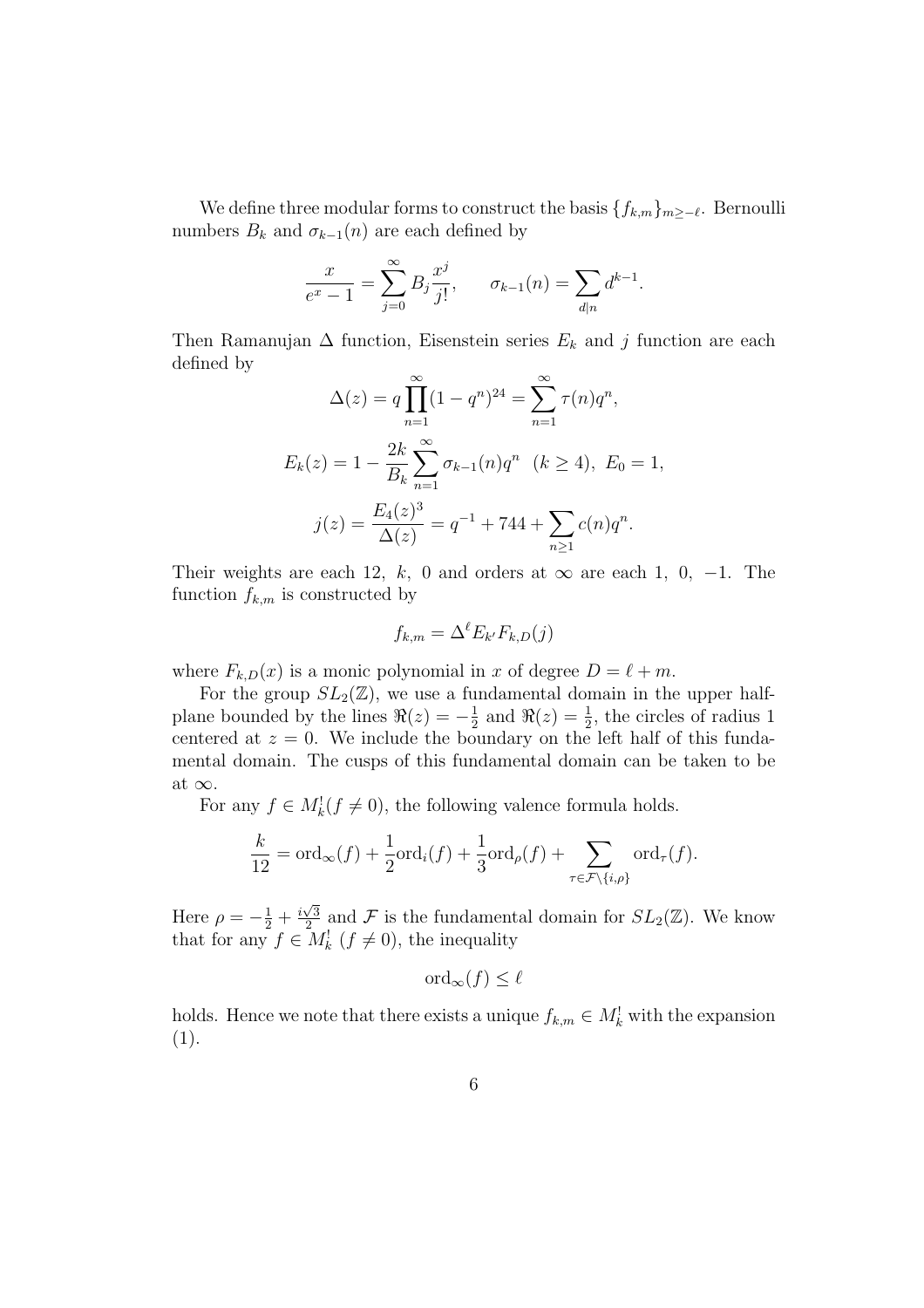

Figure 1: A fundamental domain for  $SL_2(\mathbb{Z})$ .

The description of the zeros of a weakly holomorphic modular form  $f \in$  $M_k^!$  on  $\mathbb H$  is clearly equivalent to the description of the zeros of *f* on *F*. Thus, for the remainder of this paper, when we speak of a zero  $z_0$  of  $f \in M_k^!$ , we assume  $z_0 \in \mathcal{F}$ .

We define four constants by  $\delta_1 = 0.432207, \delta_2 = 0.024975, \delta_3 = 0.004807$ and  $\delta_4 = 0.257348$ . Then we define  $\gamma(j)$  and  $A_{k'}$  by

$$
\gamma(j) = \begin{cases} \delta_3^j \delta_1^{\ell-j} & \text{if } 1 \le j \le \ell, \\ \delta_2^j \delta_3^{\ell} & \text{if } \ell + 1 \le j \le \ell + m. \end{cases} A_{k'} = \begin{cases} 2.76009 & \text{if } k' = 0, \\ 0.684214 & \text{if } k' = 4, \\ 0.950549 & \text{if } k' = 6, \\ 0.184724 & \text{if } k' = 8, \\ 0.258108 & \text{if } k' = 10, \\ 0.075404 & \text{if } k' = 14. \end{cases}
$$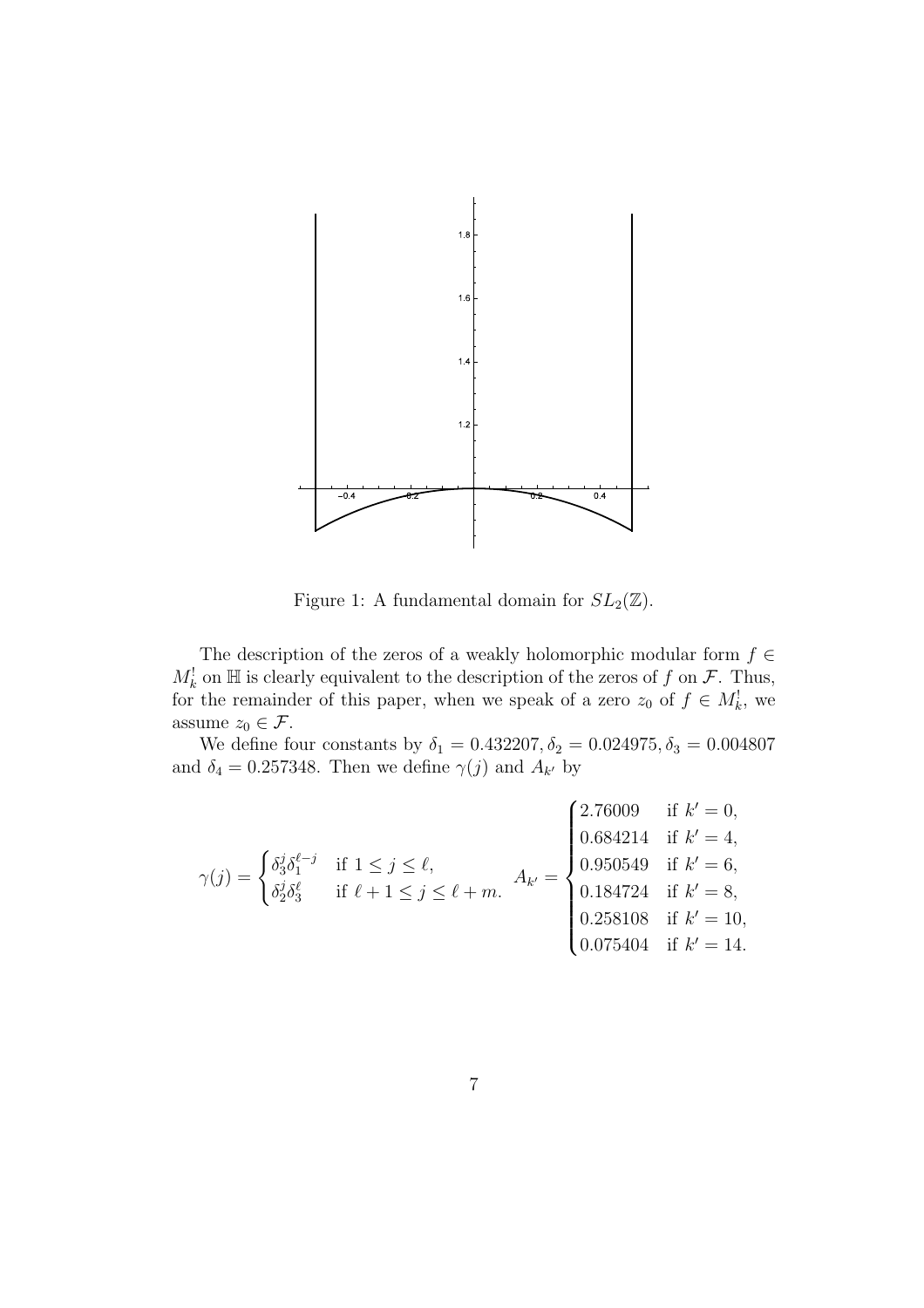We note here, and will prove later in Subsection 2.4, that

$$
\left|\frac{\Delta (e^{i\theta})}{\Delta (x+0.65i)}\right| \leq \delta_1,
$$
  
\n
$$
\left|\Delta (x+0.65i)\right| \leq \delta_2,
$$
  
\n
$$
\left|\Delta (e^{i\theta})\right| \leq \delta_3,
$$
  
\n
$$
e^{-2\pi m(\sin \theta - 0.65)} \leq \delta_4
$$
  
\n
$$
\left|\frac{1}{2}\right| \qquad 1 \qquad E_{k'}(e^{i\theta}) E_{14-k'}(x+0.65i)
$$

and 
$$
\int_{-\frac{1}{2}}^{\frac{1}{2}} \left| \frac{1}{\Delta(x+0.65i)} \frac{E_{k'}(e^{i\theta}) E_{14-k'}(x+0.65i)}{j(x+0.65i) - j(e^{i\theta})} \right| dx \le A_{k'},
$$

for  $\theta \in [1.9, 2\pi/3]$  and  $x \in [-1/2, 1/2]$ . Then we have the following theorem.

**Theorem 2.1.** Let  $k = 12\ell + k'$ , where  $\ell \in \mathbb{Z}_{\geq 0}$  and  $k' \in \{0, 4, 6, 8, 10, 14\}$ . *Let*

$$
g_{k,m}(z) = f_{k,m}(z) + \sum_{j=1}^{\ell+m} a_j f_{k-12j,m}(z) \Delta(z)^j,
$$

*where*  $a_j \in \mathbb{R}, m \geq 0$  *and*  $\ell + m \geq 1$ *. If*  $\{a_j\}_{j=1}^{\ell+m}$  *satisfy* 

$$
\sum_{j=1}^{\ell+m} |a_j| (3\delta_3^j + \delta_4^m \gamma(j)^j A_{k'}) < 1 - \delta_4^m \delta_1^{\ell} A_{k'},
$$

*then all of the zeros of*  $g_{k,m}$  *in the fundamental domain for*  $SL_2(\mathbb{Z})$  *lie on the*  $circle |z| = 1$ .

#### **2.2 Generating functions and integration**

We use the following generating function for  $f_{k,m}$  to obtain the integral formula as with [2].

**Theorem 2.2.** *([2, Theorem 2]) For any even integer k we have*

$$
\sum_{m \ge -\ell} f_{k,m}(z)q^m = \frac{f_k(z)f_{2-k}(\tau)}{j(\tau) - j(z)},
$$

*where*  $f_k = \Delta^\ell E_{k'}$  *with*  $k = 12\ell + k'.$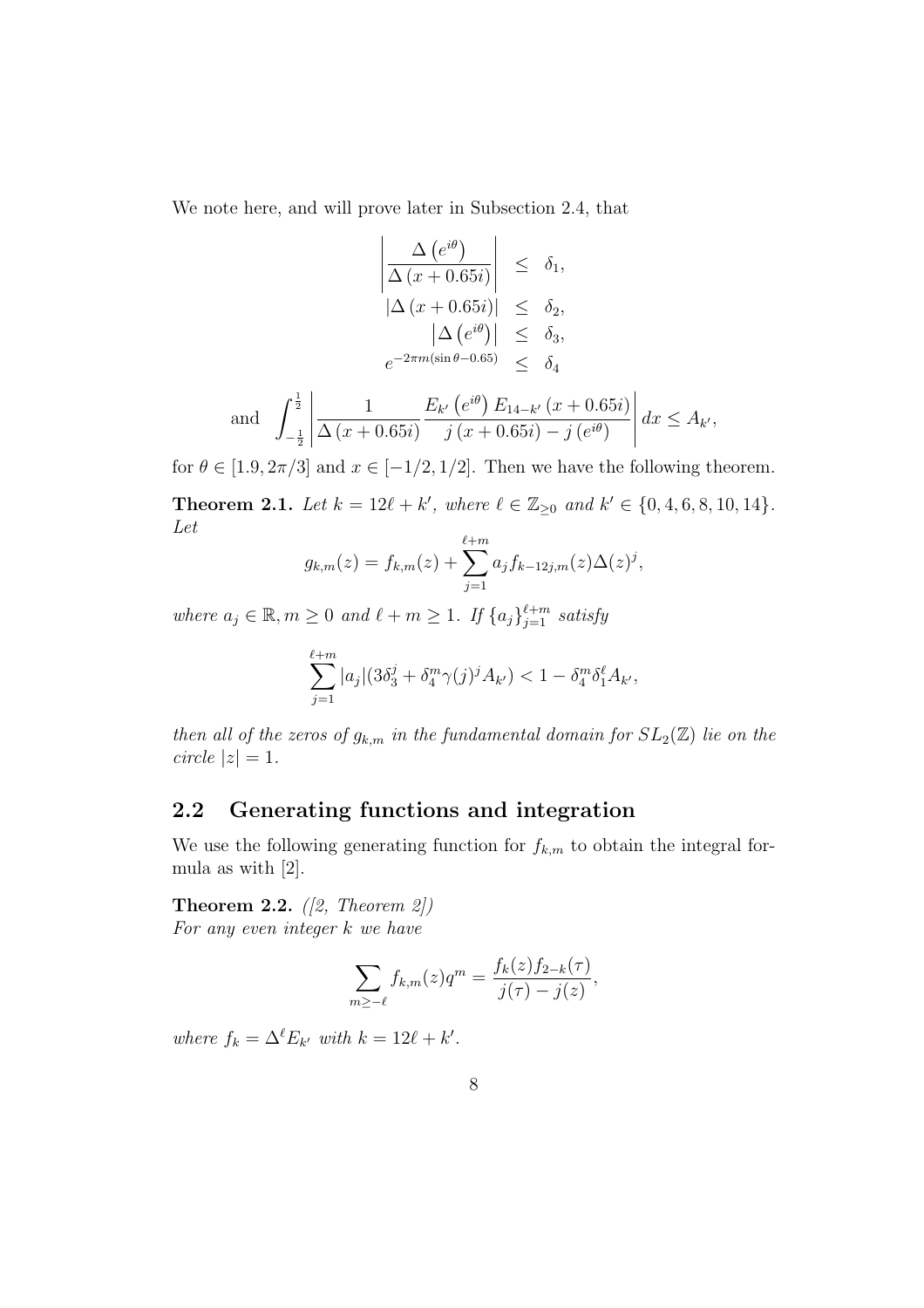This is equivalent to the following lemma.

**Lemma 2.1.** *([2, Lemma 2]) We have*

$$
f_{k,m}(z) = \frac{1}{2\pi i} \oint_C \frac{\Delta^{\ell}(z) E_{k'}(z) E_{14-k'}(\tau)}{\Delta^{1+\ell}(\tau) (j(\tau) - j(z))} q^{-m-1} dq,
$$

*for C a (counterclockwise) circle centered at* 0 *in the q-plane with a sufficiently small radius.*

Changing variables  $q \mapsto \tau$  in the formula of Lemma 2.1 and deforming the resulting contour by Cauchy's theorem gives that for  $\alpha > 1$ ,

$$
f_{k,m}(z) = \int_{-\frac{1}{2}+i\alpha}^{\frac{1}{2}+i\alpha} \frac{\Delta^{\ell}(z)}{\Delta^{1+\ell}(\tau)} \frac{E_{k'}(z)E_{14-k'}(\tau)}{j(\tau)-j(z)} e^{-2\pi im\tau} d\tau.
$$

For brevity, we write

$$
G(\tau, z) = \frac{\Delta^{\ell}(z)}{\Delta^{1+\ell}(\tau)} \frac{E_{k'}(z)E_{14-k'}(\tau)}{j(\tau) - j(z)} e^{-2\pi i m \tau}
$$

*,*

so that

$$
f_{k,m}(z) = \int_{-\frac{1}{2} + i\alpha}^{\frac{1}{2} + i\alpha} G(\tau, z) d\tau.
$$

We now assume that  $z = e^{i\theta}$  for some  $\theta \in \left(\frac{\pi}{2}\right)$  $\frac{\pi}{2}, \frac{2\pi}{3}$  $\frac{2\pi}{3}$ , and move the contour of integration downward to a height *α'*. As we do so, each pole  $\tau_0$  of  $G(\tau, z)$  in the region defined by

$$
-\frac{1}{2} \le \Re(\tau) < \frac{1}{2} \quad \text{and} \quad \alpha' < \Im(\tau) < \alpha
$$

will contribute a term  $2\pi i \cdot \text{Res}_{\tau=\tau_0} G(\tau,z)$  to the equation. The poles of  $G(\tau, z)$  occur only when  $\tau = z$  or when  $\tau$  is equivalent to *z* under the action of  $SL_2(\mathbb{Z})$ . In moving the contour, then, the first nonzero contributions occur at  $\tau = z = e^{i\theta}$  and  $\tau = -1/z = e^{i(\pi - \theta)}$ , and these are the only poles for  $\sqrt{3}/2 < \alpha' < \alpha$ . The residues can be easily calculated using the alternative formula

$$
G(\tau,z) = \frac{e^{-2\pi im\tau}}{-2\pi i} \frac{\Delta^{\ell}(z) E_{k'}(z)}{\Delta^{\ell}(\tau) E_{k'}(\tau)} \frac{\frac{d}{d\tau} (j(\tau) - j(z))}{j(\tau) - j(z)}.
$$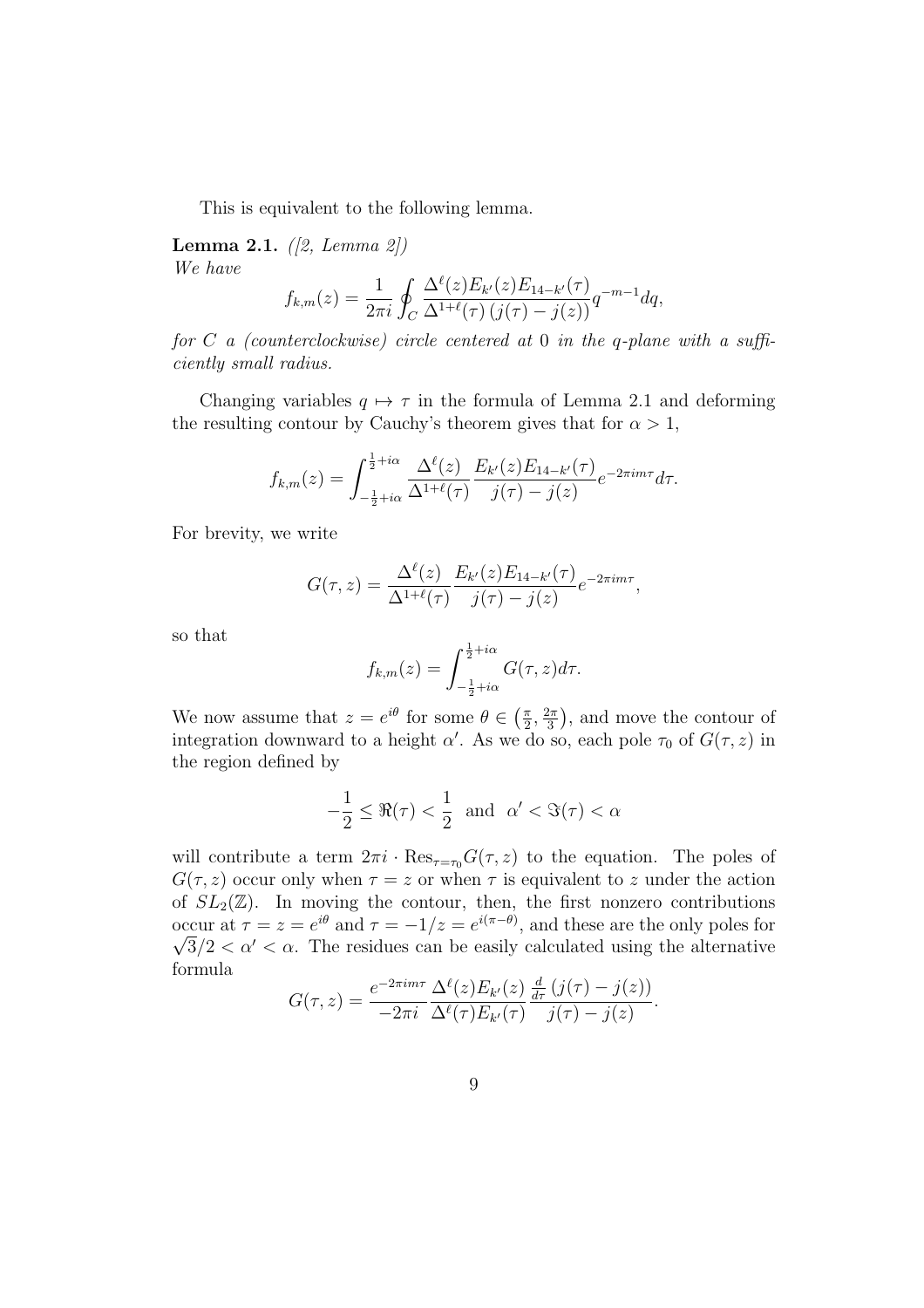If  $\sqrt{3}/2 < \alpha' < \sin \theta$ , the result is the equation

$$
\int_{-\frac{1}{2}+i\alpha'}^{\frac{1}{2}+i\alpha'} G(\tau,z)d\tau = f_{k,m}(z) - e^{-2\pi imz} - z^{-k}e^{-2\pi im(-1/z)}.
$$

We replace *z* with  $e^{i\theta}$  and multiply by  $e^{ik\theta/2}e^{-2\pi m \sin \theta}$ ; simplifying, we find that

$$
e^{ik\theta/2}e^{-2\pi m\sin\theta}f_{k,m}\left(e^{i\theta}\right)-2\cos\left(\frac{k\theta}{2}-2\pi m\cos\theta\right),\,
$$

which is the quantity we are trying to bound, is equal to

$$
e^{ik\theta/2}e^{-2\pi m\sin\theta}\int_{-\frac{1}{2}+i\alpha'}^{\frac{1}{2}+i\alpha'}G(\tau,e^{i\theta})d\tau.
$$

As  $\alpha'$  decreases, the next nonzero contribution occurs when  $\tau = -\frac{1}{z+1}$  or  $\tau = \frac{z}{z+1}$ . Since these points have real part *−*1*/*2 and 1*/*2, respectively, we add a small circular arc to each of the vertical contours of integration in the usual way. The result is a contribution of

$$
\frac{e^{-\pi im}}{(2\cos(\theta/2))^k}e^{-\pi m(2\sin\theta-\tan(\theta/2))}
$$

from this pole. However, if  $\theta$  is close to  $\pi/2$ , the pole at  $-\frac{z}{z-1}$  will be nearby. To avoid this, we choose  $\alpha'$  so that the contribution from this pole appears only if  $\theta$  is not close to  $\pi/2$ . Specifically, if  $1.9 \leq \theta < 2\pi/3$ , we choose

$$
\alpha' = 0.65 < \Im\left(-\frac{1}{e^{i\theta} + 1}\right),
$$

so that the quantity we are bounding equals

$$
\frac{e^{-\pi im}}{(2\cos(\theta/2))^k}e^{-\pi m(2\sin\theta-\tan(\theta/2))}+e^{ik\theta/2}e^{-2\pi m\sin\theta}\int_{-\frac{1}{2}}^{\frac{1}{2}}G(x+0.65i,e^{i\theta})dx.
$$

Alternatively, if  $\pi/2 < \theta < 1.9$ , we choose

$$
\alpha' = 0.75 > \Im\left(-\frac{1}{e^{i\theta} + 1}\right),\,
$$

and the quantity we are bounding will equal

$$
e^{ik\theta/2}e^{-2\pi m\sin\theta}\int_{-\frac{1}{2}}^{\frac{1}{2}}G(x+0.75i,e^{i\theta})dx.
$$

We deal with these cases separately.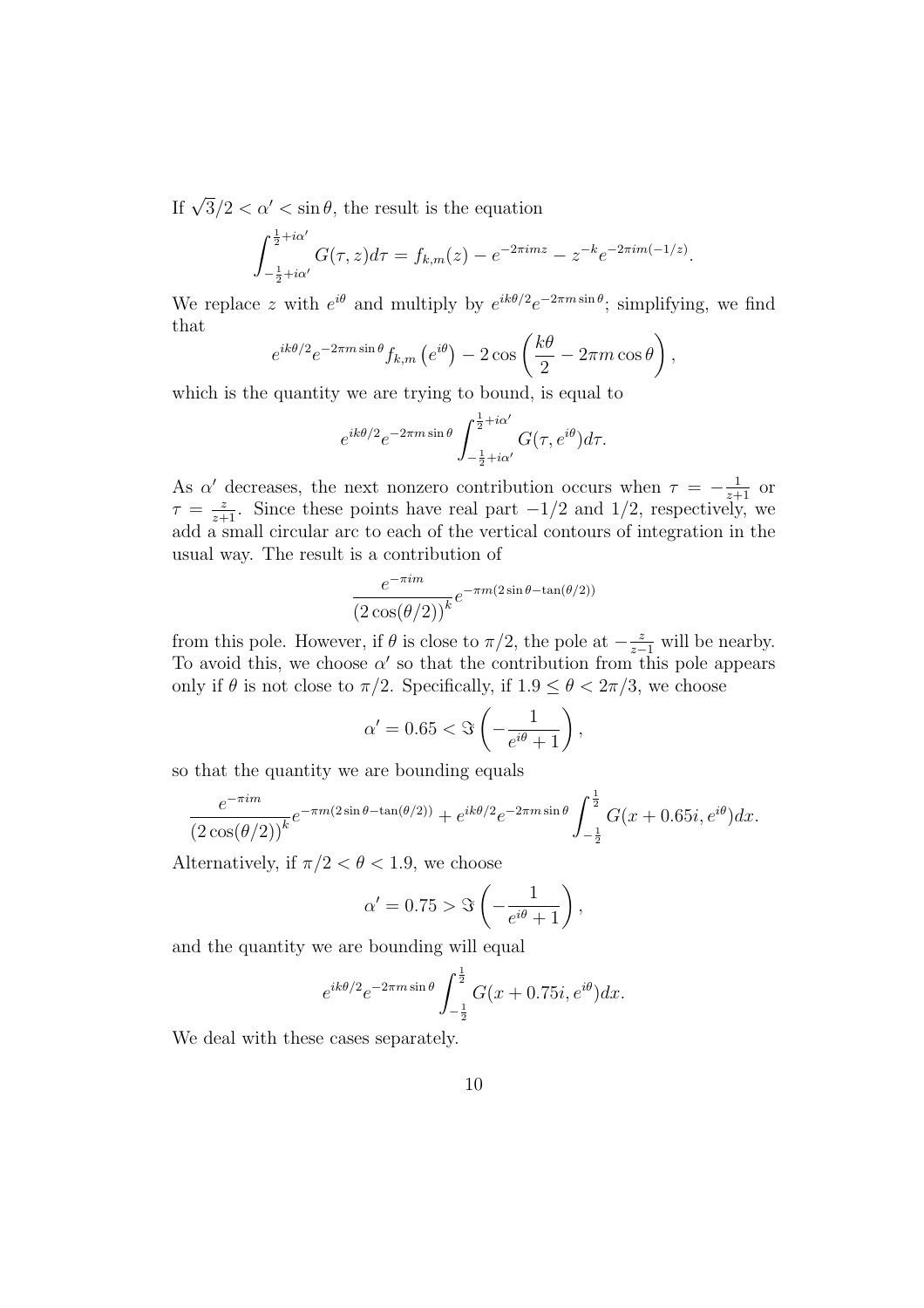#### **2.3 Proof of Theorem 2.1**

Writing  $k = 12\ell + k'$ , note that  $k'$  determines the residue class of  $k$  modulo 12. Bearing in mind the valence formula, an examination of the possible values of *k ′* implies that

$$
\mathrm{ord}_i(f) \ge \begin{cases} 1 & \text{if } k \equiv 2 \pmod{4}, \\ 0 & \text{if } k \equiv 0 \pmod{4}, \end{cases}
$$

and

$$
ord_{\rho}(f) \ge \begin{cases} 2 & \text{if } k \equiv 2 \pmod{6}, \\ 1 & \text{if } k \equiv 4 \pmod{6}, \\ 0 & \text{if } k \equiv 0 \pmod{6}. \end{cases}
$$

Again applying the valence formula for  $k = 12\ell + k'$ , there are at most  $\ell + m$ zeros on  $\mathcal{F} - \{\rho, i\}$ . Thus if  $g_{k,m} \in M_k^!$  satisfies the hypotheses of Theorem 1.1, then to prove Theorem 1.1 it suffices to demonstrate that  $g_{k,m}$  has  $\ell+m$ simple zeros in  $\{e^{i\theta} : \frac{\pi}{2} < \theta < \frac{2\pi}{3}\}.$ 

An easy argument [5, Proposition 2.1] shows that for any weakly holomorphic modular form  $f$  of weight  $k$  with real coefficients, the quantity  $e^{ik\theta/2} f(e^{i\theta})$  is real for  $\theta \in \left[\frac{\pi}{2}\right]$  $\frac{\pi}{2}, \frac{2\pi}{3}$  $\left[\frac{2\pi}{3}\right]$ . Thus, we approximate  $e^{ik\theta/2}g_{k,m}(e^{i\theta})$  by an elementary function having the required number of zeros on the arc.

Suppose  $\ell \geq 1$  and  $m \geq 1$ . Then we set

$$
H(\theta) = e^{ik\theta/2} e^{-2\pi m \sin \theta} g_{k,m} (e^{i\theta}) = H_{0,m}(\theta) + \sum_{j=1}^{\ell+m} a_j e^{i2j\theta/2} \Delta (e^{i\theta})^j H_{j,m}(\theta),
$$

where  $H_{j,m}(\theta) = e^{(k-12j)i\theta/2}e^{-2\pi m \sin \theta} f_{k-12j,m} (e^{i\theta})$ . Since  $\ell \geq 1$  and  $m \geq 1$ , we write

$$
H(\theta) = H_{0,m}(\theta) + \sum_{j=1}^{\ell} a_j e^{i2ji\theta/2} \Delta (e^{i\theta})^j H_{j,m}(\theta)
$$
  
+ 
$$
\sum_{j=1}^m a_{j+\ell} e^{i2(j+\ell)i\theta/2} \Delta (e^{i\theta})^{j+\ell} H_{j+\ell,m}(\theta).
$$

We define the function  $R_{j,m}(\theta)$  for  $\theta \in \left[\frac{\pi}{2}\right]$  $\frac{\pi}{2}, \frac{2\pi}{3}$  $\frac{2\pi}{3}$  by

$$
H_{j,m}(\theta) = 2 \cos \left( \frac{(k-12j)\theta}{2} - 2\pi m \cos \theta \right) + R_{j,m}(\theta).
$$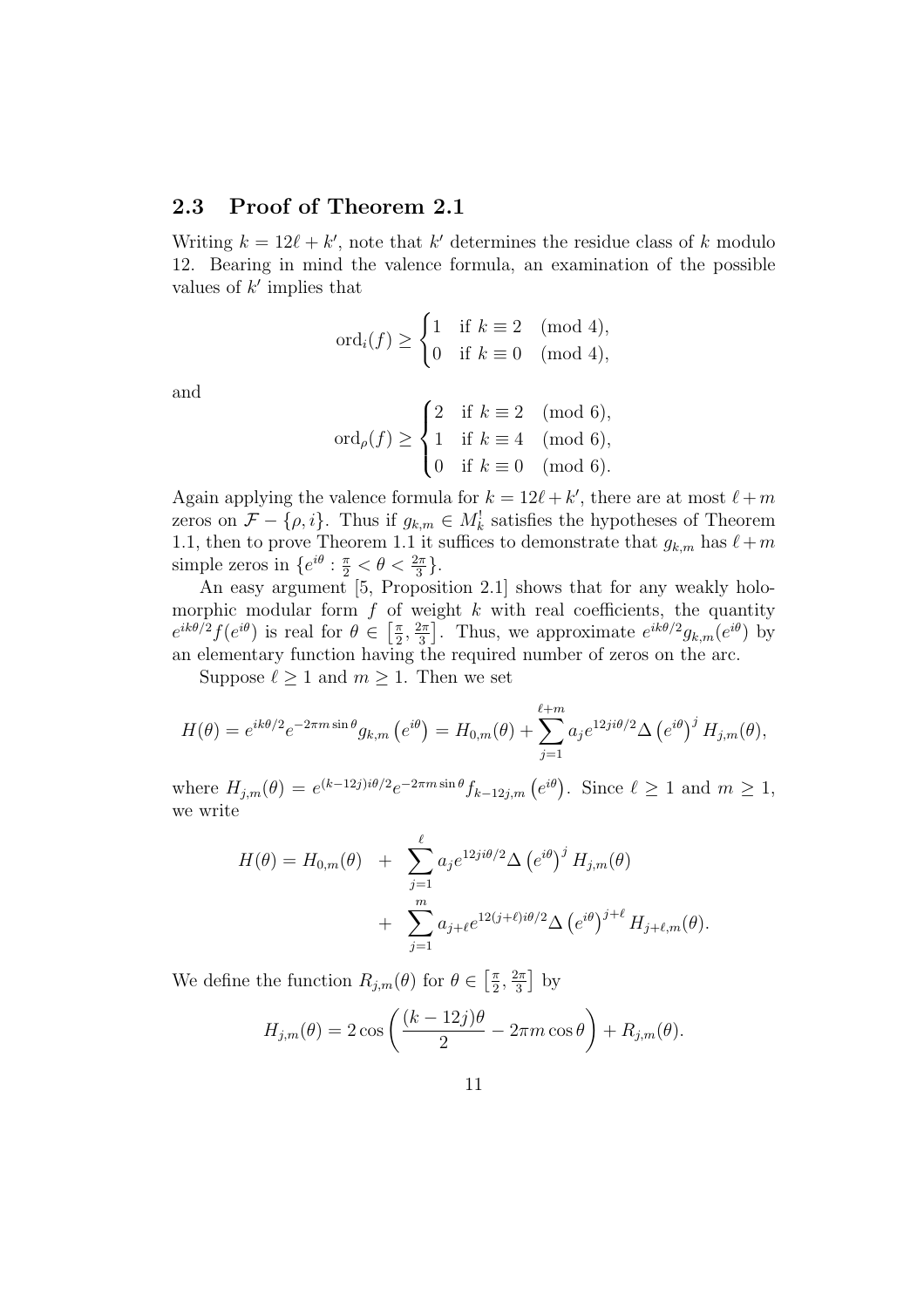We seek a bound for the function  $R_{j,m}(\theta)$ . Details for the computation of the numerical bounds that appear in this subsection are provided in the next subsection. By the argument in Subsection 2.2,

$$
|R_{j,m}(\theta)| = \left| e^{(k-12j)i\theta/2} e^{-2\pi m \sin \theta} f_{k-12j,m} \left( e^{i\theta} \right) - 2 \cos \left( \frac{(k-12j)\theta}{2} - 2\pi m \cos \theta \right) \right|
$$
  
\n
$$
= \left| e^{(k-12j)i\theta/2} e^{-2\pi m \sin \theta} \int_{-\frac{1}{2}+\alpha'}^{\frac{1}{2}+\alpha'} \frac{\Delta^{\ell-j}(z)}{\Delta^{1+\ell-j}(\tau)} \frac{E_{k'}(z)E_{14-k'}(\tau)}{j(\tau) - j(z)} e^{-2\pi i m \tau} d\tau \right|
$$
  
\n
$$
= \left| e^{-2\pi m \sin \theta} \int_{-\frac{1}{2}+\alpha'}^{\frac{1}{2}+\alpha'} \frac{\Delta^{\ell-j}(z)}{\Delta^{1+\ell-j}(\tau)} \frac{E_{k'}(z)E_{14-k'}(\tau)}{j(\tau) - j(z)} e^{-2\pi i m \tau} d\tau \right|.
$$

When  $1.9 \le \theta \le 2\pi/3$ , we have

$$
|R_{j,m}(\theta)| = \left| \frac{e^{-i\pi m}}{(2\cos(\theta/2))^k} e^{-\pi m(2\sin\theta - \tan(\theta/2))} \right|
$$

$$
+e^{ik\theta/2}e^{-2\pi m\sin\theta}\int_{-\frac{1}{2}}^{\frac{1}{2}}G_j(x+0.65i,e^{i\theta})e^{-2\pi im\tau}dx\Big|,
$$

where

$$
G_j(\tau, z) = \frac{\Delta^{\ell-j}(z)}{\Delta^{1+\ell-j}(\tau)} \frac{E_{k'}(z)E_{14-k'}(\tau)}{j(\tau) - j(z)}.
$$

Similarly, when  $\pi/2 \leq \theta < 1.9$ , we have

$$
|R_{j,m}(\theta)| = \left| e^{ik\theta/2} e^{-2\pi m \sin \theta} \int_{-\frac{1}{2}}^{\frac{1}{2}} G_j(x+0.75i, e^{i\theta}) e^{-2\pi i m \tau} dx \right|.
$$

Suppose  $1.9 \le \theta \le 2\pi/3$ . It holds that

$$
|R_{j,m}(\theta)| \le \frac{e^{-\pi m (2\sin\theta - \tan(\theta/2))}}{(2\cos(\theta/2))^k} + e^{-2\pi m (\sin\theta - 0.65)} \int_{-\frac{1}{2}}^{\frac{1}{2}} |G_j(x+0.65i, e^{i\theta})| dx.
$$

Looking at the first term,

$$
1 \le 2\cos(\theta/2) \le \sqrt{2}
$$

for  $\theta \in [1.9, 2\pi/3]$ , and

$$
-\pi(2\sin\theta - \tan(\theta/2)) < 0
$$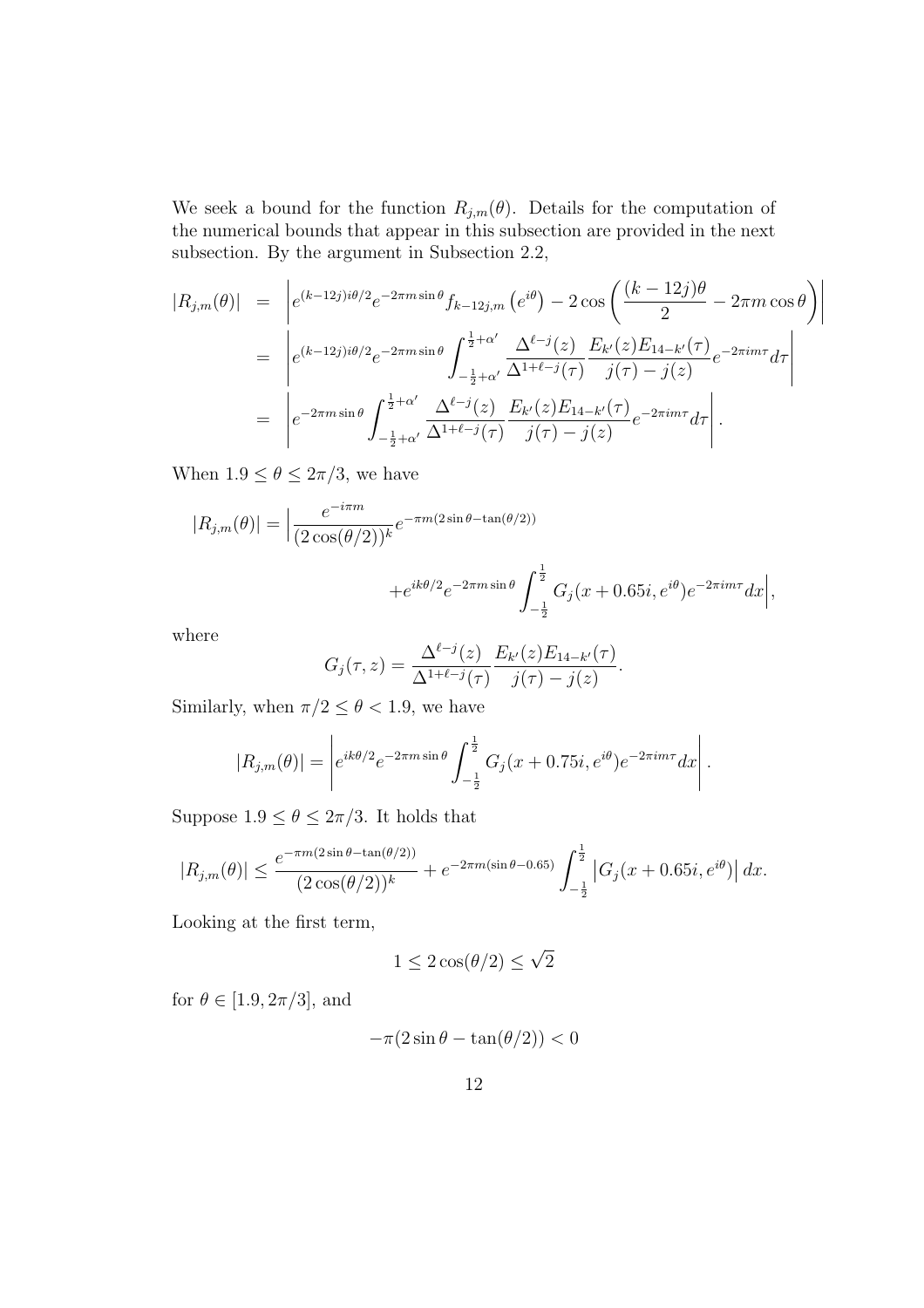for these  $\theta$ . Thus for  $m \geq 0$ , we have

$$
\left| \frac{e^{-\pi m (2\sin \theta - \tan(\theta/2))}}{(2\cos(\theta/2))^k} \right| \le 1.
$$

Considering the exponential term  $e^{-2\pi m(\sin \theta - 0.65)}$ , it is bounded above by 0.257348 for  $\theta \in [1.9, 2\pi/3]$ . We set  $\delta_4 = 0.257348$ .

We next seek a bound for  $\int_{-\frac{1}{2}}^{\frac{1}{2}} |G_j(x+0.65i, e^{i\theta})| dx$ . This integral is equal to

$$
\int_{-\frac{1}{2}}^{\frac{1}{2}} \left| \frac{\Delta(e^{i\theta})}{\Delta(x+0.65i)} \right|^{l-j} \left| \frac{1}{\Delta(x+0.65i)} \right| \left| \frac{E_{k'}(e^{i\theta}) E_{14-k'}(x+0.65i)}{j(x+0.65i) - j(e^{i\theta})} \right| dx.
$$

First, we consider

$$
\left|\frac{\Delta (e^{i\theta})}{\Delta (x+0.65i)}\right|^{\ell-j}.
$$

From computations in the next subsection, we have

 $0.002691 \le |\Delta(e^{i\theta})| \le 0.004807.$ 

We set  $\delta_3 = 0.004807$ . We compute that

$$
0.011122 \le |\Delta (x + 0.65i)| \le 0.024975.
$$

We set  $\delta_2 = 0.024975$ . Putting this together, we have, for  $\ell \geq j$ ,

$$
\left| \frac{\Delta (e^{i\theta})}{\Delta (x+0.65i)} \right|^{ \ell-j} \leq |0.432207|^{\ell-j}.
$$

We set  $\delta_1 = 0.432207$ .

Next, we consider

$$
\int_{-\frac{1}{2}}^{\frac{1}{2}} \left| \frac{1}{\Delta(x+0.65i)} \frac{E_{k'}(e^{i\theta}) E_{14-k'}(x+0.65i)}{j(x+0.65i) - j(e^{i\theta})} \right| dx.
$$

We will break our path of integration into small pieces, and consider  $j(\tau)$  in relation to  $j(z)$  on each. We can bound the quotient by

$$
\int_{-\frac{1}{2}}^{\frac{1}{2}} \left| \frac{1}{\Delta(x+0.65i)} \frac{E_{k'}\left(e^{i\theta}\right) E_{14-k'}\left(x+0.65i\right)}{j\left(x+0.65i\right)-j\left(e^{i\theta}\right)} \right| dx \leq A_{k'},
$$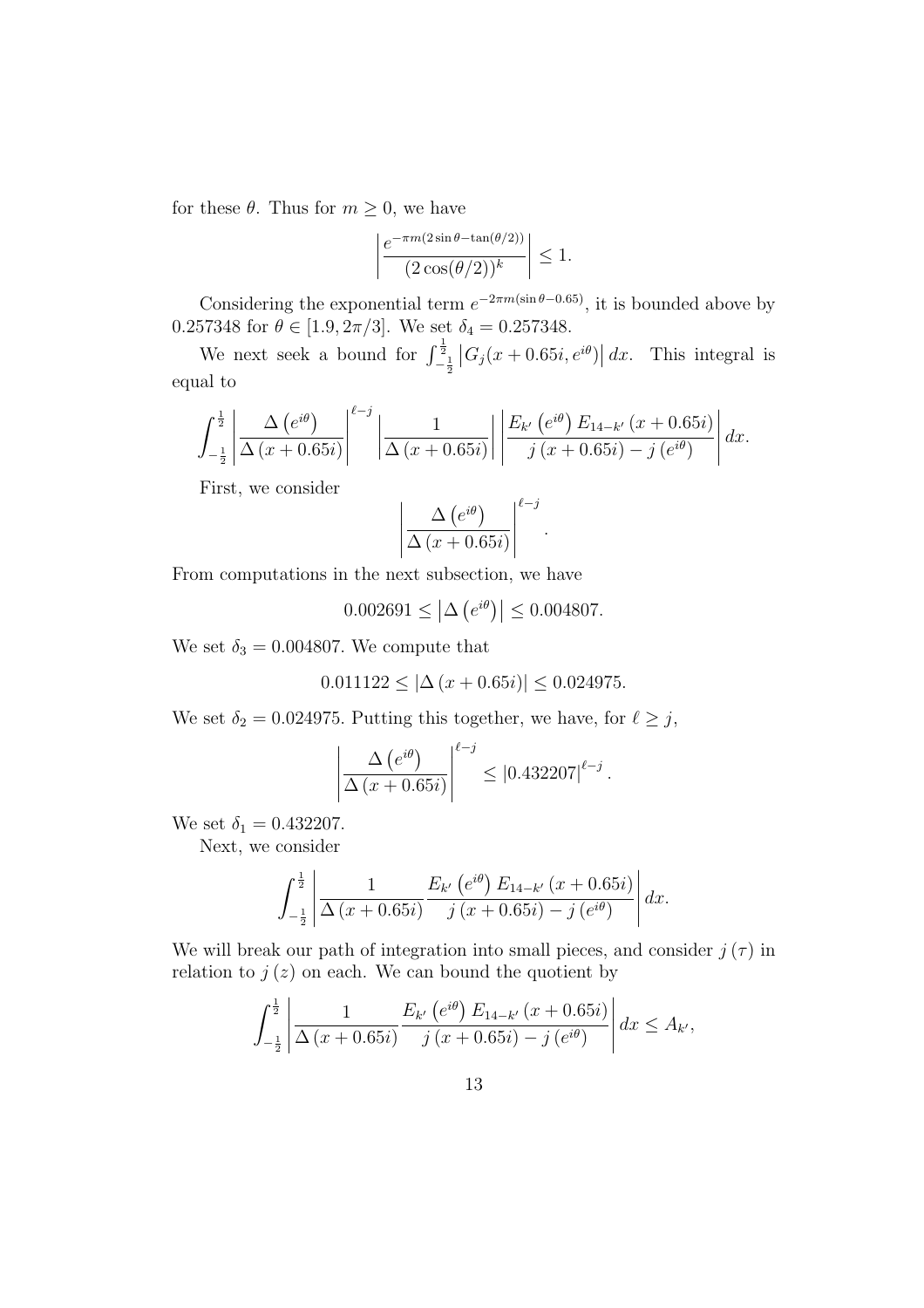where

$$
A_{k'} = \begin{cases} 2.76009 & \text{if } k' = 0, \\ 0.684214 & \text{if } k' = 4, \\ 0.950549 & \text{if } k' = 6, \\ 0.184724 & \text{if } k' = 8, \\ 0.258108 & \text{if } k' = 10, \\ 0.075404 & \text{if } k' = 14. \end{cases}
$$

Putting all of these pieces together, we see that

$$
|R_{j,m}(\theta)| \le 1 + \delta_4^m \delta_1^{\ell - j} A_{k'}
$$

for  $1 \leq j \leq \ell$  and

$$
|R_{j+\ell,m}(\theta)| \le 1 + \delta_4^m \left| \frac{\delta_2}{\Delta(e^{i\theta})} \right|^j A_{k'}
$$

for  $1 \leq j \leq m$ .

Similarly, for  $\theta \in [\pi/2, 1.9)$ , we have

$$
|R_{j,m}(\theta)| \le e^{-2\pi m(\sin\theta - 0.75)} \int_{-\frac{1}{2}}^{\frac{1}{2}} |G_j(x + 0.75i, e^{i\theta})| dx.
$$

 $e^{-2\pi m(\sin \theta - 0.75)}$  is bounded above by 0.29131.

It holds that

$$
0.00178 \le |\Delta (e^{i\theta})| \le 0.00270,
$$

and

$$
0.00721 \le |\Delta (x + 0.75i)| \le 0.01112.
$$

Putting this together, we have, for  $\ell \geq j$ ,

$$
\left| \frac{\Delta (e^{i\theta})}{\Delta (x+0.75i)} \right|^{ \ell-j} \leq |0.3745|^{\ell-j}.
$$

We can bound the quotient by

$$
\int_{-\frac{1}{2}}^{\frac{1}{2}} \left| \frac{1}{\Delta(x+0.75i)} \frac{E_{k'}\left(e^{i\theta}\right) E_{14-k'}\left(x+0.75i\right)}{j\left(x+0.75i\right)-j\left(e^{i\theta}\right)} \right| dx \le A'_{k'},
$$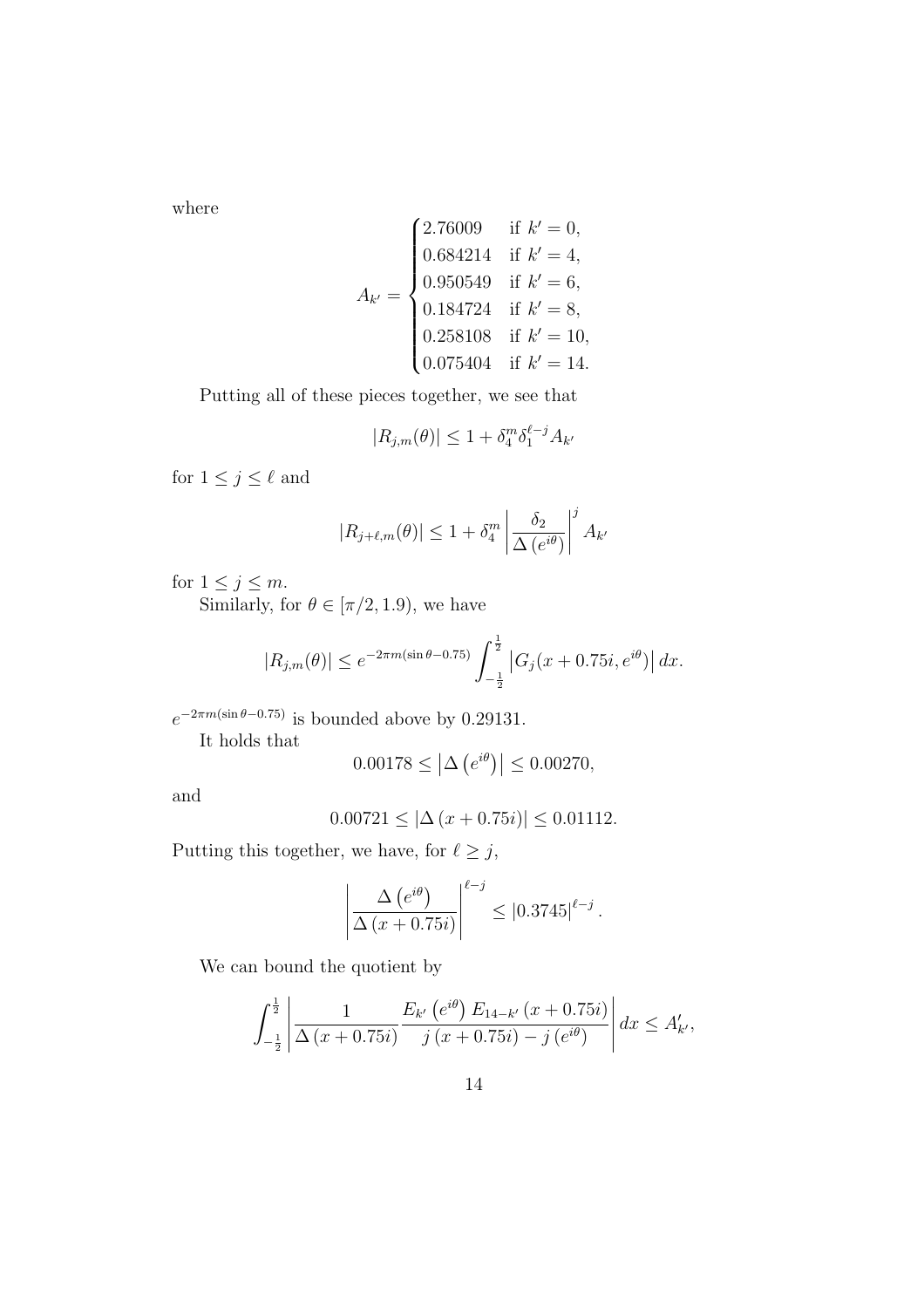where

$$
A'_{k'} = \begin{cases} 2.8039 & \text{if } k' = 0, \\ 1.97763 & \text{if } k' = 4, \\ 1.1423 & \text{if } k' = 6, \\ 1.63148 & \text{if } k' = 8, \\ 0.82393 & \text{if } k' = 10, \\ 0.696154 & \text{if } k' = 14. \end{cases}
$$

Thus we have that

$$
|R_{j,m}(\theta)| \le 0.29131^m 0.3745^{\ell-j} A'_{k'}
$$

for  $1 \leq j \leq \ell$  and

$$
|R_{j+\ell,m}(\theta)| \leq 0.29131^m \left| \frac{0.01112}{\Delta(e^{i\theta})} \right|^j A'_{k'}
$$

for  $1 \leq j \leq m$ .

We note that the bound of  $|R_{j+\ell,m}(\theta)|$  for  $1.9 \leq \theta \leq \frac{2\pi}{3}$  $\frac{2\pi}{3}$  is larger than for  $\frac{\pi}{2} \leq \theta < 1.9$  since  $|R_{j+\ell,m}(\theta)| > 1$  for  $1.9 \leq \theta \leq \frac{2\pi}{3}$  $\frac{2\pi}{3}$ . Therefore we also use the bound of  $|R_{j+\ell,m}(\theta)|$  for  $1.9 \leq \theta \leq \frac{2\pi}{3}$  when  $\frac{\pi}{2} \leq \theta < 1.9$ .

We prove Theorem 2.1 using the bound for  $|R_{j,m}(\theta)|$ .  $H(\theta)$  is written by

$$
H(\theta) = H_{0,m}(\theta) + \sum_{j=1}^{\ell} a_j e^{i2j\theta/2} \Delta (e^{i\theta})^j H_{j,m}(\theta)
$$
  
+ 
$$
\sum_{j=1}^m a_{j+\ell} e^{i2(j+\ell)i\theta/2} \Delta (e^{i\theta})^{j+\ell} H_{j+\ell,m}(\theta)
$$
  
= 
$$
2 \cos \left(\frac{k\theta}{2} - 2\pi m \cos \theta\right) + R_{0,m}(\theta)
$$
  
+ 
$$
\sum_{j=1}^{\ell} a_j e^{i2j\theta/2} \Delta (e^{i\theta})^j \left(2 \cos \left(\frac{(k-12j)\theta}{2} - 2\pi m \cos \theta\right) + R_{j,m}(\theta)\right)
$$
  
+ 
$$
\sum_{j=1}^m a_{j+\ell} e^{i2(j+\ell)i\theta/2} \Delta (e^{i\theta})^{j+\ell} \left(2 \cos \left(\frac{(k-12(j+\ell))\theta}{2} - 2\pi m \cos \theta\right) + R_{j+\ell,m}(\theta)\right).
$$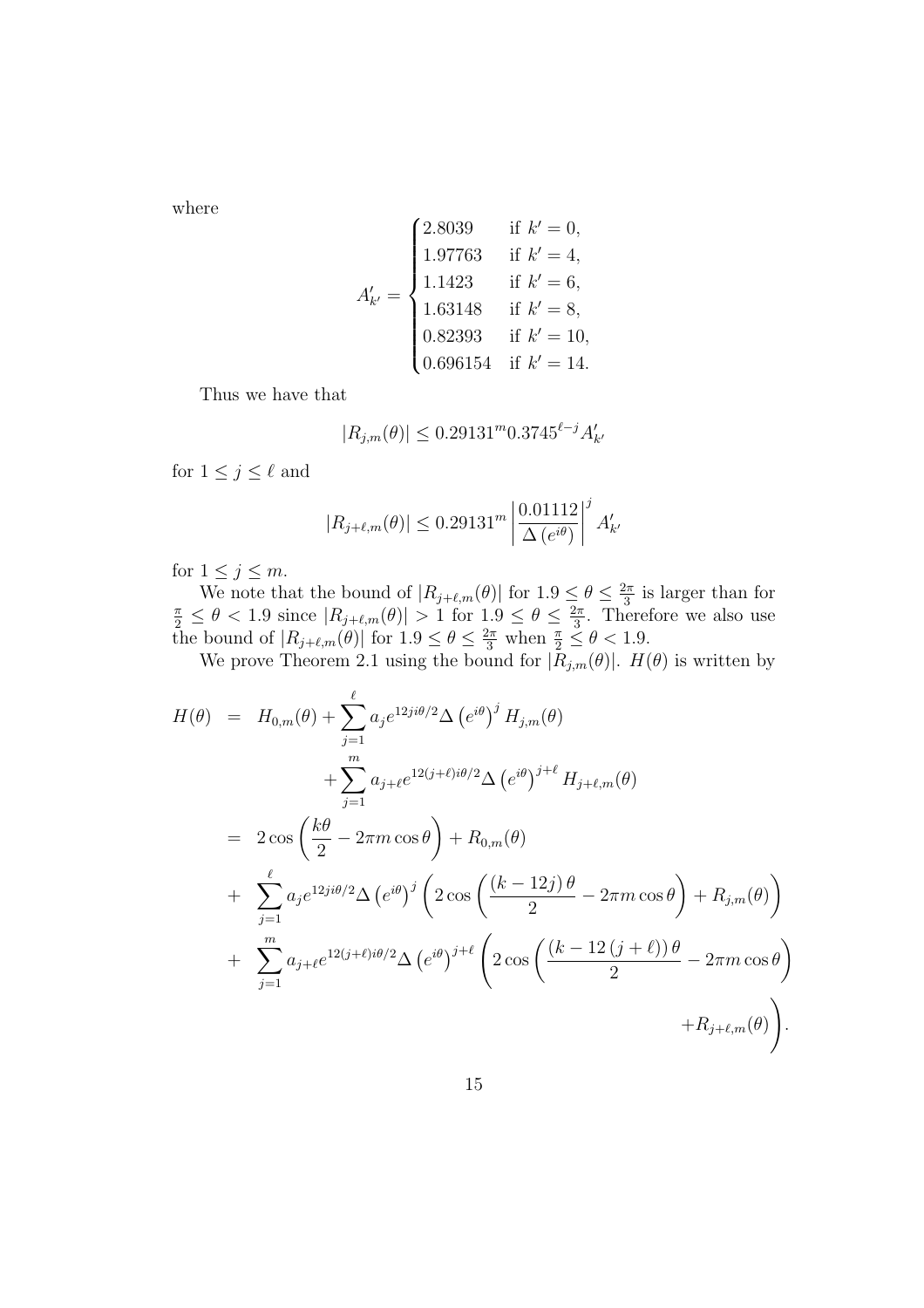Thus  $|H(\theta) - 2\cos(\frac{k\theta}{2} - 2\pi m \cos \theta)|$  is bounded above by

$$
|R_{0,m}(\theta)| + \sum_{j=1}^{\ell} |a_j| (2 + |R_{j,m}(\theta)|) |\Delta (e^{i\theta})|^j
$$
  
+ 
$$
\sum_{j=1}^{m} |a_{j+l}| (2 + |R_{j+\ell,m}(\theta)|) |\Delta (e^{i\theta})|^{j+\ell}
$$
  

$$
\leq 1 + \delta_4^m \delta_1^{\ell} A_{k'} + \sum_{j=1}^{\ell} |a_j| (2 + 1 + \delta_4^m \delta_1^{\ell-j} A_{k'}) \delta_3^j
$$
  
+ 
$$
\sum_{j=1}^{m} |a_{j+l}| (2 + 1 + \delta_4^m \left| \frac{\delta_2}{\Delta (e^{i\theta})} \right|^j A_{k'}) |\Delta (e^{i\theta})|^{j+\ell}
$$
  
= 
$$
1 + \delta_4^m \delta_1^{\ell} A_{k'} + \sum_{j=1}^{\ell+m} |a_j| (3\delta_3^j + \delta_4^m \gamma^j(j) A_{k'}).
$$

Now suppose

$$
\sum_{j=1}^{\ell+m} |a_j| (3\delta_3^j + \delta_4^m \gamma(j)^j A_{k'}) < 1 - \delta_4^m \delta_1^{\ell} A_{k'}.
$$

Then we have

$$
\left| H(\theta) - 2\cos\left(\frac{k\theta}{2} - 2\pi m \cos\theta\right) \right| < 2.
$$

This inequality is enough to prove the theorem. To see this, note that as *θ* increases from  $\pi/2$  to  $2\pi/3$ , the quantity

$$
\frac{k\theta}{2} - 2\pi m \cos \theta
$$

increases from  $\pi (3\ell + k'/4)$  to  $\pi (3\ell + k'/3 + D)$ , where  $D = \ell + m$ , hitting  $D+1$  distinct consecutive integer multiples of  $\pi$  (this is independent of the choice of *k*<sup> $\prime$ </sup>). A short computation shows that if  $D \geq |\ell|$ , then the quantity  $\frac{k\theta}{2}$  – 2*πm* cos  $\theta$  is strictly increasing on this interval. Thus, there are exactly *D* + 1 values of  $\theta$  in the interval  $[\pi/2, 2\pi/3]$  where the function

$$
2\cos\left(\frac{k\theta}{2} - 2\pi m\cos\theta\right)
$$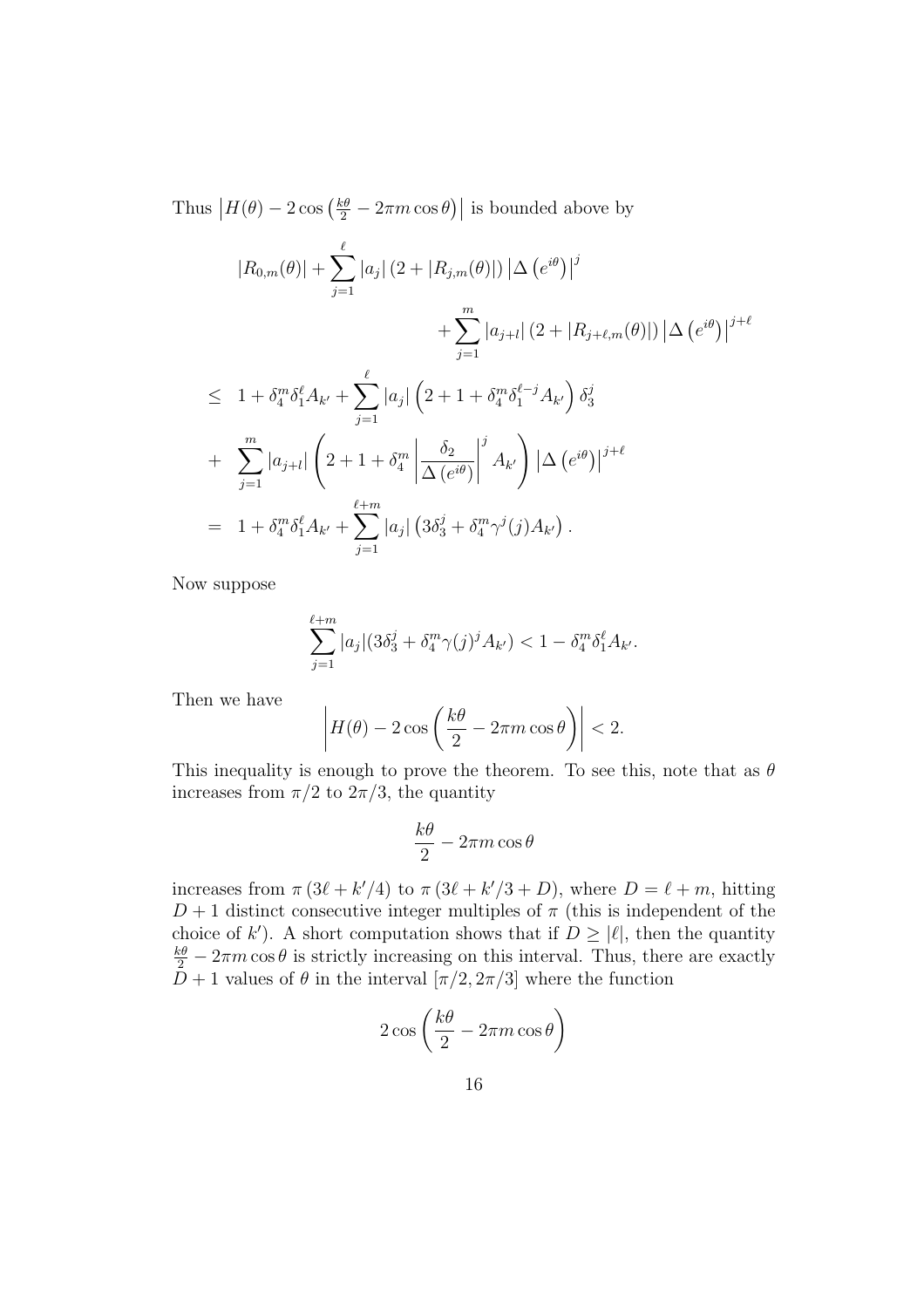has absolute value 2, alternating between  $+2$  and  $-2$  as  $\theta$  increases. Then real-valued function  $H(\theta)$  must have at least *D* distinct zeros as  $\theta$  moves through the interval  $(\pi/2, 2\pi/3)$ . This accounts for all *D* nontrivial zeros of *gk,m*.

#### **2.4 Details of computing upper and lower bounds**

We seek a bound for  $\int_{-\frac{1}{2}}^{\frac{1}{2}} |G_j(x + 0.65i, e^{i\theta})| dx$ . Firstly, we bound

$$
\left|\frac{\Delta^{\ell-j}(z)}{\Delta^{\ell-j}(\tau)}\right|.
$$

To do this we consider the upper and lower bounds for  $\Delta(e^{i\theta})$  and  $\Delta(x +$ 0.65*i*). We can write the cusp form  $\Delta$  in term of Eisenstein series  $E_4$  and  $E_6$ such that

$$
\Delta(z) = \frac{E_4^3(z) - E_6^2(z)}{1728}.
$$

Here for a modular form *f* with Fourier series  $f = \sum a_f(n)q^n$ , we will choose a positive integer *N* and let  $\tilde{f}$  be the truncation of the Fourier series of *f* up to and including the  $q^N$  term, and we let  $R_N f = f - \tilde{f}$  be the remaining tail of the series. By the definition of Eisenstein series, we have

$$
E_4(z) = 1 + 240 \sum_{n=1}^{\infty} \sigma_3(n) q^n.
$$

For  $k \geq 1$ , we can generously bound  $\sigma_k(n) = \sum_{d|n} d^k$  by  $n \cdot n^k = n^{k+1}$ . If  $|e^{2\pi i z}| \leq t$ , then we can bound  $R_{20}E_4(z)$  by

$$
|R_{20}E_4(z)| \leq 240 \sum_{n=21}^{\infty} \sigma_3(n) t^n
$$
  
 
$$
\leq 240 \sum_{n=21}^{30} \sigma_3(n) t^n + 240 \sum_{n=31}^{\infty} n^4 t^n.
$$

Standard Taylor series methods involving derivatives of the geometric series  $(1-x)^{-1} = \sum x^n$  taken at  $x = t$  allows us to bound the infinite series. Since we have

$$
\sum_{n=31}^{\infty} n^4 t^n = \frac{t^4 + 11t^3 + 11t^2 + t}{(1-t)^5} - \sum_{n=1}^{30} n^4 t^n,
$$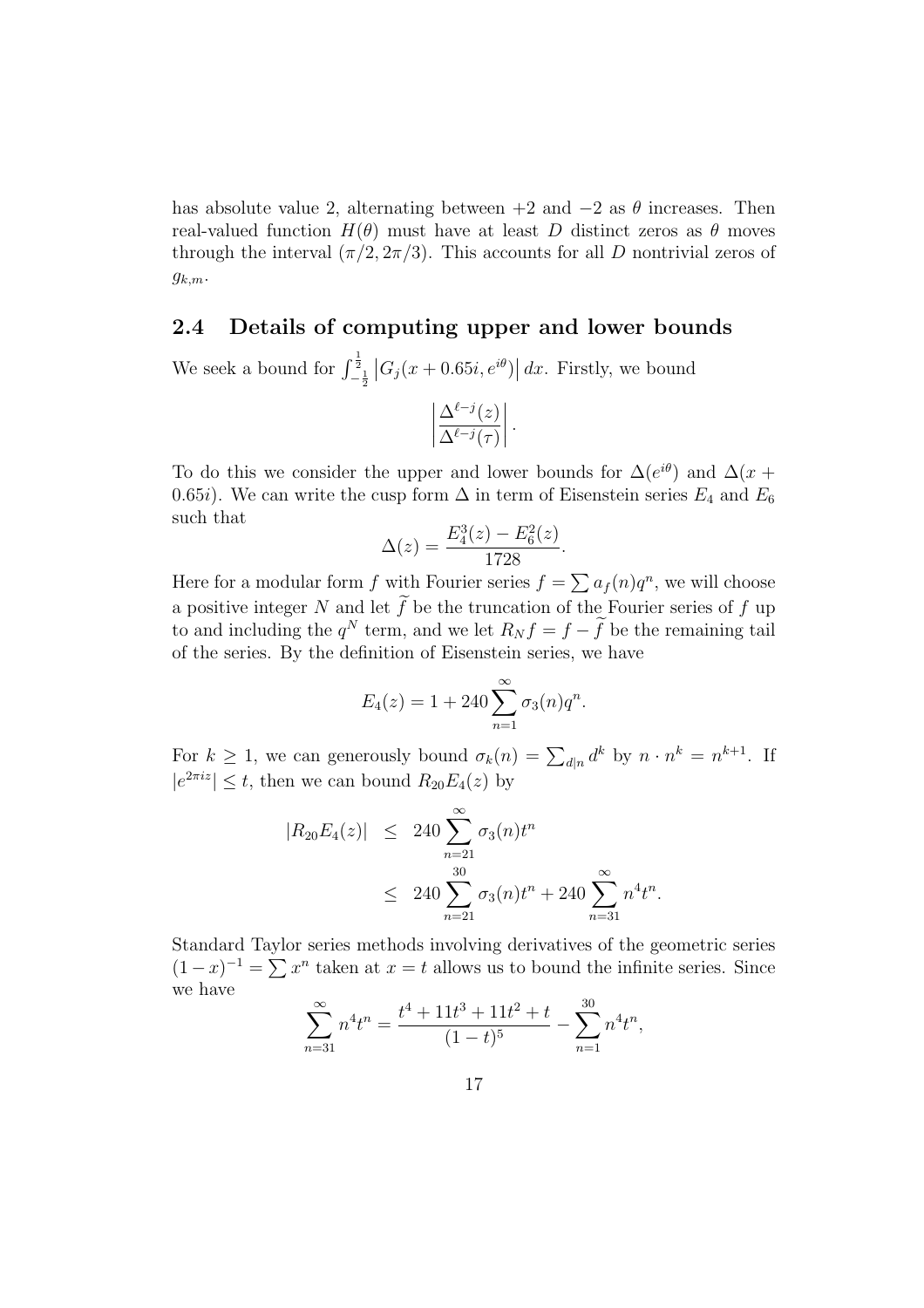it holds that

$$
|R_{20}E_4(z)| \le 240 \sum_{n=21}^{30} \sigma_3(n)t^n + 240 \left( \frac{t^4 + 11t^3 + 11t^2 + t}{(1-t)^5} - \sum_{n=1}^{30} n^4 t^n \right).
$$

The tail  $|R_{20}E_4^3(z)|$  is bounded by

$$
|R_{20}E_4^3(z)| = |R_{20}(\widetilde{E_4}(z) + R_{20}E_4(z))^{3}|
$$
  
\n
$$
\leq |R_{20}\widetilde{E_4}^3(z)| + 3|\widetilde{E_4}(z)|^{2} |R_{20}E_4(z)| + 3|\widetilde{E_4}(z)| |R_{20}E_4(z)|^{2}
$$
  
\n
$$
+ |R_{20}E_4(z)|^{3}.
$$

Therefore we compute explicit bounds on all of these terms for  $|q| = e^{-\sqrt{3}\pi}$ and we find  $|R_{20}E_4(z)| < 5.491887 \times 10^{-44}$ ,  $|R_{20}E_4^3(z)|$ *<* 7*.*905146 *×* 10*<sup>−</sup>*<sup>34</sup> , and  $\left| \widetilde{E_4}(z) \right|$ *<* 2*.*081136. Thus it holds that

$$
\left|R_{20}E_4^3(z)\right| < 7.905147 \times 10^{-34}.
$$

Similarly we compute the bound for  $R_{20}E_6^2(z)$ . By the definition of Eisenstein series we have

$$
E_6(z) = 1 - 504 \sum_{n=1}^{\infty} \sigma_5(n) q^n.
$$

We can bound  $R_{50}E_6(z)$  by

$$
|R_{20}E_6(z)| \leq 504 \sum_{n=21}^{\infty} \sigma_5(n)t^n
$$
  
\n
$$
\leq 504 \sum_{n=21}^{30} \sigma_5(n)t^n + 504 \sum_{n=31}^{\infty} n^6 t^n
$$
  
\n
$$
\leq 504 \sum_{n=21}^{30} \sigma_5(n)t^n
$$
  
\n
$$
+504 \left( \frac{t^6 + 57t^5 + 302t^4 + 302t^3 + 57t^2 + t}{(1 - t)^7} - \sum_{n=1}^{30} n^6 t^n \right).
$$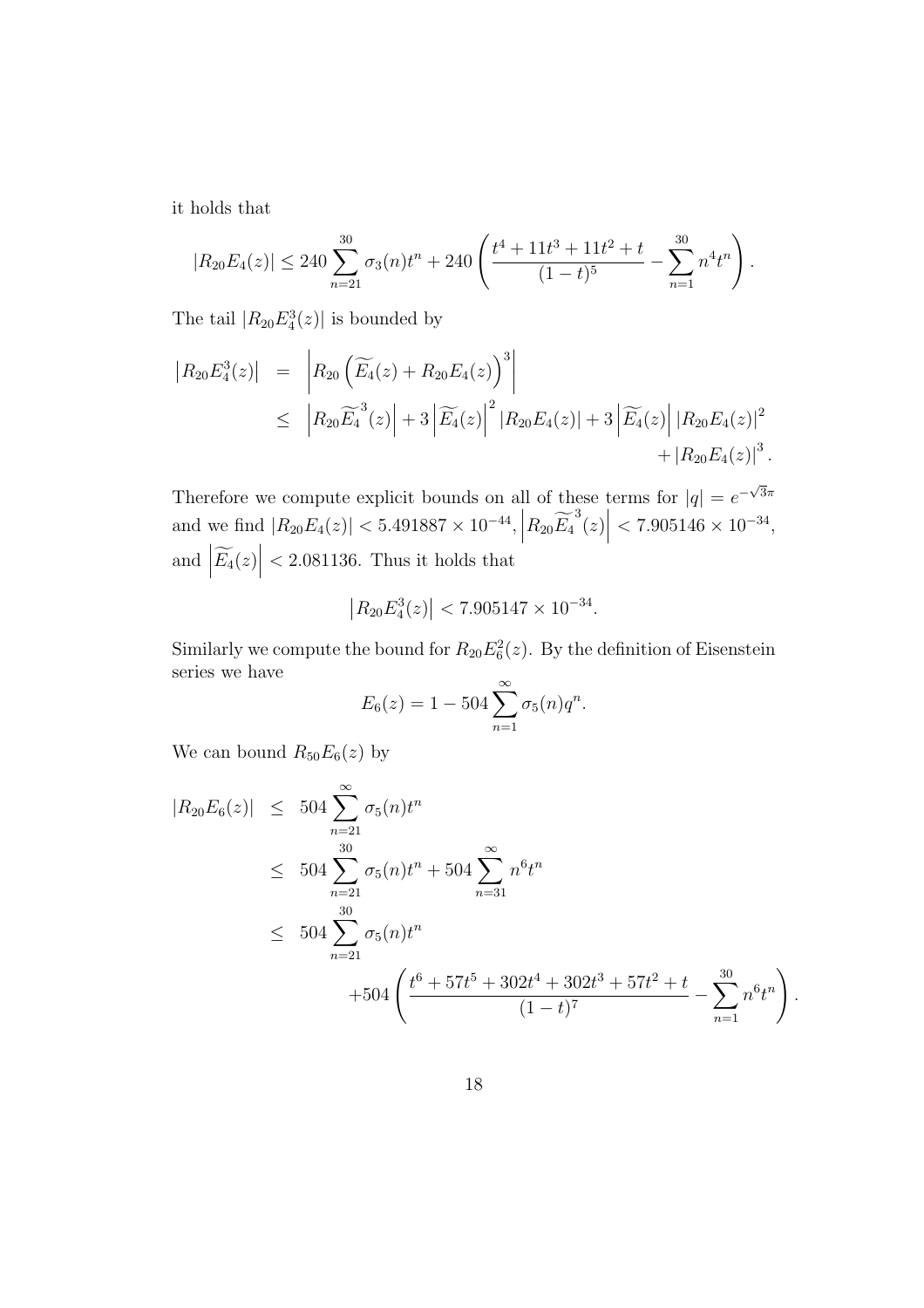We have

$$
\begin{array}{rcl} \left| R_{20} E_6^2(z) \right| & = & \left| R_{20} \left( \widetilde{E_6}(z) + R_{20} E_6(z) \right)^2 \right| \\ & \leq & \left| R_{20} \widetilde{E_6}^2(z) \right| + 2 \left| \widetilde{E_6}(z) \right| \left| R_{20} E_6(z) \right| + \left| R_{20} E_6(z) \right|^2. \end{array}
$$

Therefore we compute explicit bounds on all of these terms for  $|e^{2\pi i z}| = e^{-\sqrt{3}\pi}$ and we find  $|R_{20}E_6(z)| < 4.911666 \times 10^{-41}$ ,  $|R_{20}\widetilde{E_6}^2(z)|$ *<* 7*.*905146 *×* 10*<sup>−</sup>*<sup>34</sup> , and  $\left| \widetilde{E_6}(z) \right|$ *<* 3*.*506567. Thus it holds that

$$
\left| R_{20} E_6^2(z) \right| < 7.905150 \times 10^{-34}.
$$

We can bound  $R_{20}\Delta(z)$  by

$$
|R_{20}\Delta(z)| \le \frac{|R_{20}E_4^3(z)| + |R_{20}E_6^2(z)|}{1728} < 9.149478 \times 10^{-37}.
$$

We can do similar upper bound calculations for  $R_{20}E_4^3(\tau)$ ,  $R_{20}E_6^2(\tau)$  and  $R_{20}\Delta(\tau)$ , where  $\tau = x + 0.65i$  and  $-1/2 \leq x \leq 1/2$ , using the additional fact that  $|e^{2\pi i \tau}| = e^{-1.3\pi}$ . Since we have  $|R_{20}E_4(\tau)| < 1.335417 \times$  $10^{-31}, |R_{20}\widetilde{E_4}^3(\tau)|$  $\langle 1.932892 \times 10^{-21}, |\widetilde{E_4}(\tau)|$  $<$  5.687301,  $|R_{20}E_6(\tau)|$   $<$ 1.195172 × 10<sup>−28</sup>,  $\left| R_{20} \widetilde{E_6}^2(\tau) \right|$ <br>it halds that  $\langle 1.932889 \times 10^{-21}, \text{ and } \left| \widetilde{E_6}(\tau) \right|$ *<* 14*.*83488, it holds that

$$
\left|R_{20}E_4^3(\tau)\right| < 1.932893 \times 10^{-21},
$$

and

$$
\left| R_{20} E_6^2(\tau) \right| < 1.932893 \times 10^{-21}.
$$

Thus it follows that

$$
|R_{20}\Delta(\tau)| \le \frac{|R_{20}E_4^3(\tau)| + |R_{20}E_6^2(\tau)|}{1728} < 2.237145 \times 10^{-24}.
$$

To compute upper and lower bounds for  $|\Delta(z)|$ , we trivially bound the derivative of  $\Delta(z)$  with respect to  $\theta$  for  $\theta \in [1.9, 2\pi/3]$  by

$$
\left| \frac{d}{d\theta} \widetilde{\Delta}(z) \right| = \left| \frac{d}{d\theta} \left( \sum_{n=1}^{20} a(n) q^n \right) \right| = \left| - \sum_{n=1}^{20} 2\pi n e^{i\theta} \cdot a(n) q^n \right|
$$
  

$$
\leq \sum_{n=1}^{20} 2\pi n \cdot a(n) t^n \leq 0.021938.
$$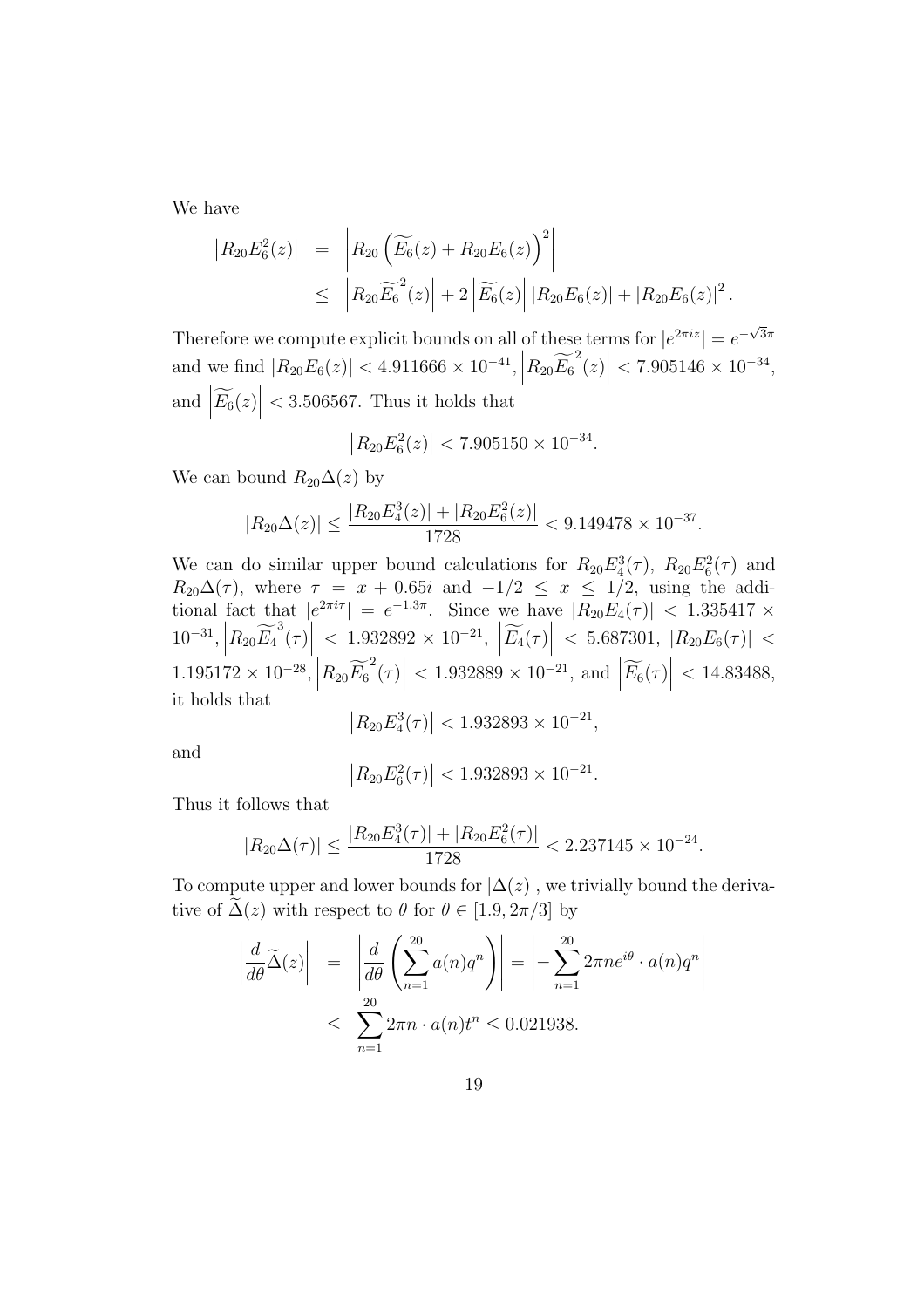If we evaluate  $\tilde{\Delta}(z)$  at the points  $\theta = 1.9 + \frac{n}{10000}$  for  $0 \le n \le 10000$  ·  $(2\pi/3 - 1.9)$ , the spacing between the points is small enough that on the entire interval,  $\tilde{\Delta}(z)$  cannot be below  $0.021938 \times \frac{1}{20000} = 1.0969 \times 10^{-6}$  less than its minimum value on these points. The minimum value of  $\tilde{\Delta}(z)$  on these points is at least 0*.*0026913 and the maximum value is at most 0*.*0048052. Since we have  $|R_{20}\Delta(z)| \leq 9.149478 \times 10^{-37}$ , for  $\theta \in [1.9, 2\pi/3]$ , it follows that

 $0.002691 \leq |\Delta(z)| \leq 0.004807.$ 

Similarly, we seek upper and lower bounds for  $|\Delta(\tau)|$  where  $\tau = x + 0.65i$ and  $-1/2 \leq x \leq 1/2$ . We trivially bound the derivative of  $\Delta(\tau)$  with respect to *x* for *x* ∈ [−1/2*,* 1/2] by

$$
\left| \frac{d}{dx} \widetilde{\Delta}(\tau) \right| = \left| \frac{d}{dx} \left( \sum_{n=1}^{20} a(n) q^n \right) \right| = \left| - \sum_{n=1}^{20} 2\pi i n \cdot a(n) q^n \right|
$$
  

$$
\leq \sum_{n=1}^{20} 2\pi n \cdot a(n) t^n \leq 0.040192.
$$

We consider the minimum value of  $\tilde{\Delta}(\tau)$  at the points  $x = -1/2 + \frac{n}{10000}$  for  $0 \le n \le 10000$ .  $\tilde{\Delta}(\tau)$  cannot be below  $0.040192 \times \frac{1}{20000} = 2.0096 \times 10^{-6}$ less than its minimum value on these points. The minimum value of  $\Delta(\tau)$ on these points is at least 0*.*0111249 and the maximum value is at most 0*.*0249721. Since we have  $|R_{20}\Delta(\tau)| \leq 2.237145 \times 10^{-24}$ , for  $x \in [-1/2, 1/2]$ , it follows that

$$
0.011122 \le |\Delta(\tau)| \le 0.024975.
$$

Therefore we can bound  $\Delta(z)/\Delta(\tau)$  by

$$
\left|\frac{\Delta(z)}{\Delta(\tau)}\right| < \frac{0.004807}{0.011122}
$$

and it holds that

$$
\left|\frac{\Delta(z)}{\Delta(\tau)}\right| < 0.432207,
$$

for  $\theta \in [1.9, 2\pi/3]$  and  $\tau = x + 0.65i$  where  $-1/2 \le x \le 1/2$ .

We will also need to find upper bounds for  $|E_4(z)|$  and  $|E_6(z)|$  for  $\theta \in$  $[1.9, 2\pi/3]$ . We can calculate them in the same way as the bounds for  $|\Delta(z)|$ .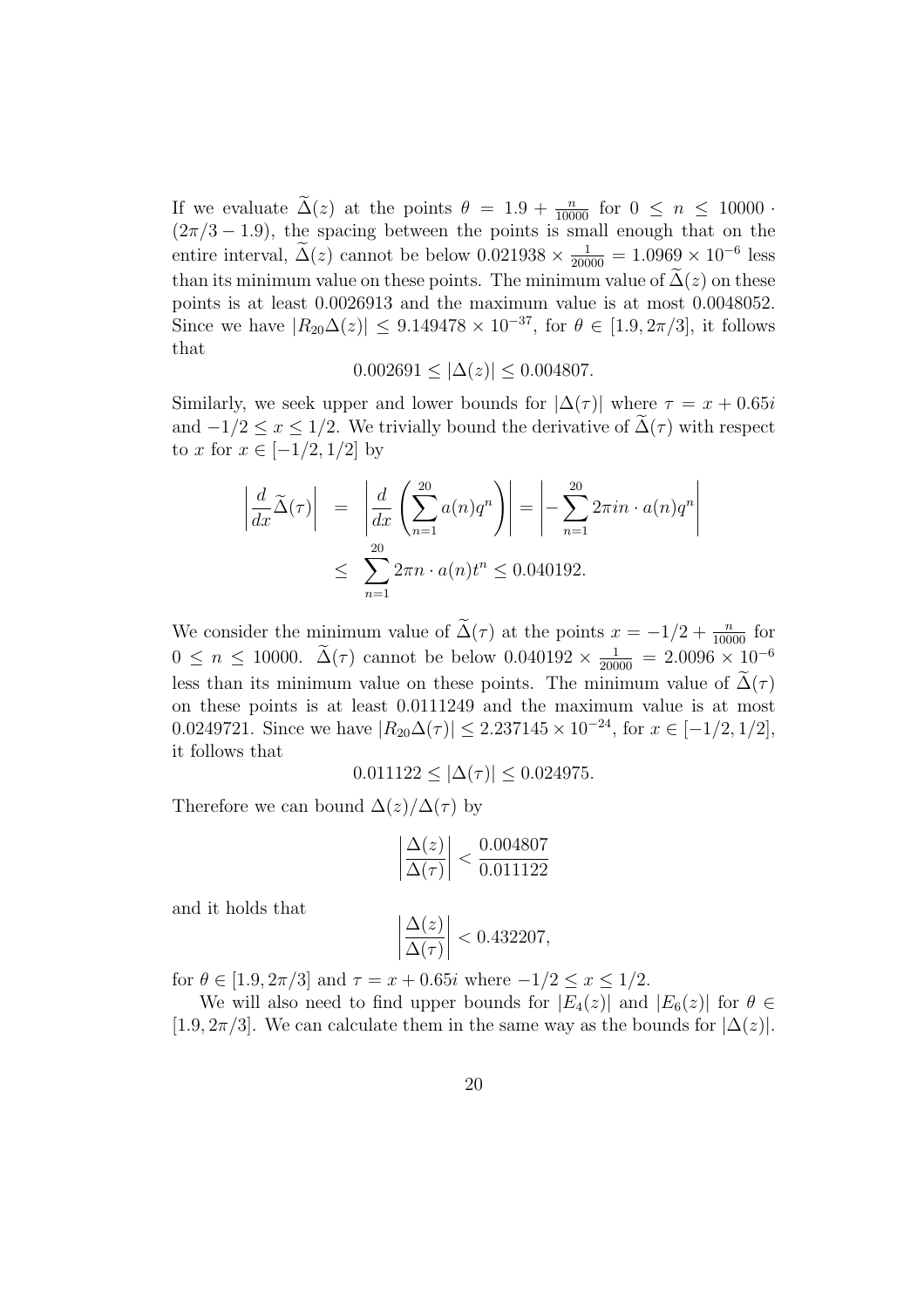The derivative of  $\widetilde{E}_4(z)$  with respect to  $\theta$  for  $\theta \in [1.9, 2\pi/3]$  is bounded above by

$$
\left| \frac{d}{d\theta} \widetilde{E_4}(z) \right| = \left| \frac{d}{d\theta} \left( \sum_{n=1}^{20} \sigma_3(n) q^n \right) \right| = \left| - \sum_{n=1}^{20} 2\pi n e^{i\theta} \cdot \sigma_3(n) q^n \right|
$$
  

$$
\leq \sum_{n=1}^{20} 2\pi n \cdot \sigma_3(n) t^n \leq 7.054822.
$$

The function  $E_4(z)$  cannot be above  $7.054822 \times \frac{1}{2000000} = 3.527411 \times 10^{-6}$ more than its maximum value on the points  $\theta = 1.9 + \frac{n}{1000000}$  for  $0 \le n \le$ 1000000 ·  $(2\pi/3 - 1.9)$ . The maximum value of  $\widetilde{E}_4(z)$  on these points is at most 0.900254. Since we have  $|R_{20}E_4(z)| \leq 5.491887 \times 10^{-44}$ , for  $\theta \in$  $[1.9, 2\pi/3]$ , it follows that

$$
|E_4(z)| < 0.900258.
$$

Similarly, the derivative of  $\widetilde{E}_6(z)$  with respect to  $\theta$  for  $\theta \in [1.9, 2\pi/3]$  is bounded above by

$$
\left| \frac{d}{d\theta} \widetilde{E_6}(z) \right| = \left| \frac{d}{d\theta} \left( \sum_{n=1}^{20} \sigma_5(n) q^n \right) \right| = \left| - \sum_{n=1}^{20} 2\pi n e^{i\theta} \cdot \sigma_5(n) q^n \right|
$$
  

$$
\leq \sum_{n=1}^{20} 2\pi n \cdot \sigma_5(n) t^n \leq 17.8410.
$$

The function  $E_6(z)$  cannot be above  $17.8410 \times \frac{1}{2000000} = 8.9205 \times 10^{-6}$ more than its maximum value on the points  $\theta = 1.9 + \frac{n}{1000000}$  for  $0 \le$  $n \leq 1000000 \cdot (2\pi/3 - 1.9)$ . The maximum value of  $\widetilde{E}_6(z)$  on these points is at most 2.881542. Since we have  $|R_{20}E_6(z)| \leq 4.911666 \times 10^{-41}$ , for  $\theta \in [1.9, 2\pi/3]$ , it follows that

$$
|E_6(z)| < 2.881551.
$$

We now consider

$$
\int_{-\frac{1}{2}}^{\frac{1}{2}} \frac{1}{\Delta(\tau)} \frac{E_{14-k'}(\tau)}{j(\tau) - j(z)} dx.
$$
 (2)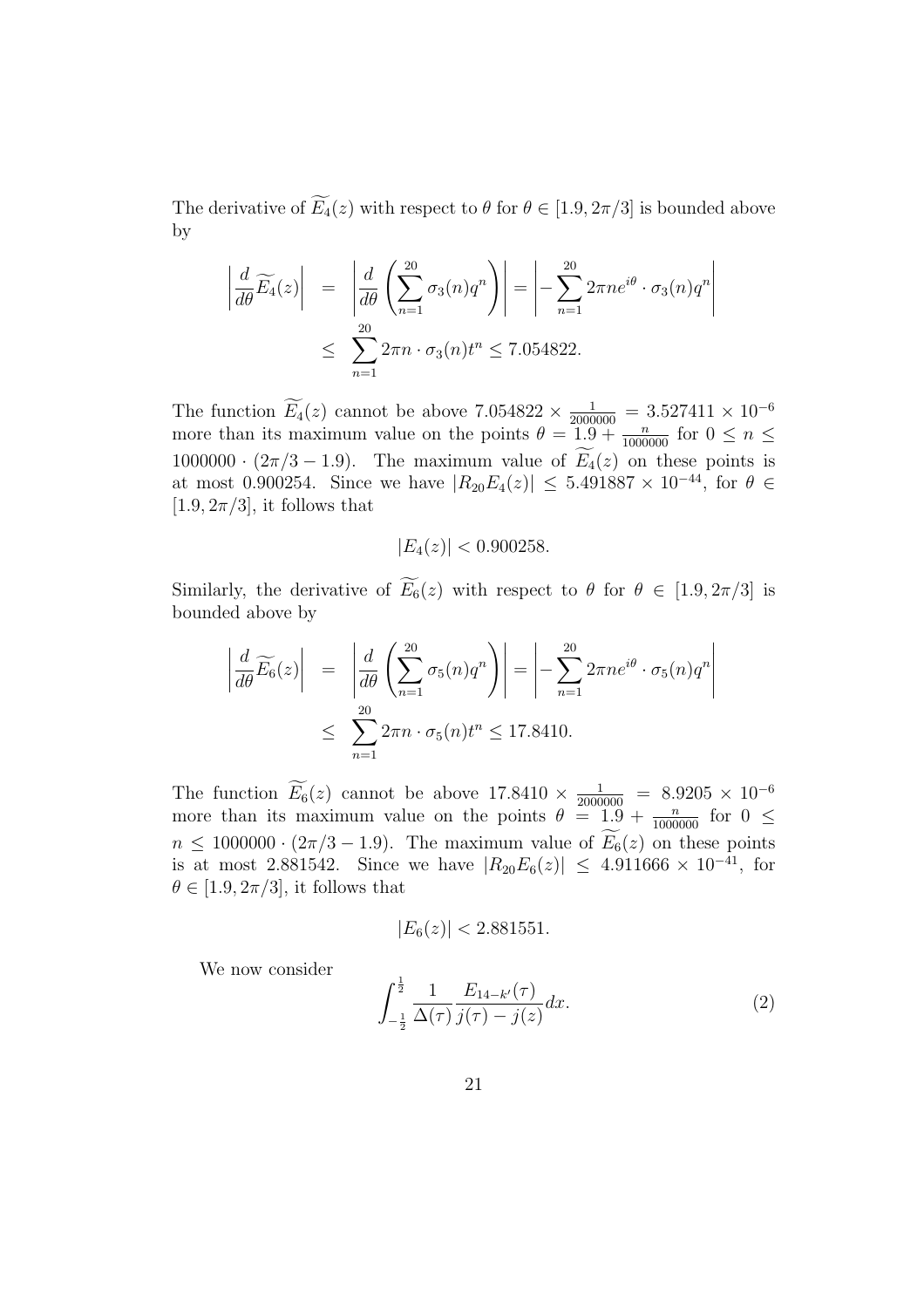We note  $j(z)$  is real valued by [5, Proposition 2.1] and

$$
\frac{1}{j(\tau)-j(z)} = \frac{1}{(\Re(j(\tau))-j(z))+i\Im(j(\tau))}.
$$

We need information about the size of the real and imaginary parts of  $j(\tau)$ for values of *x* on each of several subintervals of  $[-1/2, 1/2]$  and the value of  $j(z)$ . For these computations, we work with the truncations  $j(z)$  and  $\hat{j}(\tau)$ , taking into account the growth of the real and imaginary parts of the truncations and the error caused by ignoring the tail. We can express  $j(z)$ in terms of Eisenstein series of weight 4 and the Ramanujan  $\Delta$  function as

$$
j(z) = \frac{E_4^3(z)}{\Delta(z)}.
$$

We use this representation to bound  $R_{20}j(z)$ . Observe that if we truncate  $j(z)$ , then the tail satisfies

$$
|R_{20}j(z)| = |j(z) - \tilde{j}(z)|
$$
  
\n
$$
= \left| \frac{E_4^3(z)}{\Delta(z)} - \tilde{j}(z) \right|
$$
  
\n
$$
= \left| \left( \tilde{j}(z) + \frac{E_4^3(z) - \tilde{j}(z)\tilde{\Delta}(z)}{\tilde{\Delta}(z)} \right) \frac{\tilde{\Delta}(z)}{\Delta(z)} - \tilde{j}(z)
$$
  
\n
$$
\leq |\tilde{j}(z)| \left| \frac{\tilde{\Delta}(z) - \Delta(z)}{\Delta(z)} \right| + \frac{|\widetilde{E}_4^3(z) - \tilde{j}(z)\tilde{\Delta}(z)| + |R_{20}E_4^3(z)|}{|\Delta(z)|}
$$
  
\n
$$
= |\tilde{j}(z)| \left| \frac{R_{20}\Delta(z)}{\Delta(z)} \right| + \frac{|\widetilde{E}_4^3(z) - \tilde{j}(z)\tilde{\Delta}(z)| + |R_{20}E_4^3(z)|}{|\Delta(z)|}.
$$

We compute explicit bounds on all of these terms for  $\theta \in [1.9, 2\pi/3]$ , and have

$$
|R_{20}j(z)| \n $\n10505.2 \cdot \frac{9.149478 \times 10^{-37}}{0.002691} + \frac{6.859820 \times 10^{-29} + 7.905147 \times 10^{-34}}{0.002691}$ \n
$$
\n $\n2.549558 \times 10^{-26}.$
$$
$$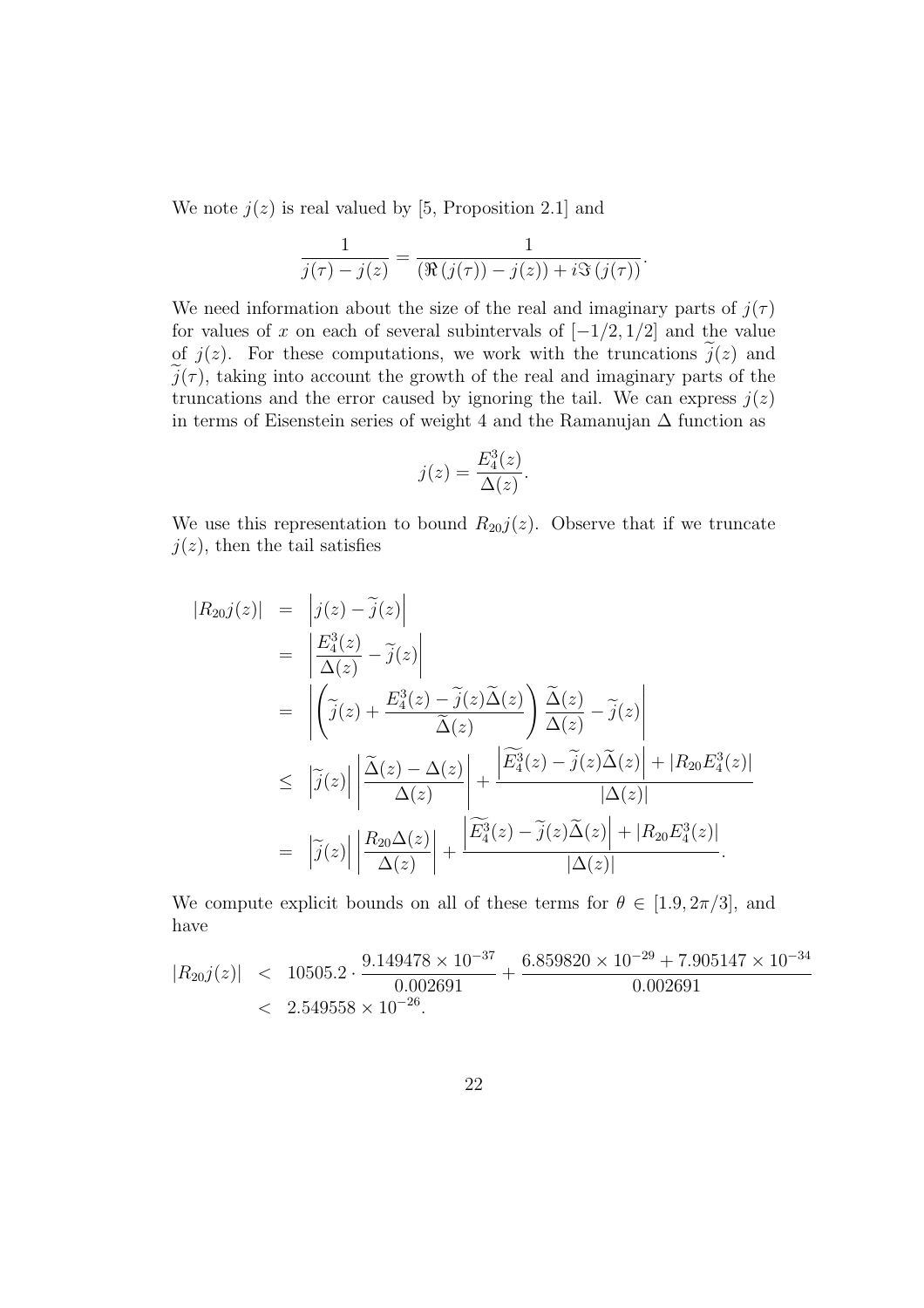Similarly, for  $x \in [-1/2, 1/2]$ , it holds that

$$
|R_{20}j(\tau)| \quad < \quad 16535.7 \cdot \frac{2.237145 \times 10^{-24}}{0.011122} + \frac{5.684342 \times 10^{-14} + 1.932893 \times 10^{-21}}{0.011122} \\
 < \quad 5.110903 \times 10^{-12}.
$$

We also bound the derivatives of the truncations of  $j(z)$  and the real and imaginary parts of  $j(\tau)$ . Doing so allows us to evaluate the functions at equally spaced points as before to get maximum and minimum values for  $j(z)$  and the real and imaginary parts of  $j(\tau)$ .

We take the derivative of  $\hat{j}(\tau)$  with respect to *x*, and for both the real and imaginary parts we achieve a bound of

$$
\left| \frac{d}{dx} \Re \left( \tilde{j}(\tau) \right) \right|, \left| \frac{d}{dx} \Im \left( \tilde{j}(\tau) \right) \right| \leq \left| \frac{d}{dx} \left( \sum_{n=-1}^{20} a(n) q^n \right) \right| = \left| - \sum_{n=-1}^{20} 2\pi i n \cdot a(n) q^n \right|
$$
  

$$
\leq \sum_{n=-1}^{20} 2\pi n \cdot a(n) t^n \leq 234470,
$$

for  $x \in [-1/2, 1/2]$ . The bound on the derivative of  $\tilde{j}(z)$  with respect to  $\theta$  is quite manageable as well. We have

$$
\left| \frac{d}{d\theta} \tilde{j}(z) \right| = \left| \frac{d}{d\theta} \left( \sum_{n=-1}^{20} a(n) q^n \right) \right| = \left| - \sum_{n=-1}^{20} 2\pi n e^{i\theta} \cdot a(n) q^n \right|
$$
  

$$
\leq \sum_{n=-1}^{20} 2\pi n \cdot a(n) t^n \leq 10505.2,
$$

for  $\theta \in [1.9, 2\pi/3]$ . We again compute values of  $\tilde{j}(z)$  at a sampling of points and use these bounds to find upper and lower bounds of  $j(z)$  for  $\theta \in [1.9, 2\pi/3]$ . We have

$$
0 \le j(z) \le 271.1,
$$

for  $\theta \in [1.9, 2\pi/3]$ .

We also need upper bounds for the derivatives of  $\widetilde{E_4}(\tau)$  and  $\widetilde{E_6}(\tau)$  with respect to *x* for  $x \in [-1/2, 1/2]$ . They are bounded above by

$$
\left| \frac{d}{dx} \widetilde{E_4}(\tau) \right| = \left| \frac{d}{dx} \left( \sum_{n=1}^{20} \sigma_3(n) q^n \right) \right| = \left| - \sum_{n=1}^{20} 2\pi i n \cdot \sigma_3(n) q^n \right|
$$
  

$$
\leq \sum_{n=1}^{20} 2\pi n \cdot \sigma_3(n) t^n \leq 33.7302,
$$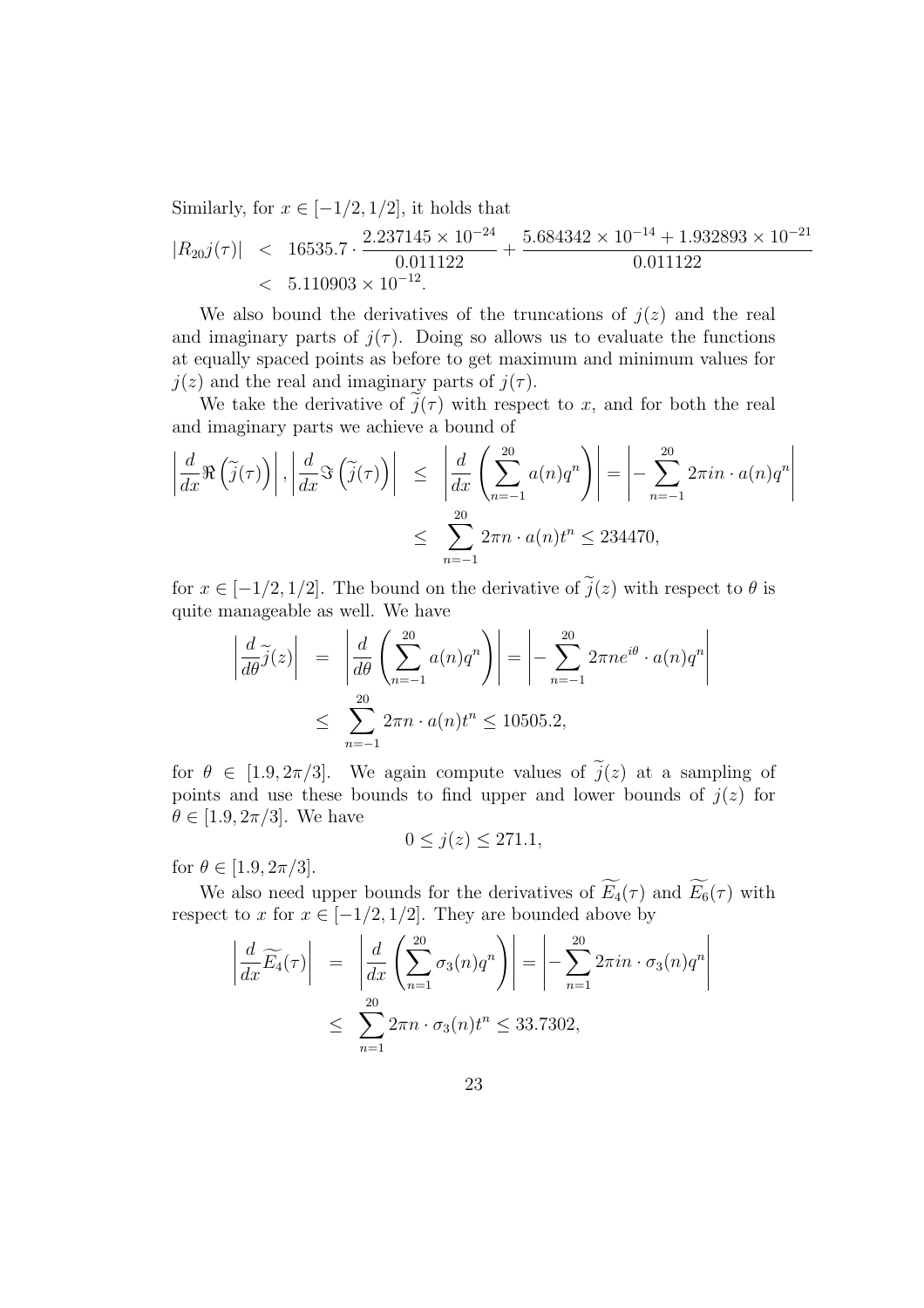and

$$
\left| \frac{d}{dx} \widetilde{E}_6(\tau) \right| = \left| \frac{d}{dx} \left( \sum_{n=1}^{20} \sigma_5(n) q^n \right) \right| = \left| - \sum_{n=1}^{20} 2\pi i n \cdot \sigma_5(n) q^n \right|
$$
  

$$
\leq \sum_{n=1}^{20} 2\pi n \cdot \sigma_5(n) t^n \leq 124.801,
$$

for  $x \in [-1/2, 1/2]$ .

We break our path of integration (2) into pieces, and consider  $j(\tau)$  in relation to  $j(z)$  on each. Since it is clear that  $e^{2\pi i \tau} = e^{-1.3\pi} (\cos(2\pi x) + i \sin(2\pi x))$ , we have  $\Re(j(x+0.65i)) = \Re(j(-x+0.65i))$  while  $\Im(j(x+0.65i))$  $= -\Im(j(-x + 0.65i))$ . Similar equations hold for  $\Delta(\tau)$  and  $E_{14-k'}(\tau)$ . Thus we have

$$
\left|\frac{1}{\Delta(x+0.65i)}\frac{E_{14-k'}(x+0.65i)}{j(x+0.65i)-j(z)}\right| = \left|\frac{1}{\Delta(-x+0.65i)}\frac{E_{14-k'}(-x+0.65i)}{j(-x+0.65i)-j(z)}\right|,
$$

for  $x \in [-1/2, 1/2]$ . With this in mind, we restrict our calculations to  $x \in$ [*−*1*/*2*,* 0] and use symmetry for *x ∈* [0*,* 1*/*2]. Using the upper bounds for the derivatives, the values at sampling points and the upper bounds for the tails, we can obtain bounds for  $\Re(j(\tau))$ ,  $\Im(j(\tau))$ ,  $|E_4(\tau)|$ ,  $|E_6(\tau)|$  and  $|\Delta(\tau)|$  for *x* on each of several subintervals of [*−*1*/*2*,* 1*/*2]. Their bounds are showed by the following tables.

|                           | $\Re(j(\tau))$ | $\Im(j(\tau))$ | $ E_4(\tau) $ | $ E_6(\tau) $ | $ \Delta(\tau) $ |
|---------------------------|----------------|----------------|---------------|---------------|------------------|
| $-0.50 \le x \le -0.49$   | > 593          | > 0            | < 2.462       | < 5.329       | > 0.0249         |
| $-0.49 \leq x \leq -0.48$ | > 584.4        | > 81.01        | < 2.473       | < 5.363       | > 0.0249         |
| $-0.48 \leq x \leq -0.47$ | > 569.9        | >162.5         | < 2.488       | < 5.420       | > 0.0248         |
| $-0.47 \leq x \leq -0.46$ | > 548.9        | > 244.9        | < 2.510       | < 5.498       | > 0.0246         |
| $-0.46 \le x \le -0.45$   | > 520.7        | $>$ 328.7      | < 2.537       | < 5.596       | > 0.0245         |
| $-0.45 \leq x \leq -0.44$ | >484.4         | >414.2         | < 2.571       | < 5.713       | > 0.0243         |
| $-0.44 \leq x \leq -0.43$ | $>$ 439.1      | > 501.7        | < 2.610       | < 5.848       | > 0.0241         |
| $-0.43 \leq x \leq -0.42$ | $>$ 383.2      | > 591.3        | < 2.654       | < 6.000       | > 0.0238         |
| $-0.42 \leq x \leq -0.41$ | > 315.4        | > 683.0        | < 2.704       | ${}< 6.166$   | > 0.0235         |
| $-0.41 \leq x \leq -0.40$ | > 233.9        | >776.6         | < 2.760       | ${}< 6.346$   | > 0.0232         |
| $-0.40 \leq x \leq -0.39$ | > 21, < 234    | > 871.5        | < 2.820       | < 6.537       | >0.0229          |
| $-0.39 \leq x \leq -0.38$ | > 21, < 234    | > 966.9        | < 2.885       | < 6.738       | > 0.0225         |
| $-0.38 \leq x \leq -0.37$ | < 21.0         | >1061          | < 2.954       | < 6.948       | > 0.0222         |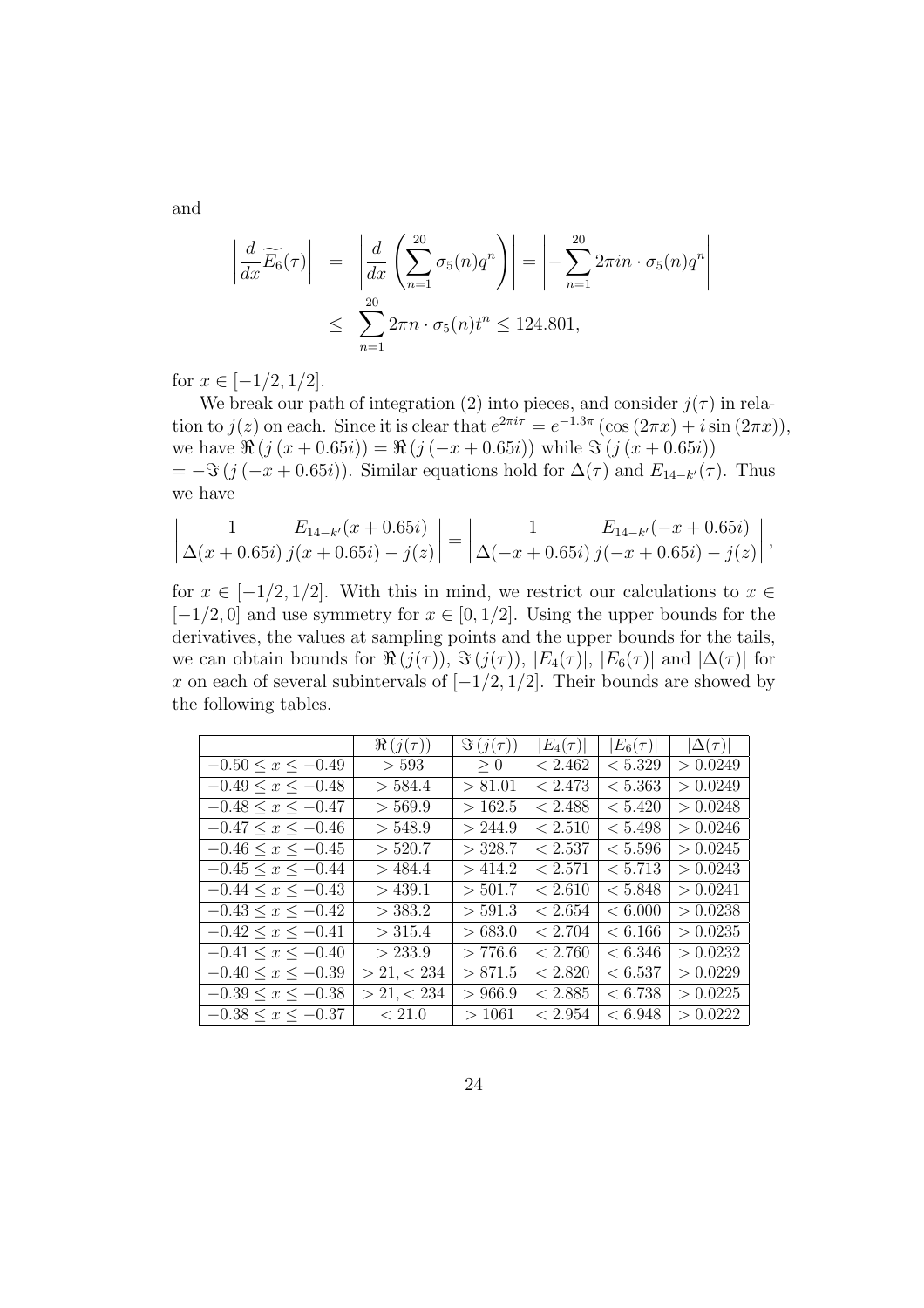|                                    | $\Re(j(\tau))$      | $\Im(j(\tau))$        | $ E_4(\tau) $        | $ E_6(\tau) $         | $ \Delta(\tau) $     |
|------------------------------------|---------------------|-----------------------|----------------------|-----------------------|----------------------|
| $-0.37 \le x \le -0.36$            | $\rm < -112.8$      | >1153                 | < 3.027              | < 7.166               | > 0.0218             |
| $-0.36\leq x \leq -0.35$           | $<-270.0$           | >1241                 | $< 3.104\,$          | < 7.389               | > 0.0214             |
| $-0.35 \le x \le -0.34$            | $<-451.9$           | $>1321\,$             | $< 3.185\,$          | $< 7.618$             | > 0.0209             |
| $-0.34 \leq x \leq -0.33$          | $<-660.7$           | > 1389                | $< 3.270\,$          | < 7.851               | > 0.0205             |
| $-0.33 \le x \le -0.32$            | $<-898.4$           | > 1442                | < 3.357              | $\frac{1}{6}$ 8.086   | > 0.0201             |
| $-0.32 \leq x \leq -0.31$          | $<-1166$            | >1473                 | < 3.447              | $\frac{1}{6}$ 8.323   | > 0.0196             |
| $\overline{-0.31} \le x \le -0.30$ | $\frac{-1466}{5}$   | $>1444\,$             | $\sqrt{3.540}$       | $\frac{1}{6}$ 8.561   | > 0.0192             |
| $-0.30 \le x \le -0.29$            | $<-1797$            | >1368                 | < 3.635              | < 8.798               | > 0.0187             |
| $-0.29 \le x \le -0.28$            | $<-2158$            | >1239                 | < 3.731              | $<9.034$              | > 0.0183             |
| $-0.28 \le x \le -0.27$            | $\overline{<-2546}$ | >1048                 | $\sqrt{3.829}$       | $\sqrt{9.269}$        | > 0.0178             |
| $-0.27 \le x \le -0.26$            | $<-2957$            | > 783.7               | $\sqrt{3.929}$       | $\sqrt{9.500}$        | > 0.0174             |
| $-0.26 \le x \le -0.25$            | $<-3384$            | >436.4                | $<4.029\,$           | $\leq 9.728$          | > 0.0170             |
| $-0.25 \leq x \leq -0.24$          | $<-3817$            | $> -3.3, < 437$       | < 4.129              | < 9.951               | > 0.0165             |
| $-0.24 \leq x \leq -0.23$          | $<-4242$            | $<-3.212$             | $<4.229\,$           | $<10.17\,$            | > 0.0161             |
| $-0.23 \le x \le -0.22$            | $\overline{<-4645}$ | $\overline{<-543.1}$  | $\overline{<4.329}$  | $\frac{1}{5}$ (10.39) | > 0.0157             |
| $-0.22 \leq x \leq -0.21$          | $<-5007$            | $<-1189$              | $\overline{<}$ 4.428 | $<10.59\,$            | > 0.0153             |
| $\overline{-0.21} \le x \le -0.20$ | $\rm < -5304$       | $<-1943$              | $<4.527\,$           | $<10.79\,$            | > 0.0149             |
| $-0.20 \le x \le -0.19$            | $<-5513$            | $<-2805$              | $<4.623\,$           | $<10.99\,$            | > 0.0146             |
| $-0.19 \le x \le -0.18$            | $<-5559$            | $\overline{<-3767}$   | < 4.718              | $\sqrt{11.17}$        | > 0.0142             |
| $-0.18 \le x \le -0.17$            | $<-5341$            | $<-4816$              | $\frac{1}{54.810}$   | $<11.35\,$            | > 0.0139             |
| $-0.17 \leq x \leq -0.16$          | $\,< -4929$         | $<-5932$              | $<4.900\,$           | $<11.51\,$            | > 0.0136             |
| $-0.16 \le x \le -0.15$            | $<-4301$            | $<-7087$              | < 4.986              | < 11.67               | > 0.0133             |
| $-0.15 \leq x \leq -0.14$          | $<-3445$            | $\overline{<-8248}$   | $<5.069\,$           | $\frac{1}{5}$ 11.82   | > 0.0130             |
| $-0.14 \leq x \leq -0.13$          | $<-2352$            | $<-9373$              | < 5.149              | < 11.96               | > 0.0127             |
| $-0.13 \le x \le -0.12$            | $<-1209$            | $<-10413$             | < 5.223              | < 12.09               | > 0.0125             |
| $-0.12 \leq x \leq -0.11$          | $>-1030,<508$       | $<-11319$             | $< 5.294\,$          | $\frac{1}{2}.21$      | $\frac{1}{2}$ 0.0123 |
| $-0.11 \le x \le -0.10$            | > 508.2             | $<-12037$             | $<5.359\,$           | $\frac{1}{2}$ (12.32) | > 0.0121             |
| $-0.10 \le x \le -0.09$            | >2231               | $<-12515$             | < 5.420              | $\overline{<}12.42$   | > 0.0119             |
| $-0.09 \le x \le -0.08$            | >4098               | $<-12\overline{574}$  | $<\,5.474$           | $\overline{<}$ 12.51  | > 0.0117             |
| $-0.08 \le x \le -0.07$            | > 6054              | $\overline{(-12089)}$ | < 5.523              | < 12.58               | > 0.0116             |
| $-0.07 \le x \le -0.06$            | > 8033              | $<-11241$             | < 5.566              | $\frac{1}{5}$         | > 0.0114             |
| $-0.06 \le x \le -0.05$            | > 9964              | $<-10033$             | $<5.603\,$           | $\sqrt{12.71}$        | > 0.0113             |
| $-0.05 \le x \le -0.04$            | >11770              | $<-8490$              | < 5.633              | < 12.76               | > 0.0112             |
| $-0.04 \le x \le -0.03$            | >13374              | $<-6651$              | $<5.657\,$           | < 12.79               | > 0.0112             |
| $-0.03 \leq x \leq -0.02$          | >14706              | $\overline{<-4574}$   | < 5.674              | < 12.82               | > 0.0111             |
| $-0.02 \leq x \leq -0.01$          | >15706              | $\overline{<-2330}$   | $\frac{1}{5.684}$    | < 12.83               | > 0.0111             |
| $-0.01 \leq x \leq -0.00$          | >16325              | $\leq 0$              | < 5.688              | $<12.84\,$            | > 0.0111             |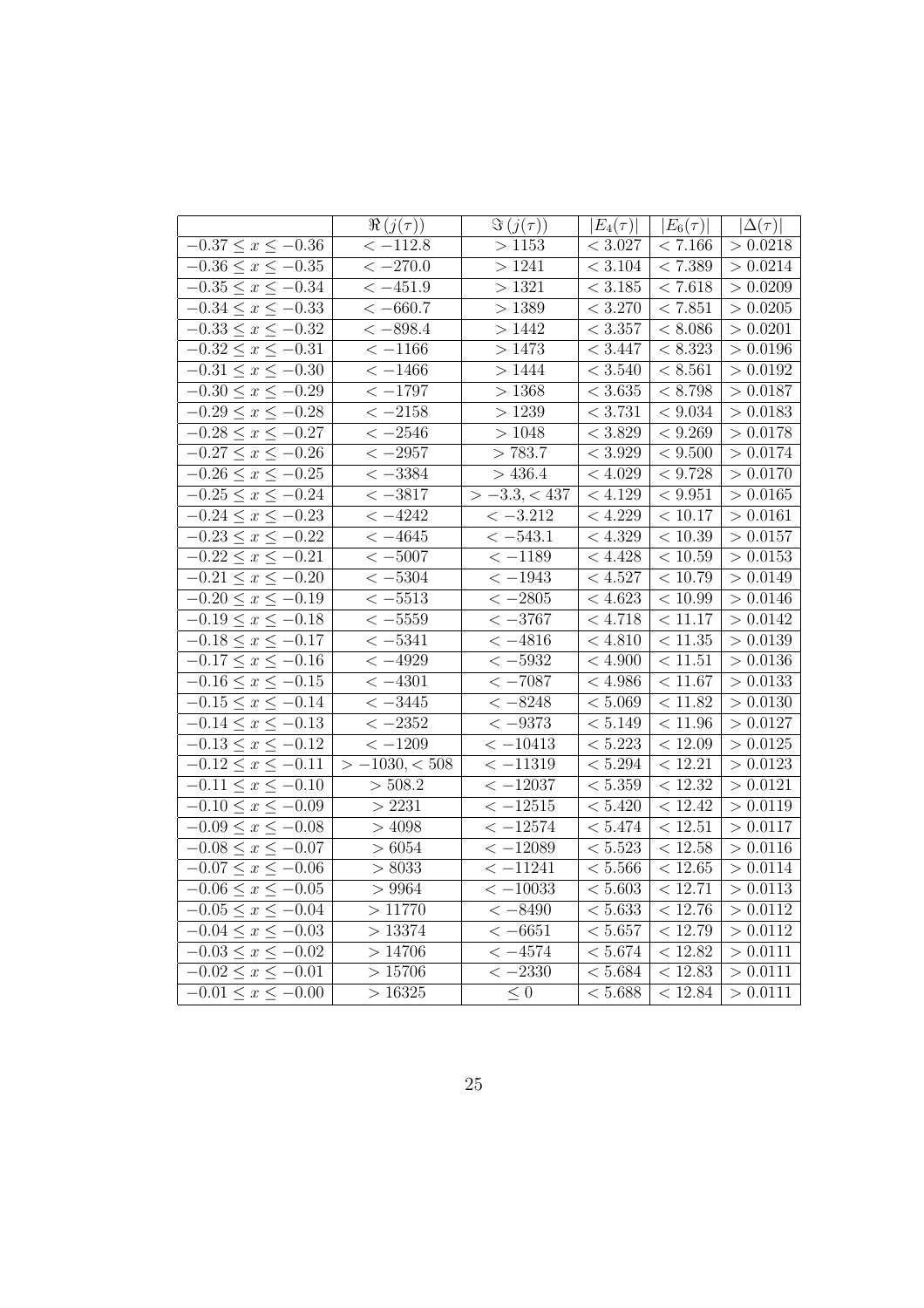We consider

$$
\frac{1}{j(\tau)-j(z)} = \frac{1}{(\Re(j(\tau))-j(z))+i\Im(j(\tau))}.
$$

We note that since  $j(z)$  is real, if we have the bound  $|\Im(j(z))| > b > 0$  for a subinterval, it follows that

$$
\left|\frac{1}{j(\tau)-j(z)}\right| < \left|\frac{1}{(\Re(j(\tau))-j(z))+ib}\right|.
$$

If  $\Re(j(\tau)) > a_1 > 271.1$ , then this is bounded by

$$
\left|\frac{1}{j(\tau)-j(z)}\right| < \left|\frac{1}{(a_1-271.1)+ib}\right|.
$$

If  $\Re(j(\tau)) < -a_2 < 0$ , then this is bounded by

$$
\left|\frac{1}{j(\tau)-j(z)}\right| < \left|\frac{1}{(a_2-0)+ib}\right|.
$$

If  $\Re(j(\tau)) \in [0, 271.1]$  for some  $\tau$ , then this is bounded by

$$
\left|\frac{1}{j(\tau)-j(z)}\right| < \left|\frac{1}{(0-0)+ib}\right|.
$$

Since  $\Im(j(z))$  may be equal to 0,  $\Big|$ 1 *j*(*τ*)*−j*(*z*)    is bounded by

$$
\left|\frac{1}{(593-271.1)+0}\right|
$$
,  $\left|\frac{1}{(3817-0)+0}\right|$  and  $\left|\frac{1}{(16325-271.1)+0}\right|$ ,

for  $-0.50 \le x \le -0.49$ ,  $-0.25 \le x \le -0.24$  and  $-0.01 \le x \le 0$ , respectively. Moreover, we note that  $E_{k'}$  is written in term of  $E_4$  and  $E_6$  for  $k' \in \{0, 4, 6, 8, 10, 14\}$ . Thus we can bound  $E_{k'}$  using the bounds of  $E_4$  and  $E_6$ . Therefore we can bound the integral

$$
\int_{-\frac{1}{2}}^{\frac{1}{2}} \left| \frac{1}{\Delta(x+0.65i)} \frac{E_{k'}(e^{i\theta}) E_{14-k'}(x+0.65i)}{j(x+0.65i) - j(e^{i\theta})} \right| dx.
$$
 (3)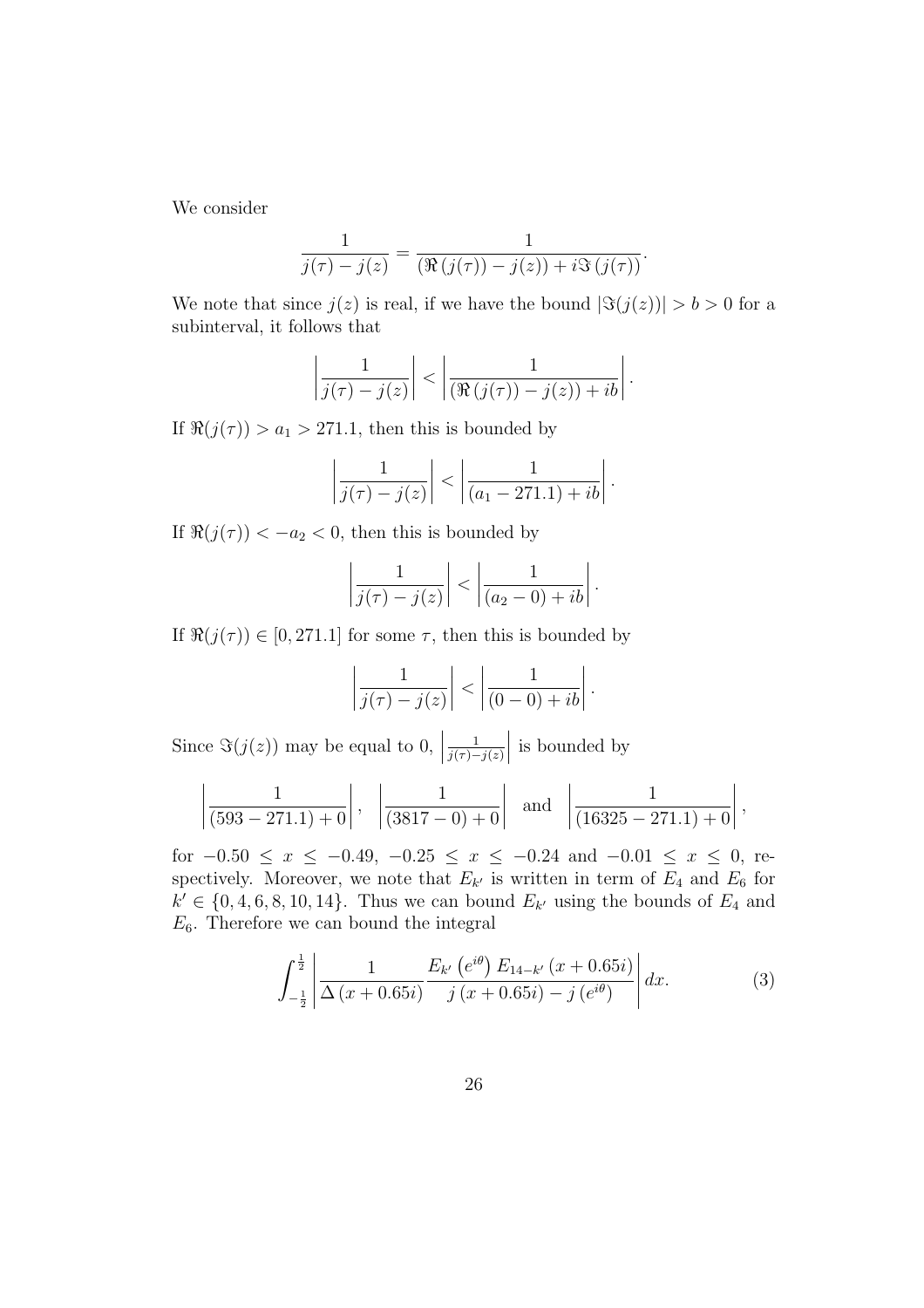For example, when  $k' = 0$ , (3) is bounded above by

| $2\cdot 0.01$ $\cdot$                                 |                    | $\frac{2.462^2\cdot 5.329}{0.0249\cdot \sqrt{(593-271.1)^2+0^2}} \ \ + \ \ \frac{2.473^2\cdot 5.363}{0.0249\cdot \sqrt{(584.4-271.1)^2+81.01^2}}$ |
|-------------------------------------------------------|--------------------|---------------------------------------------------------------------------------------------------------------------------------------------------|
|                                                       |                    |                                                                                                                                                   |
| $2.488^2 \cdot 5.420$                                 | $^{+}$             | $2.510^2 \cdot 5.498$                                                                                                                             |
| $\sqrt{(569.9-271.1)^2+162.5^2}$                      |                    | $0.0246 \cdot \sqrt{(548.9 - 271.1)^2 + 244.9^2}$                                                                                                 |
| $2.537^2 \cdot 5.596$                                 |                    | $2.571^2 \cdot 5.713$                                                                                                                             |
| $0.0245 \cdot \sqrt{(520.7 - 271.1)^2 + 328.7^2}$     | $^{+}$             | $0.0243 \cdot \sqrt{(484.4 - 271.1)^2 + 414.2^2}$                                                                                                 |
| $2.610^2 \cdot 5.848$                                 |                    | $2.654^2 \cdot 6.000$                                                                                                                             |
| $0.0241 \cdot \sqrt{(439.1 - 271.1)^2 + 501.7^2}$     | $\hspace{0.1mm} +$ | $0.0238 \cdot \sqrt{(383.2 - 271.1)^2 + 591.3^2}$                                                                                                 |
| $2.704^2 \cdot 6.166$                                 |                    | $2.760^2 \cdot 6.346$                                                                                                                             |
| $0.0235 \cdot \sqrt{(315.4 - 271.1)^2 + 683.0^2}$     |                    | $0.0232 \cdot \sqrt{(0-0)^2+776.6^2}$                                                                                                             |
| $2.820^2 \cdot 6.537$                                 |                    | $2.885^2 \cdot 6.738$                                                                                                                             |
| $0.0229 \cdot \sqrt{(0-0)^2 + 871.5^2}$               | $\overline{+}$     | $0.0225 \cdot \sqrt{(0-0)^2 + 966.9^2}$                                                                                                           |
| $2.954^2\cdot 6.948$                                  |                    | $3.027^2 \cdot 7.166$                                                                                                                             |
| $0.0222 \cdot \sqrt{(0-0)^2+1061^2}$                  |                    | $0.0218 \cdot \sqrt{(112.8-0)^2+1153^2}$                                                                                                          |
| $3.104^2 \cdot 7.389$                                 |                    | $3.185^2 \cdot 7.618$                                                                                                                             |
| $0.0214 \cdot \sqrt{(270.0-0)^2+1241^2}$              |                    | $0.0209 \cdot \sqrt{(451.9-0)^2+1321^2}$                                                                                                          |
| $3.270^2\cdot7.851$                                   |                    | $3.357^2\cdot 8.086$                                                                                                                              |
| $0.0205 \cdot \sqrt{(660.7-0)^2+1389^2}$              | $^{+}$             | $0.0201 \cdot \sqrt{(898.4-0)^2+1442^2}$                                                                                                          |
| $3.447^2 \cdot 8.323$                                 |                    | $3.540^2 \cdot 8.561$                                                                                                                             |
| $0.0196 \cdot \sqrt{(1166-0)^2+1473^2}$               | $\pm$              | $0.0192 \cdot \sqrt{(1466-0)^2+1444^2}$                                                                                                           |
| $3.635^2 \cdot 8.798$                                 |                    | $3.731^2 \cdot 9.034$                                                                                                                             |
| $0.0187 \cdot \sqrt{(1797-0)^2+1368^2}$               | $\hspace{0.1mm} +$ | $0.0183 \cdot \sqrt{(2158-0)^2+1239^2}$                                                                                                           |
| $3.829^2 \cdot 9.269$                                 |                    | $3.929^2 \cdot 9.500$                                                                                                                             |
| $0.0178 \cdot \sqrt{2546 - 0^2 + 1048^2}$             | $^{+}$             | $0.0174 \cdot \sqrt{2957 - 0^2 + 783.7^2}$                                                                                                        |
| $4.029^2\cdot 9.728$                                  |                    | $4.129^2 \cdot 9.951$                                                                                                                             |
| $0.0170 \cdot \sqrt{3384 - 0^2 + 436.4^2}$            | $^{+}$             | $0.0165 \cdot \sqrt{(3817-0)^2+0^2}$                                                                                                              |
| $4.229^2 \cdot 10.17$                                 |                    | $4.329^2 \cdot 10.39$                                                                                                                             |
| $\frac{0.0161 \cdot \sqrt{(4242-0)^2+3.212^2}}{2}$    | $^{+}$             | $\frac{0.0157 \cdot \sqrt{(4645-0)^2+543.1^2}}{2}$                                                                                                |
| $4.428^2 \cdot 10.59$                                 |                    | $4.527^2 \cdot 10.79$                                                                                                                             |
| $\frac{1.126}{0.0153 \cdot \sqrt{(5007-0)^2+1189^2}}$ |                    | $\frac{0.0149 \cdot \sqrt{(5304-0)^2+1943^2}}{2}$                                                                                                 |
|                                                       |                    |                                                                                                                                                   |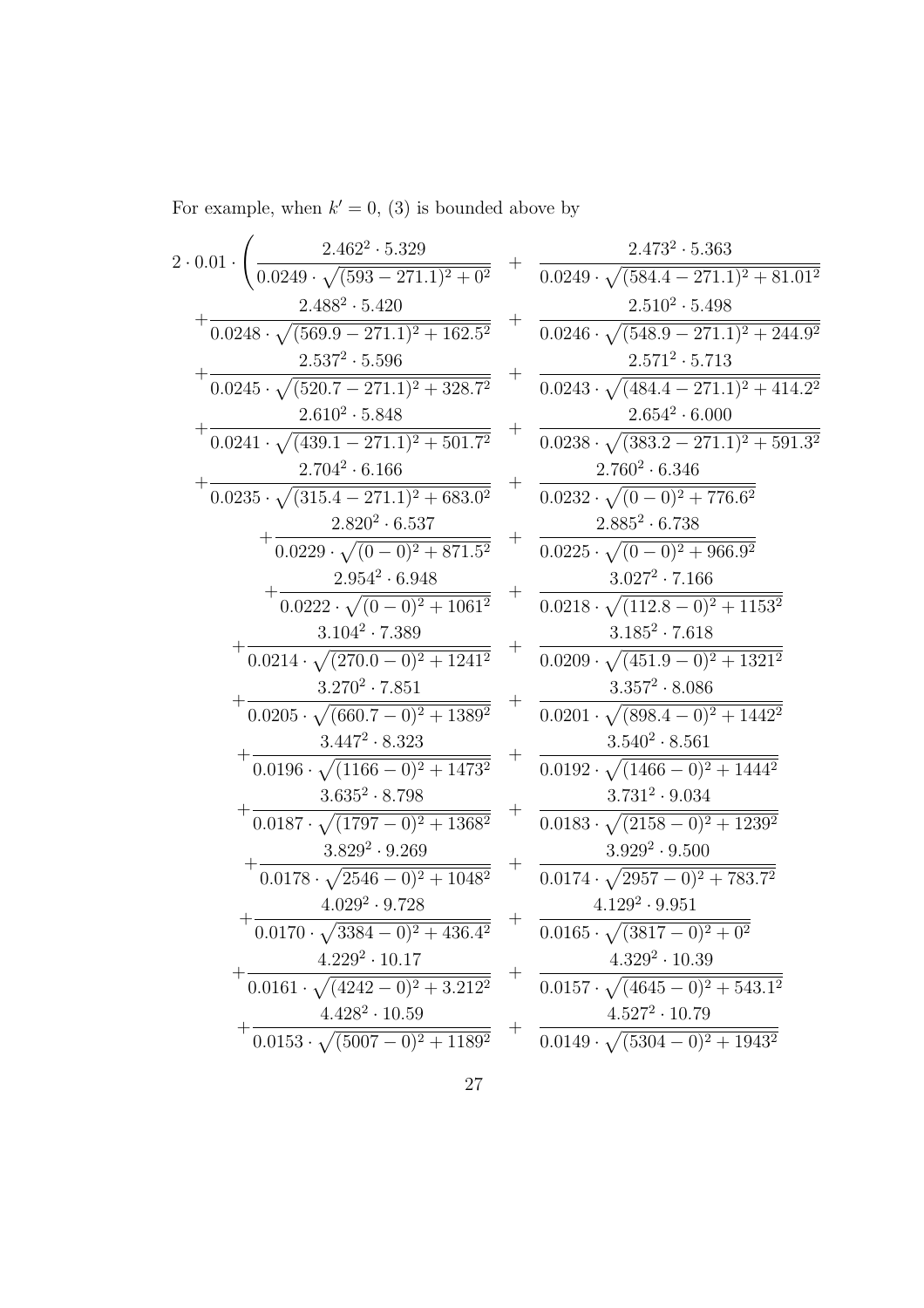| $4.623^2 \cdot 10.99$                            |                    | $4.718^2 \cdot 11.17$                             |
|--------------------------------------------------|--------------------|---------------------------------------------------|
| $0.0146 \cdot \sqrt{(5513-0)^2+2805^2}$          |                    | $0.0142 \cdot \sqrt{(5559-0)^2+3767^2}$           |
| $4.810^2 \cdot 11.35$                            |                    | $4.900^2 \cdot 11.51$                             |
| $0.0139 \cdot \sqrt{(5341-0)^2+4816^2}$          | $^+$               | $0.0136 \cdot \sqrt{(4929-0)^2+5932^2}$           |
| $4.986^2 \cdot 11.67$                            |                    | $5.069^2 \cdot 11.82$                             |
| $0.0133 \cdot \sqrt{(4301-0)^2+7087^2}$          |                    | $0.0130 \cdot \sqrt{(3445-0)^2+8248^2}$           |
| $5.149^2 \cdot 11.96$                            |                    | $5.223^2 \cdot 12.09$                             |
| $0.0127 \cdot \sqrt{(2352-0)^2+9373^2}$          | $\hspace{0.1mm} +$ | $0.0125 \cdot \sqrt{(1209-0)^2+10413^2}$          |
| $5.294^2 \cdot 12.21$                            |                    | $5.359^2 \cdot 12.32$                             |
| $0.0123 \cdot \sqrt{(0-0)^2+11319^2}$            |                    | $0.0121 \cdot \sqrt{(508.2 - 271.1)^2 + 12037^2}$ |
| $5.420^2 \cdot 12.42$                            |                    | $5.474^2 \cdot 12.51$                             |
| $0.0119 \cdot \sqrt{(2231 - 271.1)^2 + 12515^2}$ | $\hspace{0.1mm} +$ | $0.0117 \cdot \sqrt{(4098 - 271.1)^2 + 12574^2}$  |
| $5.523^2 \cdot 12.58$                            |                    | $5.566^2 \cdot 12.65$                             |
| $0.0116 \cdot \sqrt{(6054-271.1)^2+12089^2}$     |                    | $0.0114 \cdot \sqrt{(8033-271.1)^2+11241^2}$      |
| $5.603^2 \cdot 12.71$                            | $^{+}$             | $5.633^2 \cdot 12.76$                             |
| $0.0113 \cdot \sqrt{(9964 - 271.1)^2 + 10033^2}$ |                    | $0.0112 \cdot \sqrt{(11770 - 271.1)^2 + 8490^2}$  |
| $5.657^2 \cdot 12.79$                            |                    | $5.674^2 \cdot 12.82$                             |
| $0.0112 \cdot \sqrt{(13374 - 271.1)^2 + 6651^2}$ |                    | $0.0111 \cdot \sqrt{(14706 - 271.1)^2 + 4574^2}$  |
| $5.684^2 \cdot 12.83$                            |                    | $5.688^2 \cdot 12.84$                             |
| $0.0111 \cdot \sqrt{(15706 - 271.1)^2 + 2330^2}$ |                    | $0.0111 \cdot \sqrt{(16325 - 271.1)^2 + 0^2}$     |
|                                                  |                    |                                                   |

*<* 2*.*76009*.*

We set  $A_0 = 2.76009$ . For  $k' \in \{4, 6, 8, 10, 14\}$ , constants  $A_{k'}$  which bound (3) is obtained by similar calculation.

Similarly, when  $\frac{\pi}{2} \leq \theta < 1.9$  and  $\tau = x + 0.75i$ , we have the bounds  $A'_{k'}$ in Subsection 2.3.

We completed our proof of Theorem 2.1.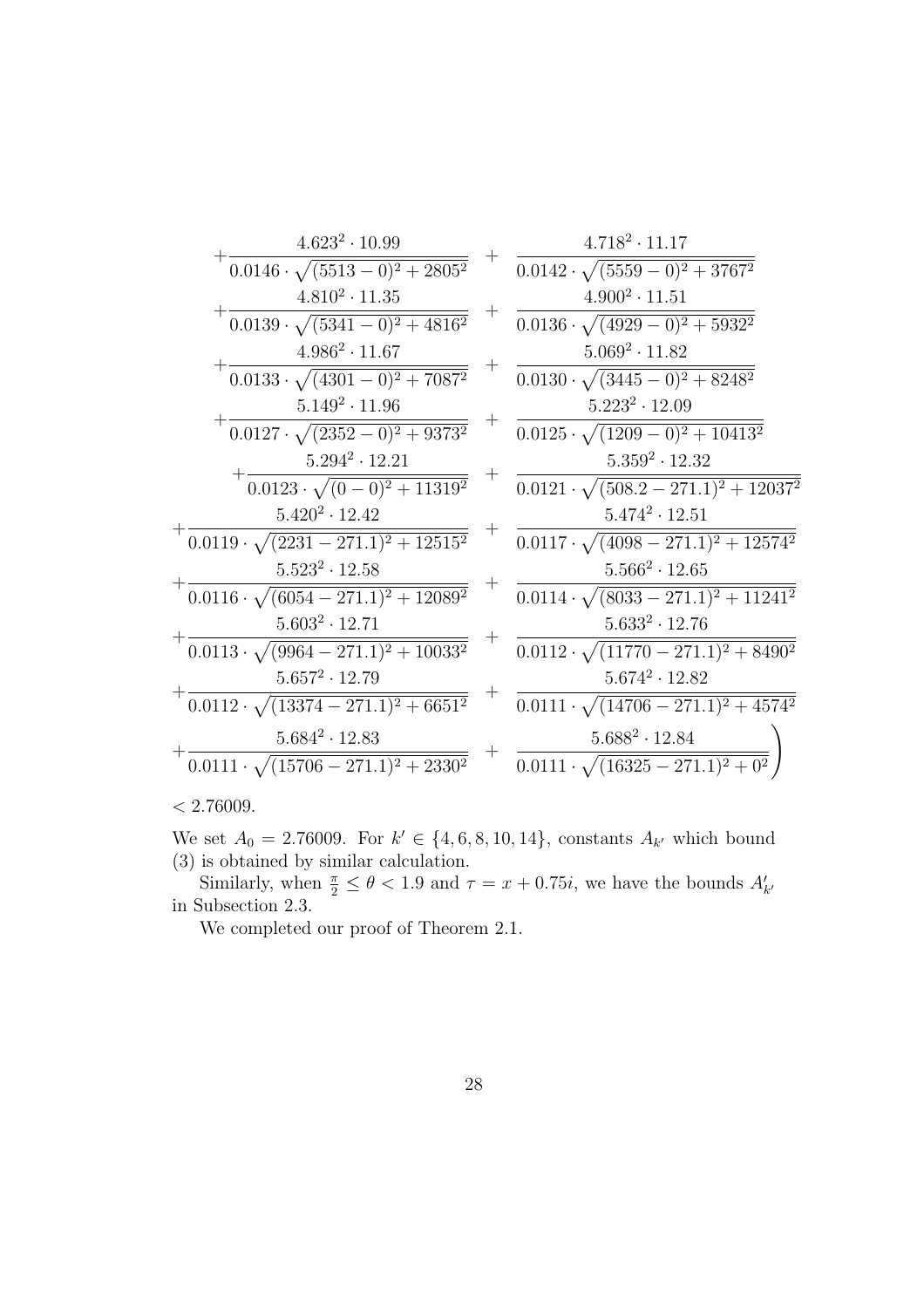## **3 Transcendence of zeros**

In this section, we consider transcendence of zeros of  $g_{k,m}$ . We have the following theorem.

**Theorem 3.1.** Let  $z_0$  be a zero of  $g_{k,m}(z) = f_{k,m}(z) + \sum_{j=1}^{\ell+m} a_j f_{k-12j,m}(z) \Delta(z)^j$ *in the fundamental domain for*  $SL_2(\mathbb{Z})$  *lying on the circle*  $|z| = 1$ *. Let*  $a_j \in \mathbb{Q}$ *. Then*  $z_0$  *is transcendental if it is not equal to <i>i or*  $\rho = -\frac{1}{2} + \frac{\sqrt{3}i}{2}$  $\frac{3i}{2}$ .

For the proof of Theorem 3.1, we use the following lemma of Schneider.

**Lemma 3.1.** *[9, Corollary 3.4]* If  $z \in \mathbb{H}$  and  $j(z)$  is algebraic, then either z is *transcendental or z is imaginary quadratic, i.e.* Q(*z*) *is a degree 2 extension of*  $\mathbb{Q}$ *, with*  $z \notin \mathbb{R}$ *.* 

We can prove Theorem 3.1 as with [7]. We now consider some properties from class field theory and complex multiplication discussed in [1]. Let *D* be *√* a negative integer so that  $K = \mathbb{Q}(\sqrt{D})$  is an imaginary quadratic field. An oder  $\mathfrak D$  of K is a subring of K containing 1 that is a free  $\mathbb Z$ -module of rank 2. A proper fractional of  $\mathfrak D$  is a nonzero fractional ideal  $\mathfrak A$  of  $\mathfrak D$  such that

$$
\mathfrak{D} = \{ \alpha \in K : \alpha \mathfrak{A} \subset \mathfrak{A} \}.
$$

We consider many nice properties for the set of all proper fractional ideals of *K* forms a multiplicative group.

We set a polynomial  $P(x) = ax^2 + bx + c$  of negative discriminant  $D =$  $b^2 - 4ac$  with integer coefficients such that  $a > 0$  and  $gcd(a, b, c) = 1$ . If  $z \in \mathbb{H}$  is a root of  $P(x)$ , as seen in [1, Lemma 7.5],  $\mathfrak{D} = [1, az]$  is an order of *K* and  $\Lambda = [1, z]$  is a proper fractional ideal of  $\mathfrak{D}$ .

To see the structure of  $\mathfrak{D}$ , we note that since  $z \in \mathbb{H}$  is a root of the polynomial  $ax^2 + bx + c$ , by the quadratic formula,  $z = \frac{-b + \sqrt{D}}{2a}$  $\frac{+\sqrt{D}}{2a}$ . Therefore

$$
[1, az] = \left[1, \frac{-b + \sqrt{D}}{2}\right] = \begin{cases} \frac{i\sqrt{D}}{2} & \text{if } b \equiv 0 \pmod{2}, \\ \frac{1 + \sqrt{D}}{2} & \text{if } b \equiv 1 \pmod{2}. \end{cases}
$$

Since  $D = b^2 - 4ac$ , we have that *b* is even if and only if  $D \equiv 0 \pmod{4}$ . Similarly, *b* is odd if and only if  $D \equiv 1 \pmod{4}$ . Thus the following lemma holds as with [7].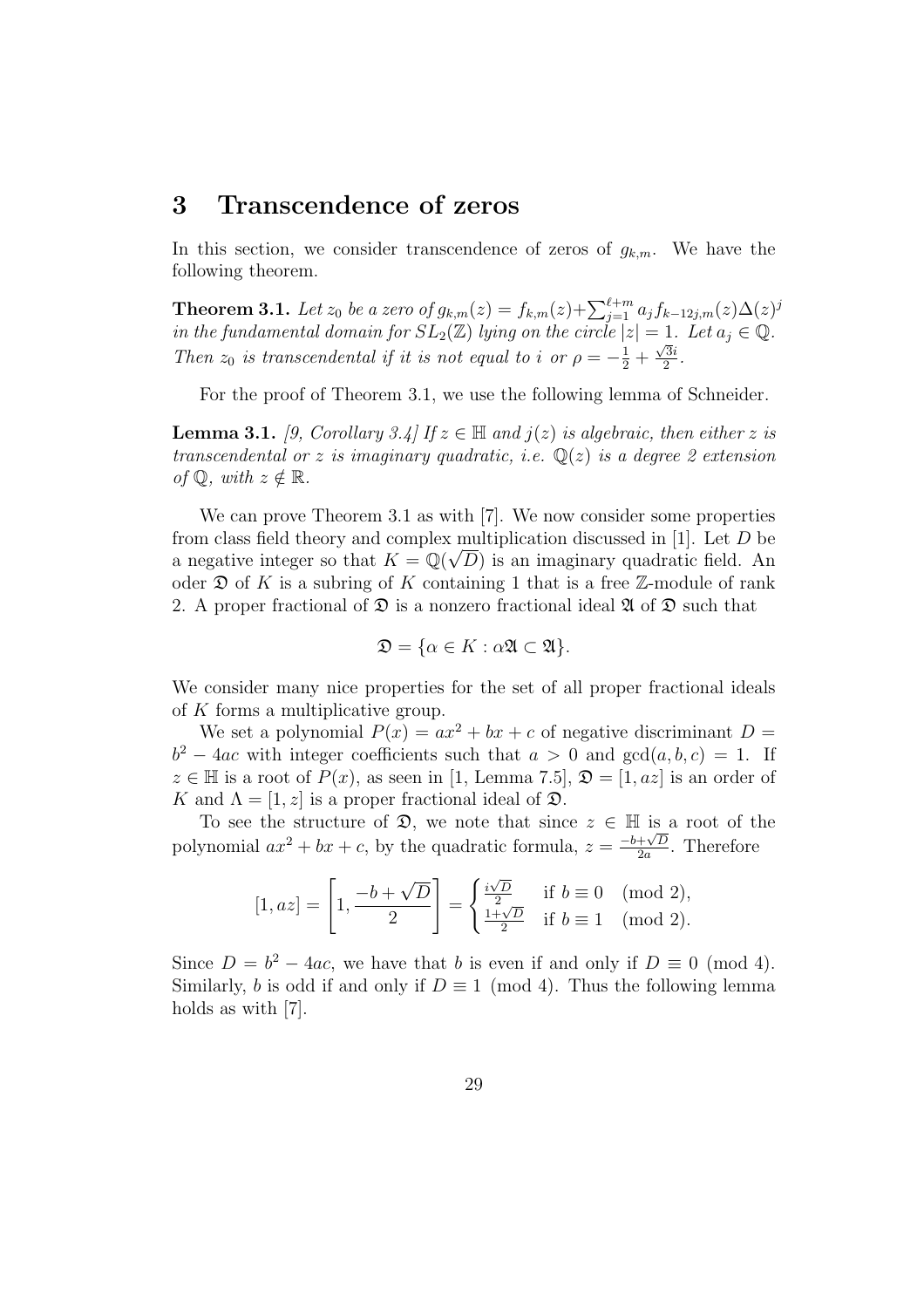**Lemma 3.2.** *[7, Lemma 2.2] Let*  $a, b, c \in \mathbb{Z}$  *such that*  $a > 0$ ,  $gcd(a, b, c) = 1$ , *and*  $D = b^2 - 4ac < 0$ . If  $z \in \mathbb{H}$  is a root of the polynomial  $ax^2 + bx + c$ , *then the lattice* [1*, z*] *is a proper fractional ideal of the order*  $\mathfrak{D} = [1, az]$  *of*  $K = \mathbb{Q}(\sqrt{D})$ *. Moreover,* 

$$
\mathfrak{D} = \begin{cases} \frac{i\sqrt{D}}{2} & \text{if } D \equiv 0 \pmod{4}, \\ \frac{1+\sqrt{D}}{2} & \text{if } D \equiv 1 \pmod{4}. \end{cases}
$$

We find that the order  $\mathfrak D$  does not depend on *z*, but instead on the discriminant *D* of the reduced integer polynomial that has *z* as a root. Recall, if  $\Lambda$  is a lattice of *C* we define  $i(\Lambda) = i(z)$ , where  $z \in \mathbb{H}$  and  $\Lambda = [1, z]$ . The choice of  $z \in \mathbb{H}$  is well defined. By Lemma 3.2, we see that we can map a point  $z \in \mathbb{H}$  to the proper fractional ideal  $\Lambda = [1, z]$  of  $\mathfrak{D}$ , where  $j([1, z]) = j(z)$ .

The following lemma follows from [1, Theorem 11.1 and Proposition 13.2], and is the last result we need before the proof of Theorem 3.1 as with [7].

**Lemma 3.3.** *[7, Lemma 2.3] If* A *is a proper fractional ideal of an order* D *of an imaginary quadratic field K, then*  $j(\mathfrak{A})$  *is an algebraic over*  $\mathbb{O}$ *. If*  $\mathfrak{B}$  *is any other proper fractional ideal of*  $\mathfrak{D}$ *, then*  $K(j(\mathfrak{A})) = K(j(\mathfrak{B}))$  *and*  $j(\mathfrak{A})$ *and*  $j(\mathfrak{B})$  *are conjugate over K. Furthermore, the degree of*  $j(\mathfrak{A})$  *is the class number of* D*.*

Let  $g_{k,m}(z)$  satisfy the assumption of Theorem 3.1. Then we can write

$$
g_{k,m}(z) = f_{k,m}(z) + \sum_{j=1}^{\ell+m} a_j f_{k-12j,m}(z) \Delta(z)^j
$$
  
=  $\Delta(z)^{\ell} E_{k'}(z) F_{k,L}(j(z)),$ 

where  $F_{k,L}(j(z))$  is a monic polynomial in  $j(z)$  of degree  $L = \ell + m$  with rational number coefficients. By Kohnen [8], the only possible zeros of  $E_{k'}(z)$ are *i* and  $\rho$ . Also, we see from the valence formula that  $\Delta(z)$  is never zero on H. Thus, the only zeros of  $g_{k,m}(z)$  in F other than  $i, \rho$  are the zeros of  $F_{k,L}(j(z)).$ 

Suppose  $z_0 \in \mathcal{F}$  such that  $F_{k,L}(j(z_0)) = 0$ . Since  $F_{k,L}(x)$  is a polynomial with rational number coefficients,  $j(z_0)$  is algebraic. Thus from Lemma 3.1,  $z_0$  is either transcendental or imaginary quadratic.

If  $z_0$  is imaginary quadratic, then  $z_0$  is a root of a polynomial  $P(x) = ax^2 +$  $bx + c$ , where  $gcd(a, b, c) = 1, a > 0$ , and the discriminant  $D_0 = b^2 - 4ac < 0$ . Let  $K = \mathbb{Q}(\sqrt{D_0}).$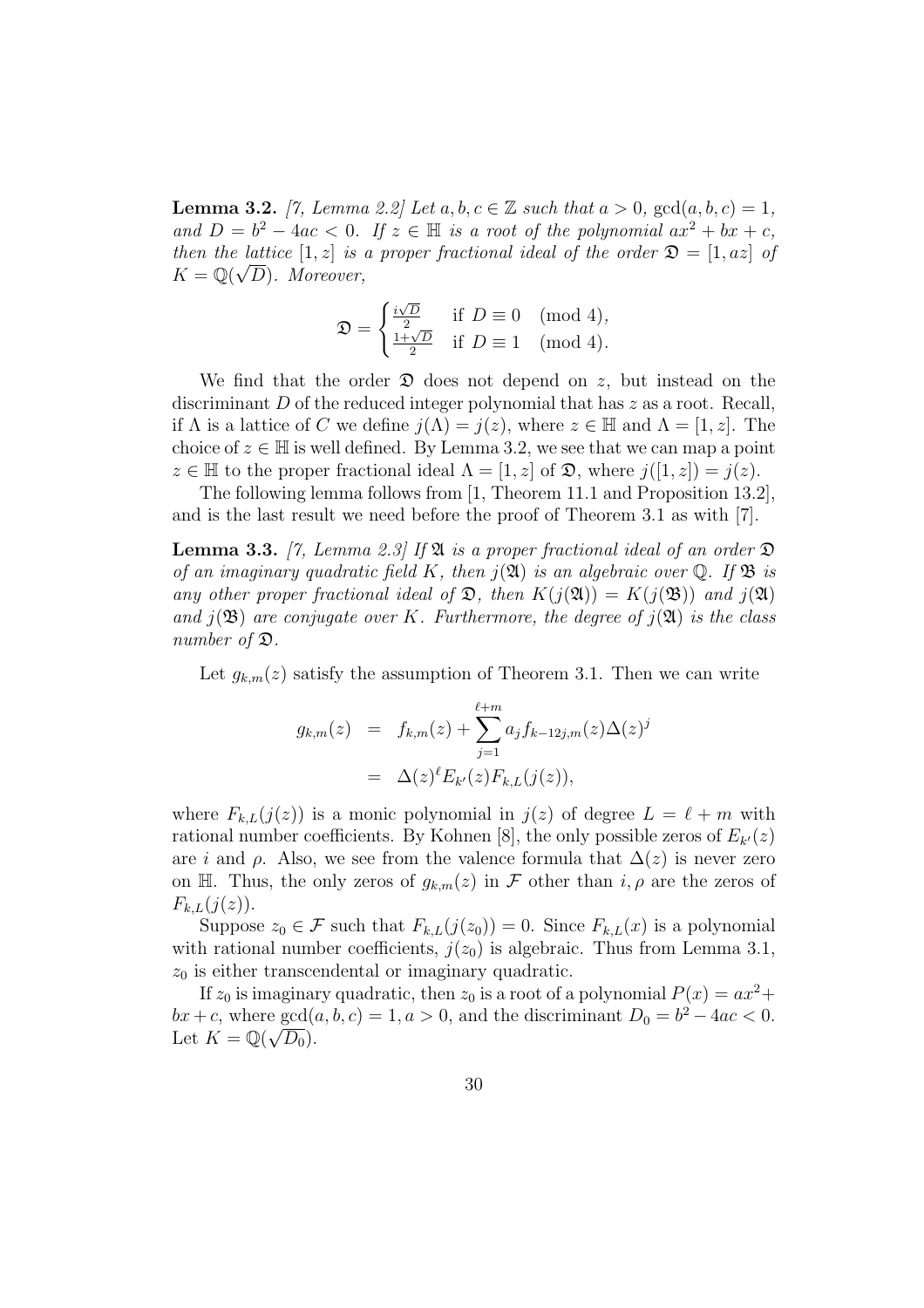We consider the order  $\mathfrak{D} = [1, az_0]$  of K. From Lemma 3.2, the lattice  $[1, z_0]$  is a proper fractional ideal of  $\mathfrak{D}$ , and the order  $\mathfrak{D}$  has the form

$$
\mathfrak{D} = \begin{cases} \left[1, \frac{i\sqrt{D_0}}{2}\right] & \text{if } D_0 \equiv 0 \pmod{4}, \\ \left[1, \frac{1+\sqrt{D_0}}{2}\right] & \text{if } D_0 \equiv 1 \pmod{4}. \end{cases}
$$

Thus by Lemma 6.3, if  $\mathfrak{A}$  is any other proper fractional ideal of  $\mathfrak{D}$ ,  $j(z_0)$  =  $j([1, z_0])$  and  $j(\mathfrak{A})$  are conjugate.

We consider the point  $z_1 \in \mathbb{C}$  defined by

$$
z_1 = \begin{cases} \frac{i\sqrt{|D_0|}}{2} & \text{if } D_0 \equiv 0 \pmod{4}, \\ \frac{1+i\sqrt{|D_0|}}{2} & \text{if } D_0 \equiv 1 \pmod{4}. \end{cases}
$$

Then  $z_1 \in \mathcal{F}$  and we have  $[1, z_1] = \mathfrak{D}$ . Thus by definition  $[1, z_1]$  is a proper fractional ideal of  $\mathfrak{D}$ , and so  $j(z_0)$  and  $j(z_1)$  are conjugate.

We take an automorphism  $\sigma$  of  $K(j(\mathfrak{D}))$  such that  $\sigma(j(z_0)) = j(z_1)$ . Since  $\sigma$  acts as the identity on  $\mathbb Q$  and  $F_{k,L}$  is a polynomial with rational number coefficients, we have that

$$
0 = \sigma(0)
$$
  
=  $\sigma(F_{k,L}(j(z_0)))$   
=  $F_{k,L}(\sigma(j(z_0)))$   
=  $F_{k,L}(j(z_1)).$ 

Thus  $z_1$  is also a zero of  $F_{k,L}$  and hence a zero of  $g_{k,m}$ . Since  $z_1 \in \mathcal{F}$ , by Theorem 2.1 we have that  $z_1$  must lie on the arc of the unit circle given by

$$
\left\{ e^{i\theta} : \frac{\pi}{2} \le \theta \le \frac{2\pi}{3} \right\}.
$$

Suppose  $D_0 \equiv 0 \pmod{4}$ , so that  $D_0 = -4n$  for some positive integer *n*. Then  $z_1 = i\sqrt{n}$ , but since  $z_1$  must lie on the unit circle we must have  $n = 1$ . Thus,  $D_0 = -4$ . Since  $z_0 \in \mathbb{H}$ , we have by the quadratic formula that

$$
z_0 = \frac{-b + 2i}{2a}.
$$

But  $z_0 \in \mathcal{F}$ , and so  $\Im(z_0) \geq$ *√* 3  $\frac{\sqrt{3}}{2}$ . Thus  $a = 1$ , and so

$$
z_0 = -\frac{b}{2} + i.
$$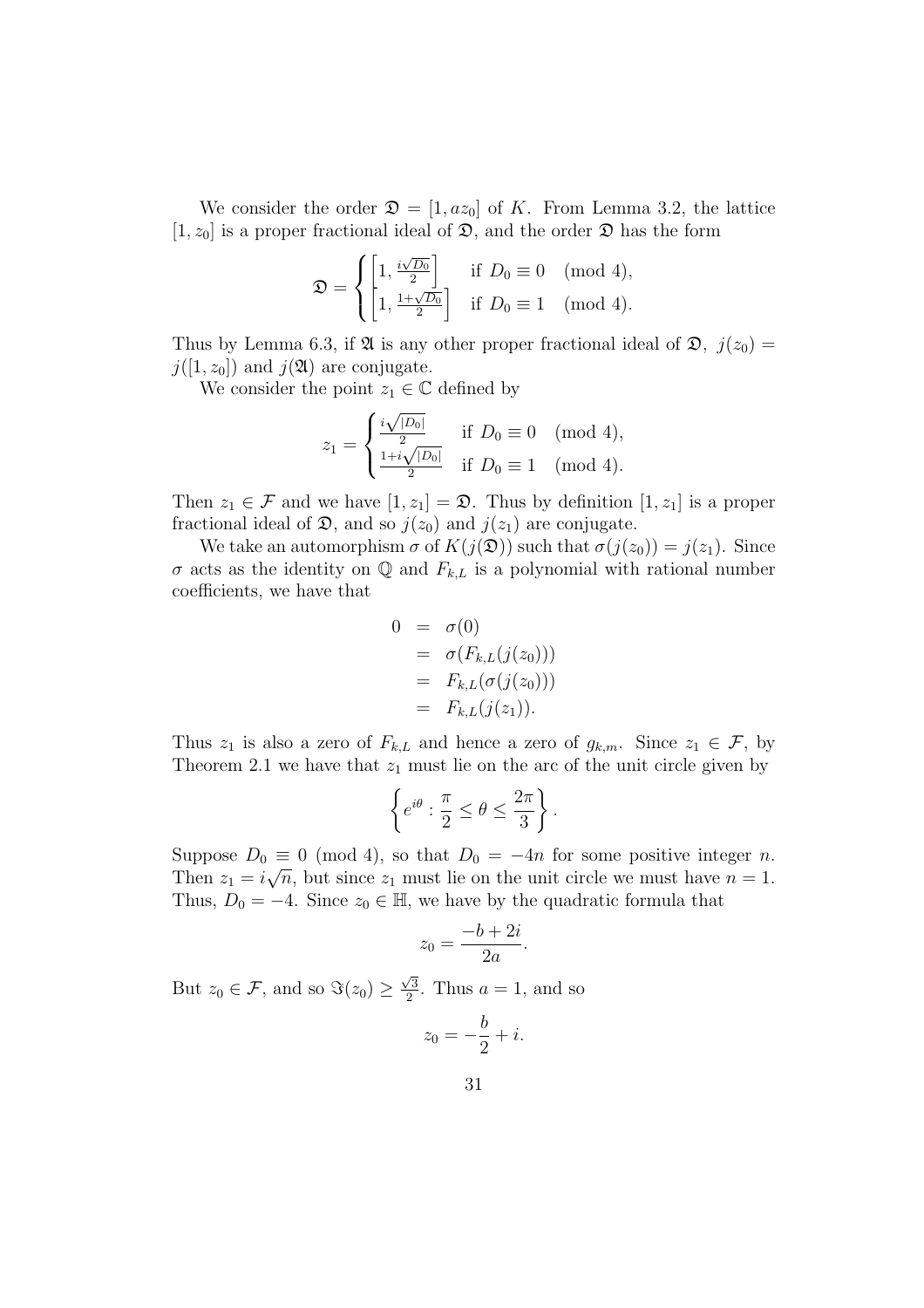But again by Theorem 2.1 we have that  $z_0$  must lie on the unit circle, so  $b = 0$  and  $z_0 = i$ .

.If  $D_0 \equiv 1 \pmod{4}$ , then  $D_0 = -4n + 1$  for some positive integer *n*. Hence, *√*

$$
z_1 = \frac{-1 + i\sqrt{4n - 1}}{2},
$$

and thus  $|z_1|^2 = n$ . Again, since  $z_1$  must lie on the unit circle we must have *n* = 1. Therefore  $D_0 = -3$ . Since  $z_0 \in \mathbb{H}$ , we have that

$$
z_0 = \frac{-b + i\sqrt{3}}{2a}
$$

by the quadratic formula. And again since  $z_0 \in \mathcal{F}$ , we have  $a = 1$  so that

$$
z_0 = -\frac{b}{2} + i\frac{\sqrt{3}}{2}.
$$

But again by Theorem 2.1 we have that  $z_0$  must lie on the unit circle, so  $b = 1$  and  $z_0 = \rho$ . Thus, we completed Theorem 3.1.

We have the following corollary by Theorem 2.1 and Theorem 3.1.

**Corollary 3.1.** Let  $k = 12\ell + k'$ , where  $\ell \in \mathbb{Z}_{\geq 0}$  and  $k' \in \{0, 4, 6, 8, 10, 14\}$ . *Let*

$$
g_{k,m}(z) = f_{k,m}(z) + \sum_{j=1}^{\ell+m} a_j f_{k-12j,m}(z) \Delta(z)^j,
$$

*where*  $a_j \in \mathbb{Q}, m \geq 0$  *and*  $\ell + m \geq 1$ *. If*  $\{a_j\}_{j=1}^{\ell+m}$  *satisfy* 

$$
\sum_{j=1}^{\ell+m} |a_j| (3\delta_3^j + \delta_4^m \gamma(j)^j A_{k'}) < 1 - \delta_4^m \delta_1^{\ell} A_{k'},
$$

*then all of zeros of*  $g_{k,m}$  *in the fundamental domain for*  $SL_2(\mathbb{Z})$  *are transcendental or equal to i or*  $\rho = -\frac{1}{2} + \frac{\sqrt{3}i}{2}$  $\frac{3i}{2}$ .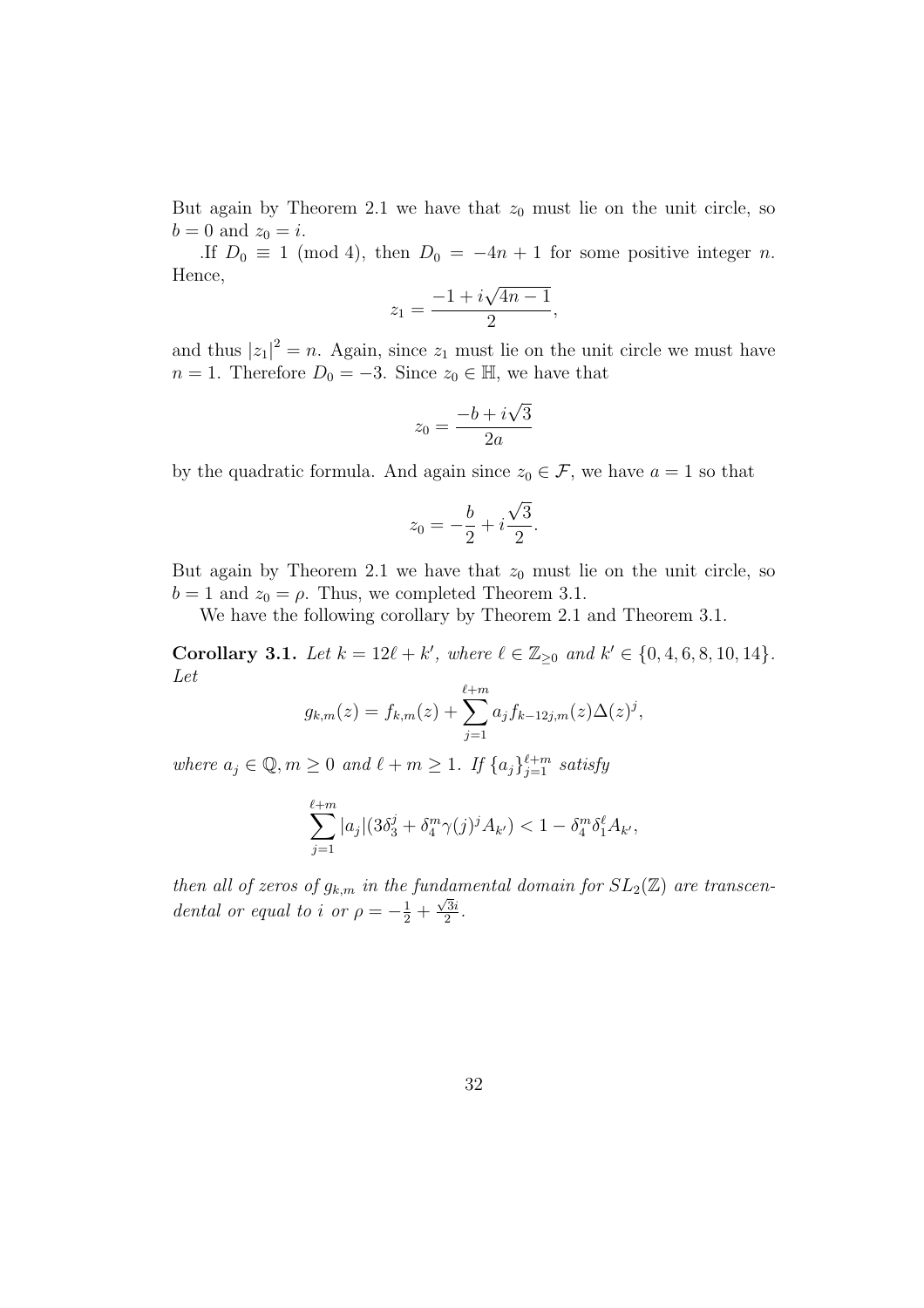# **4 Zeros of weakly holomorphic modular form of level** 2

In this section, we consider zeros of weakly holomorphic modular form of level 2.

#### **4.1 Definitions and statement of results**

Let  $M_k^{\sharp}$  $\frac{1}{k}(2)$  be the subspace of  $M_k^1(2)$  consisting of forms which are holomorphic away from the cusp at *∞*. Garthwaite and Jenkins considered a canonical basis of *M ♯*  $k^{\sharp}(2)$  in [4]. Let  $k = 4\ell + k'$  where  $\ell \in \mathbb{Z}$  and  $k' \in \{0, 2\}$ . For any integer  $m \ge -\ell$ , there exists a unique weakly holomorphic modular form  $f_{k,m} \in M_k^{\sharp}(2)$  which has an expansion

$$
f_{k,m}(z) = q^{-m} + O(q^{\ell+1}).
$$

We define three modular forms of level 2 to construct  $f_{k,m}(z)$ . Let

$$
\psi(z) = \left(\frac{\eta(z)}{\eta(2z)}\right)^{24} = q^{-1} - 24 + 276q + \dots \in M_0^{\sharp}(2)
$$

be the Hauptmodul for  $\Gamma_0(2)$ . This form has integer coefficients, has a pole at  $\infty$ , and vanishes at 0. Moreover, by the above argument  $\psi(z)$  is real-valued on the lower boundary of the fundamental domain.

Next, let

$$
F_2(z) = 2E_2(2z) - E_2(z) = 1 + 24 \sum_{n} \left( \sum_{d|n,d \text{ odd}} d \right) q^n
$$

be the unique normalized holomorphic modular form of weight 2 and level 2. Here  $E_2(z)$  is the weight 2 Eisenstein series  $E_2(z) = 1 - 24 \sum_{n=1}^{\infty} \sigma(n)q^n$ . The form  $F_2(z)$  has integer coefficients and a single zero at the elliptic point  $-\frac{1}{2} + \frac{i}{2}$  $\frac{i}{2}$ .

Additionally, we define the Eisenstein series  $S_4(z) \in M_4(2)$  as

$$
S_4(z) = \frac{E_4(z) - E_4(2z)}{240} = q + 8q^2 + 28q^3 + \cdots
$$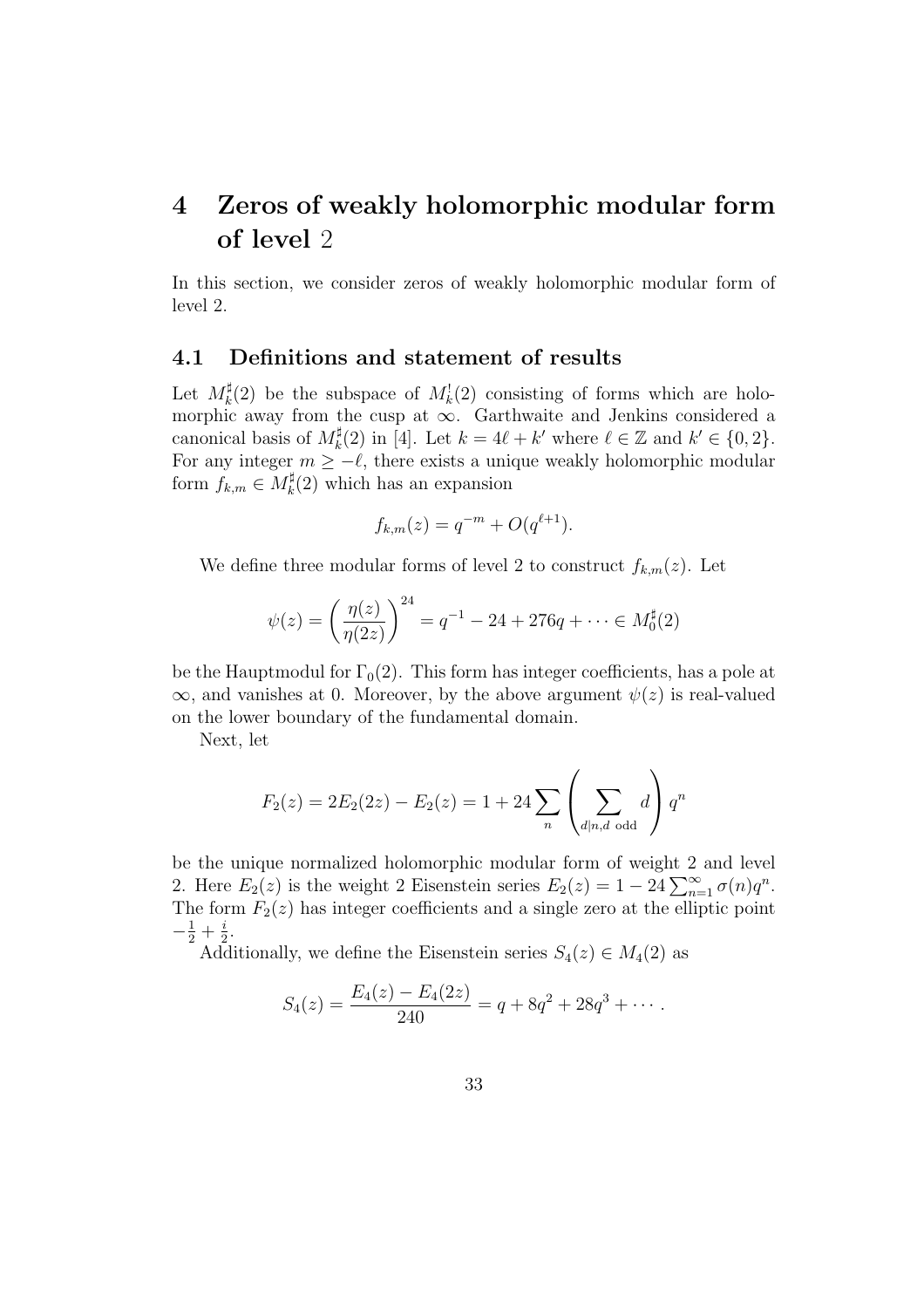It is easily checked that *S*<sup>4</sup> has integral Fourier coefficients and vanishes at *∞*. It does not vanish at the cusp at 0, as there are no cusp forms of weight 4 and level 2.

We now use these forms to construct a basis for  $M_k^{\sharp}$  $\mathcal{L}_k^{\sharp}(2)$ . We can write

$$
f_{k,m}(z) = S_4^{\ell}(z) F_{k'}(z) F(\psi(z)),
$$

where  $F(x)$  is a polynomial with integer coefficients of degree  $n+\ell = n+\lfloor \frac{k}{4} \rfloor$  $\frac{k}{4}$ . Similar sequences of modular forms for many levels appear in [3].

For the group  $\Gamma_0(2)$ , we use a fundamental domain in the upper halfplane bounded by the lines  $\Re(z) = -\frac{1}{2}$  $\frac{1}{2}$  and  $\Re(z) = \frac{1}{2}$ , the circles of radius 1  $\frac{1}{2}$  centered at  $z = -\frac{1}{2}$  $\frac{1}{2}$  and  $z = \frac{1}{2}$  $\frac{1}{2}$ . We include the boundary on the left half of this fundamental domain. The cusps of this fundamental domain can be taken to be at  $\infty$  and at 0.



Figure 2: A fundamental domain for  $\Gamma_0(2)$ .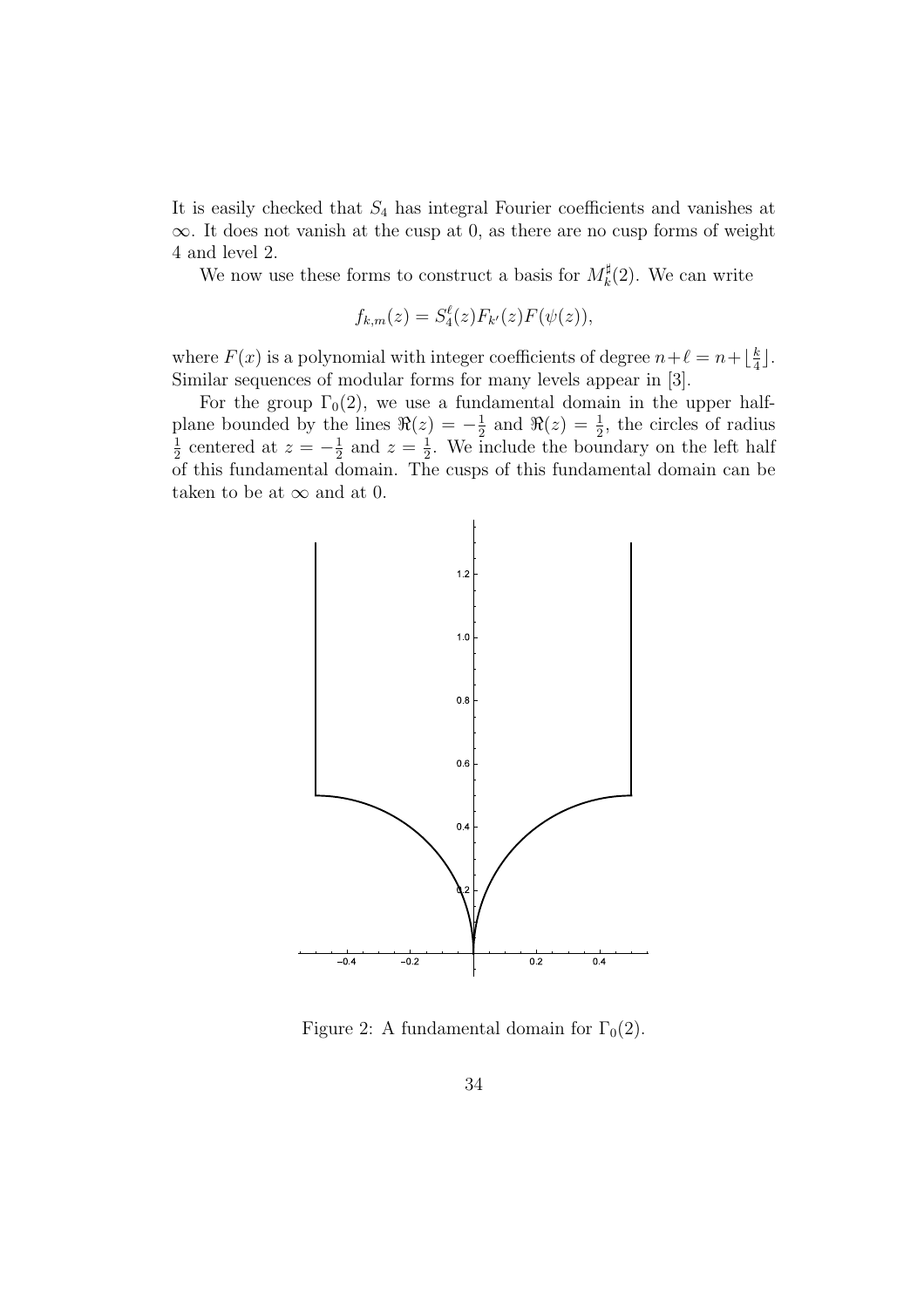Garthwaite and Jenkins proved the following theorem [4].

**Theorem 4.1.** [4, Theorem 1] Let  $f_{k,m}(z)$  be as above. If  $\ell \geq 0$  and  $m \geq 0$  $14\ell + 8$ *, or if*  $\ell < 0$  *and*  $n \geq 15|\ell| + 8$ *, then at least* [ *√* 3  $\frac{\sqrt{3}}{2}n + \frac{k}{6}$  $\frac{k}{6}$ ] *of the*  $n + \lfloor \frac{k}{4} \rfloor$  $\frac{k}{4}$ *nontrivial zeros of*  $f_{k,m}(z)$  *in the fundamental domain for*  $\Gamma_0(2)$  *lie on the lower boundary of the fundamental domain.*

We define  $g_{k,m}(z)$  to generalize Theorem 4.1. It is defined by

$$
g_{k,m}(z) = f_{k,m}(z) + \sum_{j=1}^{\ell+m} a_j f_{k-4j,m}(z) S_4(z)^j,
$$

where  $a_j \in \mathbb{R}, m \geq 1$  and  $\ell \geq 1$ . The main results for level 2 of this paper are the following three theorems.

**Theorem 4.2.** Let  $k = 4\ell + k'$ , where  $\ell \geq 1$  and  $k' \in \{0, 2\}$ . Let  $g_{k,m}(z) =$  $f_{k,m}(z) + \sum_{j=1}^{\ell+m} a_j f_{k-4j,m}(z) S_4(z)^j$ , where  $a_j \in \mathbb{R}$  and  $m \ge 1$ . Suppose

$$
\delta_5 = 62.574, \n\delta_6 = 2.444141, \n\delta_7 = 0.87063, \n\delta_8 = 0.73041, \nA = 21.8151 \nand  $\gamma_2(j) = \begin{cases}\n\delta_7^j \delta_5^{\ell-j} & \text{if } 1 \le j \le \ell, \n\delta_6^j \delta_7^{\ell} & \text{if } \ell + 1 \le j \le \ell + m.\n\end{cases}$
$$

*If*  $\{a_j\}_{j=1}^{\ell+m}$  *satisfy* 

$$
\sum_{j=1}^{\ell+m} |a_j| (2\delta_7^j + \delta_8^m \gamma_2(j)^j A) < 2 - \delta_8^m \delta_5^{\ell} A,
$$

*then at least*  $\vert$ *√* 3  $\frac{\sqrt{3}}{2}n + \frac{k}{6}$  $\frac{k}{6}$ ] *of the*  $n + \lfloor \frac{k}{4} \rfloor$  $\frac{k}{4}$ ] *nontrivial zeros of*  $f_{k,m}(z)$  *in the fundamental domain for*  $\Gamma_0(2)$  *lie on the lower boundary of the fundamental domain.*

**Theorem 4.3.** Let  $f_{k,m}(z)$  be as above. If  $\ell \geq 0$  and  $m \geq 3\ell + 5$ , or if  $\ell < 0$ *and*  $n \geq 8|\ell| + 5$ *, then at least*  $\left\lfloor \frac{n}{2} + \frac{k}{12} \right\rfloor$  *of the*  $n + \left\lfloor \frac{k}{4} \right\rfloor$  $\frac{k}{4}$ ] *nontrivial zeros of*  $f_{k,m}(z)$  *in the fundamental domain for*  $\Gamma_0(2)$  *lie on the lower boundary of the fundamental domain.*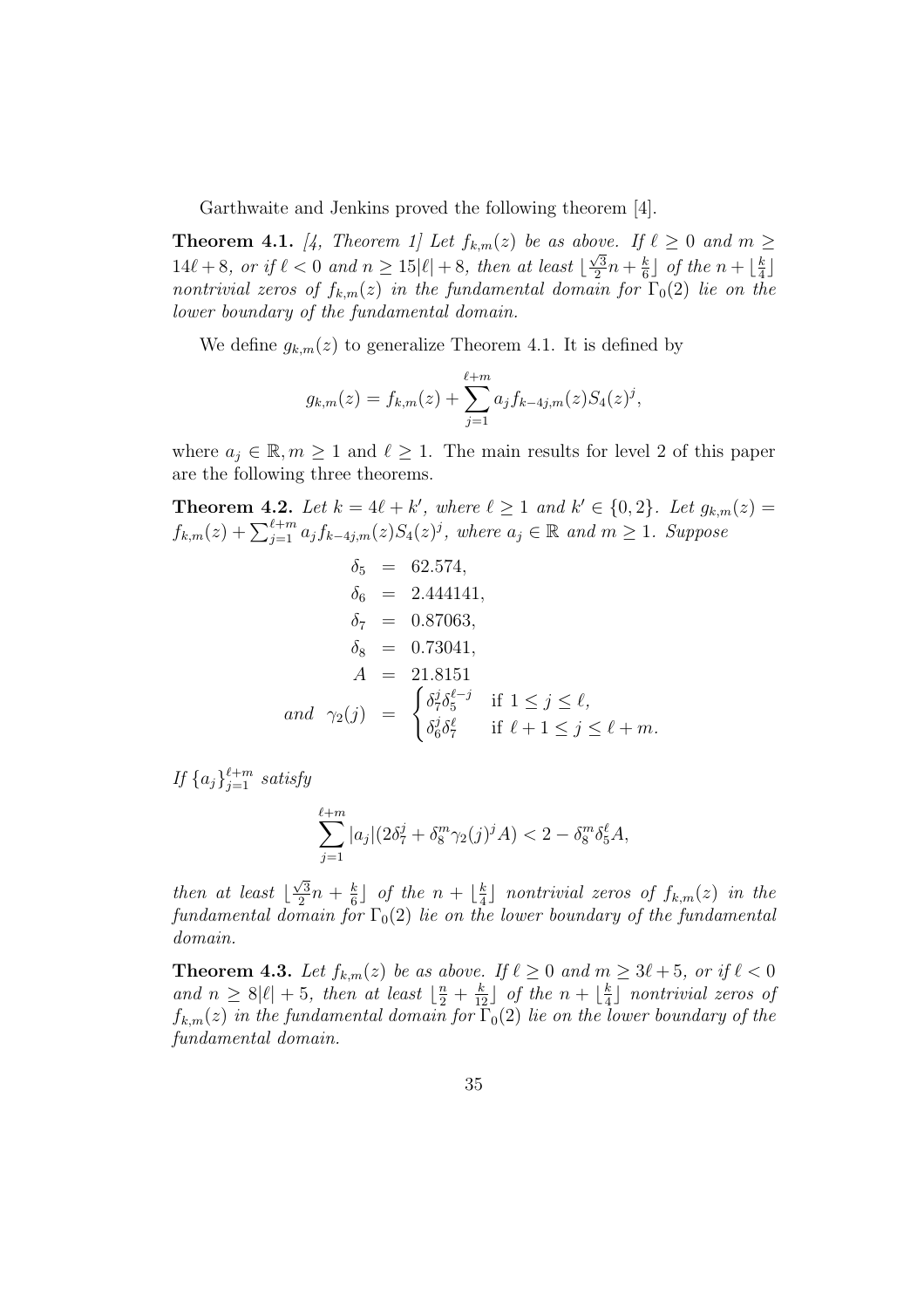**Theorem 4.4.** Let  $k = 4\ell + k'$ , where  $\ell \geq 1$  and  $k' \in \{0, 2\}$ . Let  $g_{k,m}(z) =$  $f_{k,m}(z) + \sum_{j=1}^{\ell+m} a_j f_{k-4j,m}(z) S_4(z)^j$ , where  $a_j \in \mathbb{R}$  and  $m \ge 1$ . Suppose

$$
\delta_9 = 1.6326,
$$
\n
$$
\delta_{10} = 0.15165,
$$
\n
$$
\delta_{11} = 0.066968,
$$
\n
$$
\delta_{12} = 0.81268,
$$
\n
$$
B = 5.50471,
$$
\nand 
$$
\gamma_3(j) = \begin{cases}\n\delta_{11}^j \delta_9^{\ell-j} & \text{if } 1 \le j \le \ell, \\
\delta_{10}^j \delta_{11}^{\ell} & \text{if } \ell + 1 \le j \le \ell + m.\n\end{cases}
$$

*If*  $\{a_j\}_{j=1}^{\ell+m}$  *satisfy* 

$$
\sum_{j=1}^{\ell+m} |a_j| (2\delta_{11}^j + \delta_{12}^m \gamma_3(j)^j B) < 2 - \delta_{12}^m \delta_9^{\ell} B,
$$

*then at least*  $\left\lfloor \frac{n}{2} + \frac{k}{12} \right\rfloor$  *of the*  $n + \left\lfloor \frac{k}{4} \right\rfloor$  $\frac{k}{4}$ ] nontrivial zeros of  $f_{k,m}(z)$  in the fun*damental domain for*  $\Gamma_0(2)$  *lie on the lower boundary of the fundamental domain.*

Proofs of these theorems is given by Subsection 4.2, 4.3 and 4.4, respectively.

### **4.2 Generalization of a theorem of Garthwaite and Jenkins**

In this subsection, we prove Theorem 4.2. An easy argument [4] shows that for any weakly holomorphic modular form *f* of weight *k* and level 2 with real coefficients, the quantity  $e^{ik\theta/2}f(-\frac{1}{2} + \frac{1}{2})$  $(\frac{1}{2}e^{i\theta})$  is real for  $\theta \in \left[\frac{\pi}{6}\right]$  $\frac{\pi}{6}$ ,  $\frac{\pi}{2}$  $\frac{\pi}{2}$ . In [4], Garthwaite and Jenkins proved that

$$
\left| e^{ik\theta/2} e^{-\pi m \sin \theta} f\left(-\frac{1}{2} + \frac{1}{2} e^{i\theta}\right) - (-1)^m 2 \cos\left(\frac{k\theta}{2} - \pi m \cos \theta\right) \right| < 2,
$$

for  $\ell \geq 0$  and  $m \geq 14\ell + 8$ , or  $\ell < 0$  and  $n \geq 15|\ell| + 8$ . They showed the inequality in term of several bounds for weakly holomorphic modular forms of level 2. In Subsection 2.4, we computed bounds for weakly holomorphic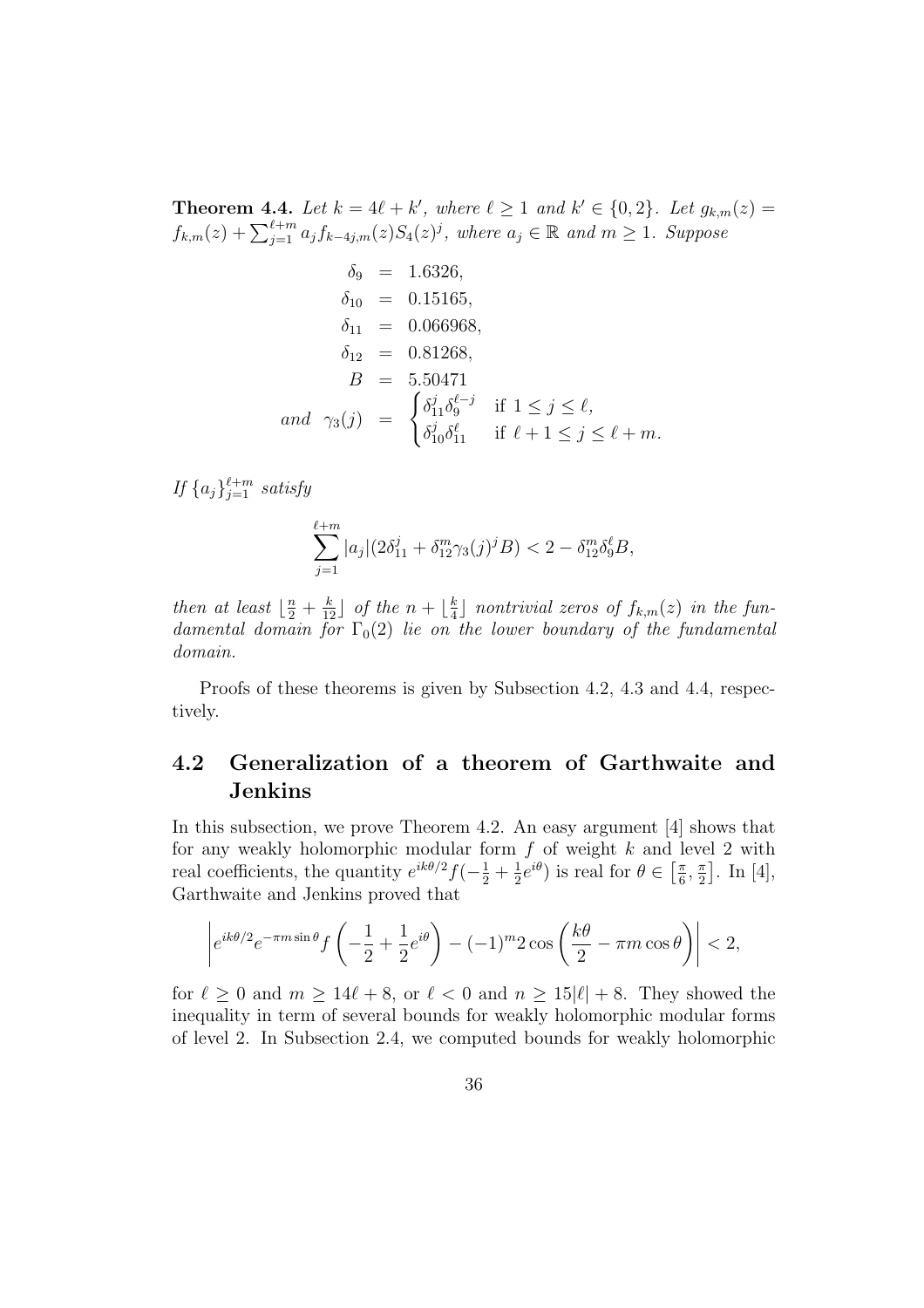modular forms of level 1. Now we can improve the bounds for level 2 by the similar technique.

Suppose  $\ell \geq 1$  and  $m \geq 1$ . Then we set

$$
H(\theta) = e^{ik\theta/2} e^{-\pi m \sin \theta} g_{k,m} \left( -\frac{1}{2} + \frac{1}{2} e^{i\theta} \right)
$$
  
=  $H_{0,m}(\theta) + \sum_{j=1}^{\ell+m} a_j e^{4ji\theta/2} S_4 \left( -\frac{1}{2} + \frac{1}{2} e^{i\theta} \right)^j H_{j,m}(\theta),$ 

where  $H_{j,m}(\theta) = e^{(k-4j)i\theta/2}e^{-\pi m \sin \theta} f_{k-4j,m}(-\frac{1}{2} + \frac{1}{2})$  $(\frac{1}{2}e^{i\theta})$ . Since  $\ell \geq 1$  and  $m \geq 1$ , we write

$$
H(\theta) = H_{0,m}(\theta) + \sum_{j=1}^{\ell} a_j e^{4ji\theta/2} S_4 \left( -\frac{1}{2} + \frac{1}{2} e^{i\theta} \right)^j H_{j,m}(\theta) + \sum_{j=1}^m a_{j+\ell} e^{4(j+\ell)i\theta/2} S_4 \left( -\frac{1}{2} + \frac{1}{2} e^{i\theta} \right)^{j+\ell} H_{j+\ell,m}(\theta).
$$

We define the function  $R_{j,m}(\theta)$  for  $\theta \in \left[\frac{\pi}{6}\right]$  $\frac{\pi}{6}$ ,  $\frac{\pi}{2}$  $\frac{\pi}{2}$  by

$$
H_{j,m}(\theta) = (-1)^m 2 \cos\left(\frac{(k-4j)\theta}{2} - \pi m \cos\theta\right) + R_{j,m}(\theta).
$$

We seek a bound for the function  $R_{j,m}(\theta)$ . Details for the computation of the numerical bounds that appear in this subsection are provided by the similar technique of Subsection 2.4. By [4], we find that

$$
|R_{j,m}(\theta)| = |e^{(k-4j)i\theta/2}e^{-\pi m \sin \theta} f_{k-4j,m} \left( -\frac{1}{2} + \frac{1}{2}e^{i\theta} \right)
$$
  

$$
-(-1)^m 2 \cos \left( \frac{(k-4j)\theta}{2} - \pi m \cos \theta \right) |
$$
  

$$
= |e^{(k-4j)i\theta/2}e^{-\pi m \sin \theta} \int_{-\frac{1}{2}}^{\frac{1}{2}} \frac{S_4^{\ell-j} \left( -\frac{1}{2} + \frac{1}{2}e^{i\theta} \right) F_{k'} \left( -\frac{1}{2} + \frac{1}{2}e^{i\theta} \right) F_2 \left( x + \frac{i}{5} \right)}{F_{k'} \left( x + \frac{i}{5} \right)}
$$
  

$$
\times \frac{\psi \left( x + \frac{i}{5} \right)}{\psi \left( x + \frac{i}{5} \right) - \psi \left( -\frac{1}{2} + \frac{1}{2}e^{i\theta} \right)} e^{-2\pi i m \tau} dx
$$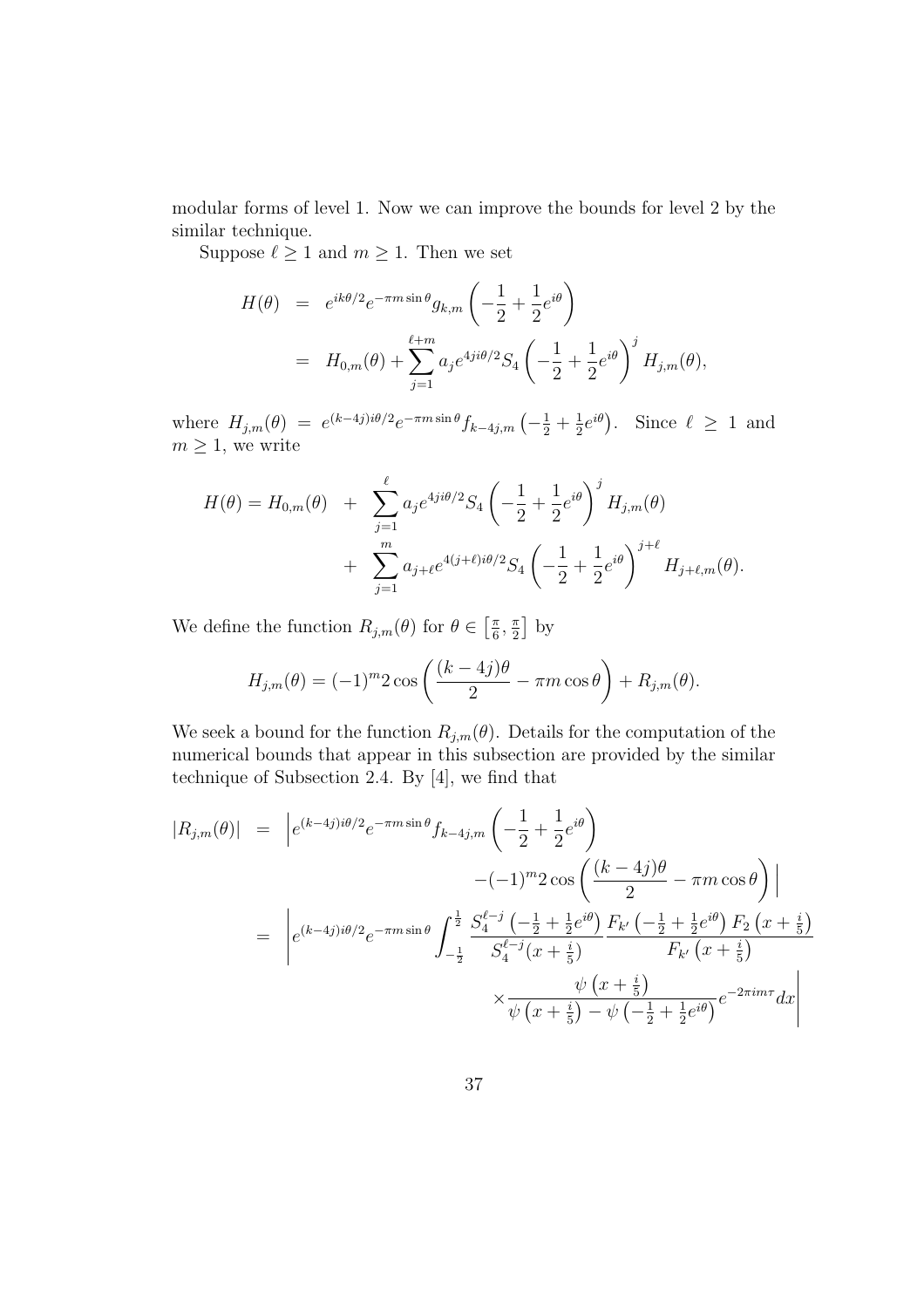$$
= e^{-\pi m \left(\sin \theta - \frac{2}{5}\right)} \left| \int_{-\frac{1}{2}}^{\frac{1}{2}} \frac{S_4^{\ell-j} \left(-\frac{1}{2} + \frac{1}{2} e^{i\theta}\right) F_{k'} \left(-\frac{1}{2} + \frac{1}{2} e^{i\theta}\right) F_2 \left(x + \frac{i}{5}\right)}{S_4^{\ell-j} (x + \frac{i}{5})} \right|
$$
  

$$
\times \frac{\psi \left(x + \frac{i}{5}\right)}{\psi \left(x + \frac{i}{5}\right) - \psi \left(-\frac{1}{2} + \frac{1}{2} e^{i\theta}\right)} dx
$$

We consider the exponential term  $e^{-\pi m(\sin \theta - \frac{2}{5})}$ . It holds that  $e^{-\pi m(\sin \theta - \frac{2}{5})}$  $0.73041$  for  $\theta \in \left[\frac{\pi}{6}\right]$  $\frac{\pi}{6}$ ,  $\frac{\pi}{2}$  $\frac{\pi}{2}$ . We set  $\delta_8 = 0.73041$ .

First, we consider

$$
\left|\frac{S_4\left(-\frac{1}{2} + \frac{1}{2}e^{i\theta}\right)}{S_4\left(x + \frac{i}{5}\right)}\right|^{\ell - j}.
$$

We compute

$$
0.03 \le \left| S_4 \left( -\frac{1}{2} + \frac{1}{2} e^{i\theta} \right) \right| \le 0.87063.
$$

We set  $\delta_7 = 0.87063$ . From [4], we have that

$$
0.014 \le \left| S_4 \left( x + \frac{i}{5} \right) \right| \le 2.44141.
$$

We set  $\delta_6 = 2.44141$ . Putting this together, we have, for  $\ell - j \geq 0$ ,

$$
\left| \frac{S_4\left(-\frac{1}{2} + \frac{1}{2}e^{i\theta}\right)}{S_4\left(x + \frac{i}{5}\right)} \right|^{\ell - j} \leq |62.574|^{\ell - j},
$$

and for  $\ell - j < 0$ ,

$$
\left|\frac{S_4\left(-\frac{1}{2} + \frac{1}{2}e^{i\theta}\right)}{S_4\left(x + \frac{i}{5}\right)}\right|^{\ell - j} \le \left(\frac{\delta_6}{\left|S_4\left(-\frac{1}{2} + \frac{1}{2}e^{i\theta}\right)\right|}\right)^{|\ell - j|}.
$$

We set  $\delta_5 = 62.574$ .

Next, we consider the term

$$
\left|\frac{F_{k'}\left(-\frac{1}{2}+\frac{1}{2}e^{i\theta}\right)F_2\left(x+\frac{i}{5}\right)}{F_{k'}\left(x+\frac{i}{5}\right)}\right|.
$$

If  $k' = 2$ , this is  $\left| F_2 \left( -\frac{1}{2} + \frac{1}{2} \right) \right|$  $\frac{1}{2}e^{i\theta}$ , which is bounded above by 8.00067. If  $k' = 0$ , this is  $\left| F_2 \left( x + \frac{i}{5} \right) \right|$  $\frac{i}{5}$ , which is bounded above by 12.50005. Therefore the contribution is bounded above by 12*.*50005.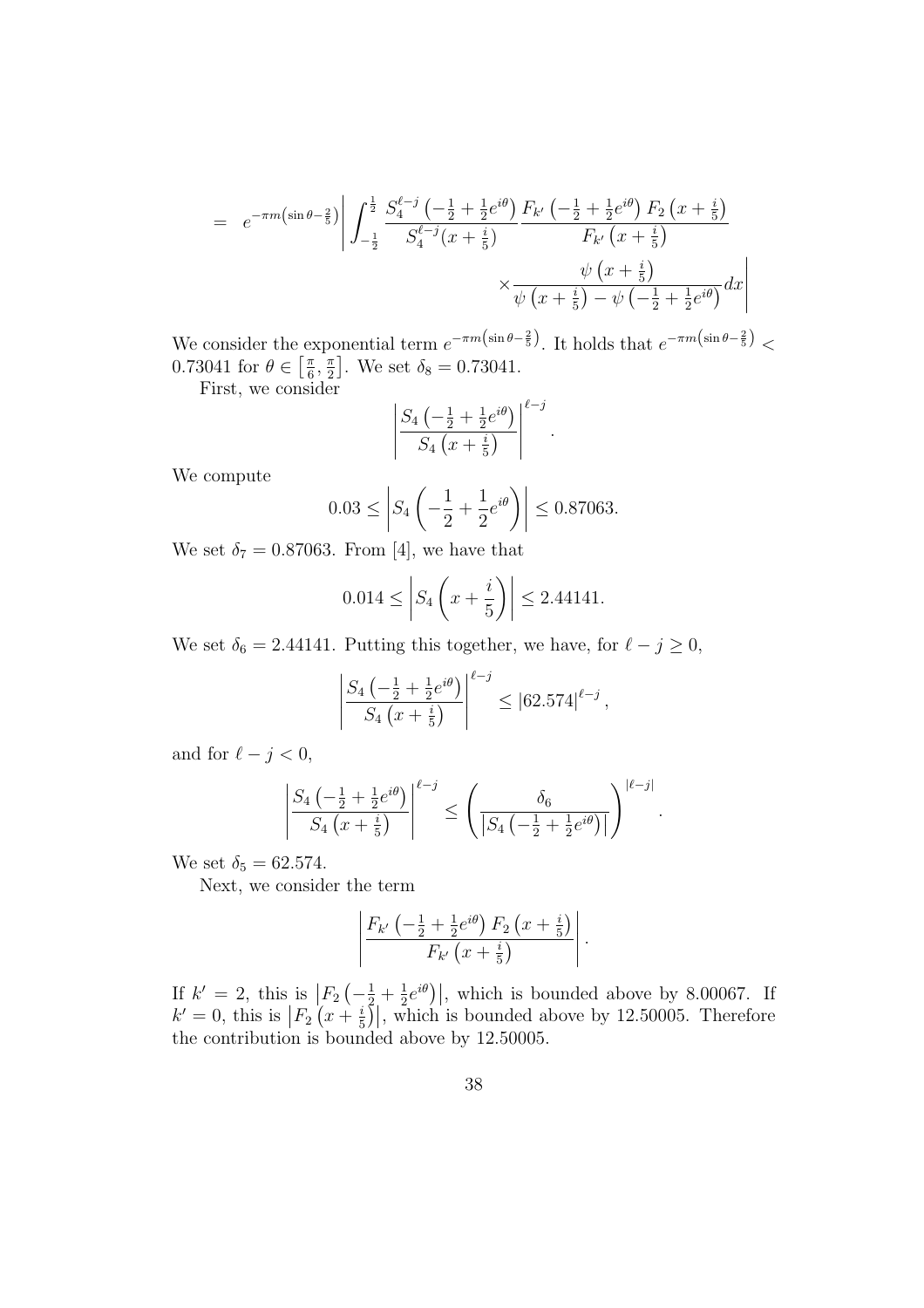Finally, we consider

$$
\int_{-\frac{1}{2}}^{\frac{1}{2}} \left| \frac{\psi\left(x+\frac{i}{5}\right)}{\psi\left(x+\frac{i}{5}\right)-\psi\left(-\frac{1}{2}+\frac{1}{2}e^{i\theta}\right)} \right| dx.
$$

From [4], We can bound the Hauptmodul quotient by

$$
\int_{-\frac{1}{2}}^{\frac{1}{2}} \left| \frac{\psi\left(x + \frac{i}{5}\right)}{\psi\left(x + \frac{i}{5}\right) - \psi\left(-\frac{1}{2} + \frac{1}{2}e^{i\theta}\right)} \right| dx \le 1.74520.
$$

Thus

$$
\left| \frac{F_{k'}\left(-\frac{1}{2} + \frac{1}{2}e^{i\theta}\right)F_2\left(x + \frac{i}{5}\right)}{F_{k'}\left(x + \frac{i}{5}\right)} \int_{-\frac{1}{2}}^{\frac{1}{2}} \frac{\psi\left(x + \frac{i}{5}\right)}{\psi\left(x + \frac{i}{5}\right) - \psi\left(-\frac{1}{2} + \frac{1}{2}e^{i\theta}\right)} du \right|
$$

is bounded above by

$$
12.50005 \cdot 1.74520 = 21.8151.
$$

We set  $A = 21.8151$ .

Putting all of these pieces together, we see that, for  $1 \leq j \leq \ell$ ,

$$
|R_{j,m}(\theta)| < \delta_8^m \delta_5^{\ell-j} A,
$$

for  $1 \leq j \leq m$ ,

$$
|R_{j+\ell,m}(\theta)| < \delta_8^m \left( \frac{\delta_6}{\left| S_4\left(-\frac{1}{2} + \frac{1}{2}e^{i\theta}\right) \right|} \right)^j A.
$$

We prove Theorem 4.2 using the bound for  $|R_{j,m}(\theta)|$ . When  $\ell \geq 1$  and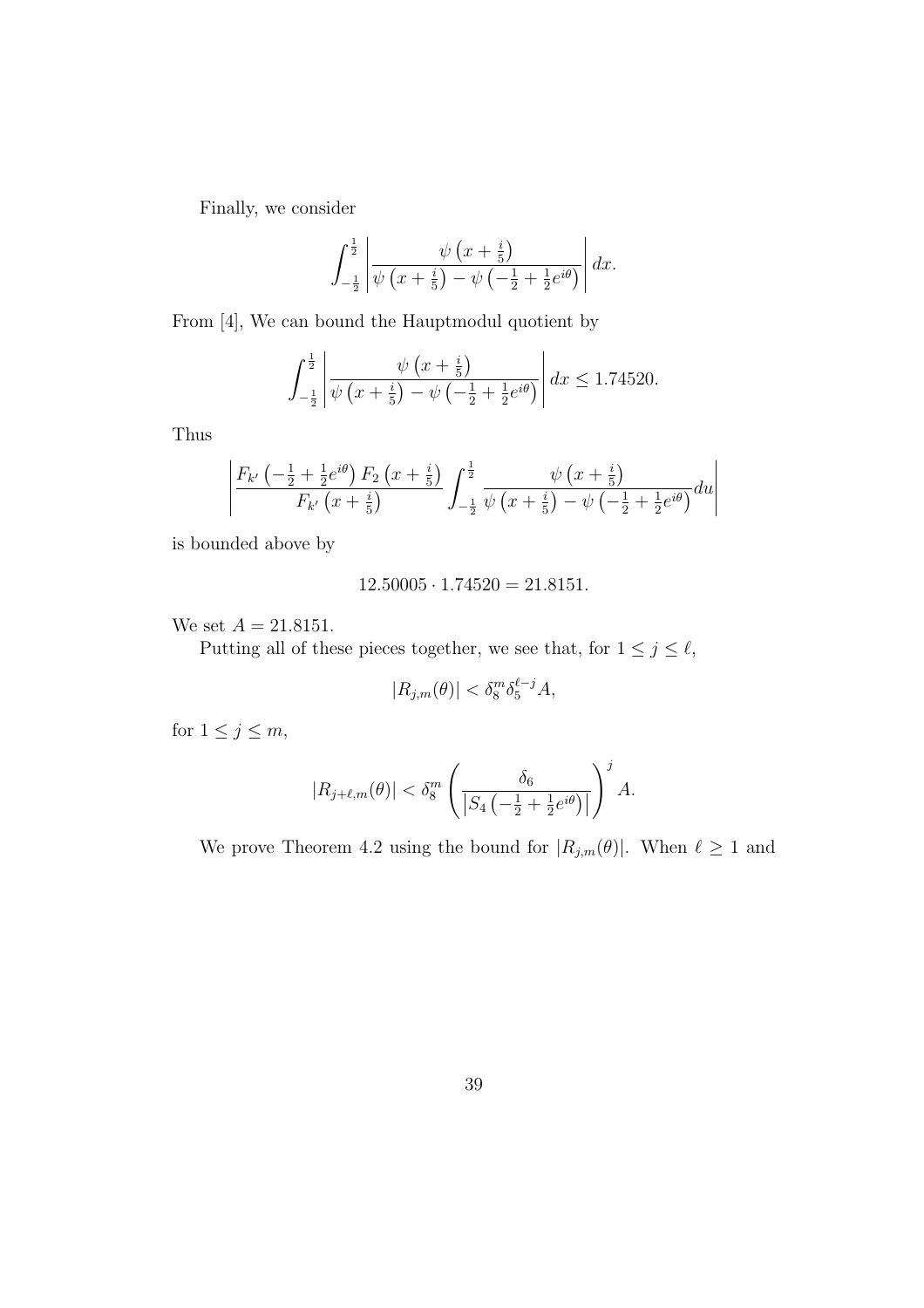$m\geq 1,$  we can write

$$
H(\theta) = H_{0,m}(\theta) + \sum_{j=1}^{\ell} a_j e^{4ji\theta/2} S_4 \left( -\frac{1}{2} + \frac{1}{2} e^{i\theta} \right)^j H_{j,m}(\theta)
$$
  
+ 
$$
\sum_{j=1}^m a_{j+\ell} e^{4(j+\ell)i\theta/2} S_4 \left( -\frac{1}{2} + \frac{1}{2} e^{i\theta} \right)^{j+\ell} H_{j+\ell,m}(\theta)
$$
  
= 
$$
(-1)^m 2 \cos \left( \frac{k\theta}{2} - \pi m \cos \theta \right) + R_{0,m}(\theta)
$$
  
+ 
$$
\sum_{j=1}^{\ell} a_j e^{4ji\theta/2} S_4 \left( -\frac{1}{2} + \frac{1}{2} e^{i\theta} \right)^j \left( (-1)^m 2 \cos \left( \frac{(k-4j)\theta}{2} - \pi m \cos \theta \right) \right)
$$
  
+ 
$$
R_{j,m}(\theta) \right)
$$
  
+ 
$$
\sum_{j=1}^m a_{j+\ell} e^{4(j+\ell)i\theta/2} S_4 \left( -\frac{1}{2} + \frac{1}{2} e^{i\theta} \right)^{j+\ell}
$$
  
× 
$$
\left( (-1)^m 2 \cos \left( \frac{(k-4(j+\ell))\theta}{2} - \pi m \cos \theta \right) + R_{j+\ell,m}(\theta) \right).
$$

Thus  $|H(\theta) - (-1)^m 2 \cos \left(\frac{k\theta}{2} - \pi m \cos \theta\right)|$  is bounded above by

$$
|R_{0,m}(\theta)| + \sum_{j=1}^{\ell} |a_j| (2 + |R_{j,m}(\theta)|) |S_4 \left(-\frac{1}{2} + \frac{1}{2} e^{i\theta}\right)|^j
$$
  
+ 
$$
\sum_{j=1}^m |a_{j+l}| (2 + |R_{j+\ell,m}(\theta)|) |S_4 \left(-\frac{1}{2} + \frac{1}{2} e^{i\theta}\right)|^{j+\ell}
$$
  

$$
\leq \delta_8^m \delta_5^{\ell} A + \sum_{j=1}^{\ell} |a_j| \left(2 + \delta_8^m \delta_5^{\ell-j} A\right) \delta_7^j
$$
  
+ 
$$
\sum_{j=1}^m |a_{j+l}| \left(2 + \delta_8^m \left|\frac{\delta_6}{S_4 \left(-\frac{1}{2} + \frac{1}{2} e^{i\theta}\right)}\right|^j A\right) |S_4 \left(-\frac{1}{2} + \frac{1}{2} e^{i\theta}\right)|^{j+\ell}
$$
  
= 
$$
\delta_8^m \delta_5^{\ell} A + \sum_{j=1}^{\ell+m} |a_j| \left(2\delta_7^j + \delta_8^m \gamma_2^j(j) A\right).
$$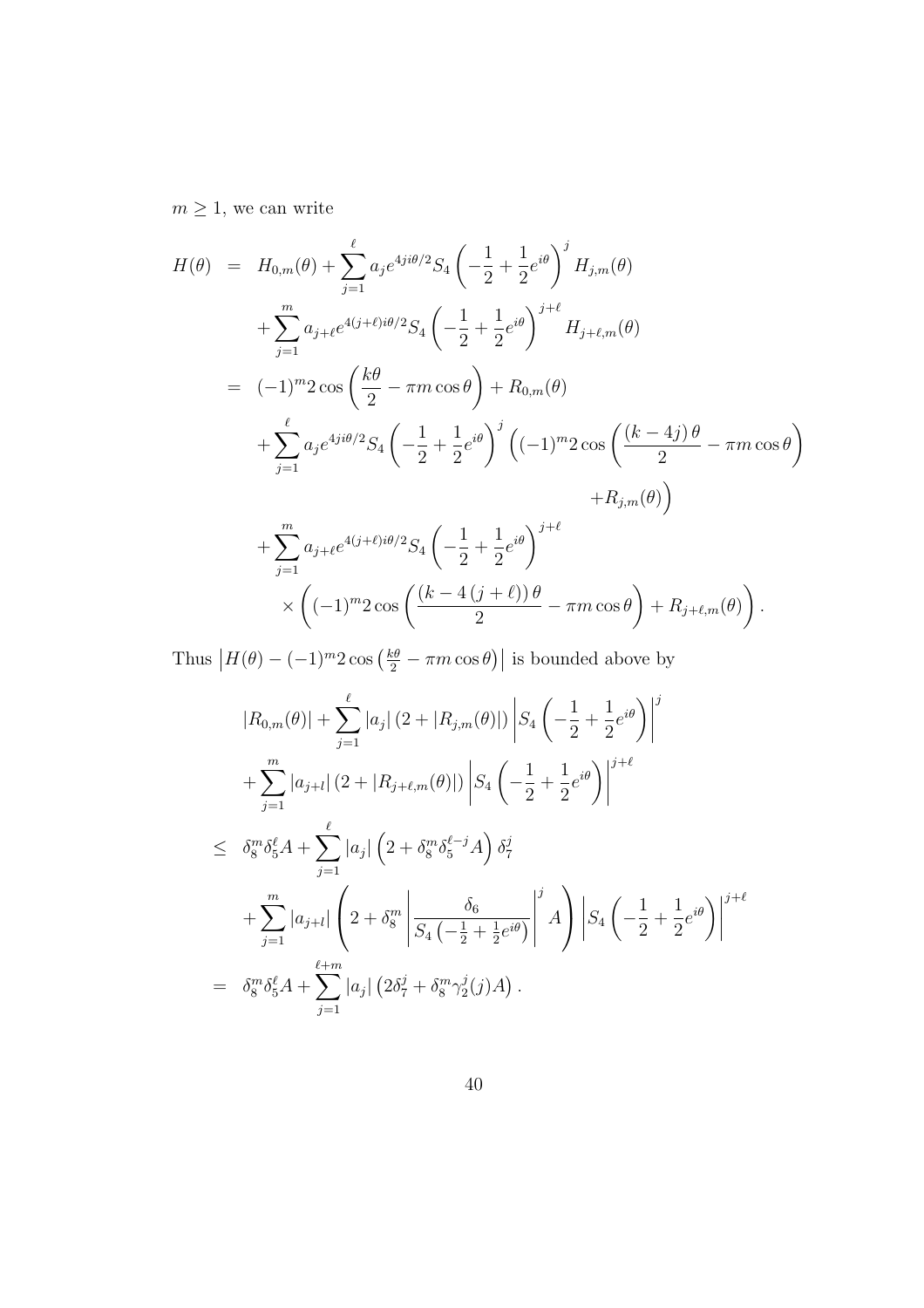Now suppose

$$
\sum_{j=1}^{\ell+m} |a_j| \left( 2\delta_7^j + \delta_8^m \gamma_2^j(j)A \right) < 2 - \delta_8^m \delta_5^{\ell} A.
$$

Then we have

$$
\left| H(\theta) - (-1)^m 2 \cos \left( \frac{k\theta}{2} - \pi m \cos \theta \right) \right| < 2.
$$

This inequality is enough to prove Theorem 4.2 by the same argument as Theorem 2.1. We completed the proof of Theorem 4.2.

## **4.3 Improving assumption for a theorem of Garthwaite and Jenkins**

The assumption for coefficients  $a_j$  of Theorem 4.2 is very strict. In this subsection, we consider more manageable assumption for *a<sup>j</sup>* and the proof of Theorem 4.3 is given. For  $-\frac{1}{2} + \frac{1}{2}$  $\frac{1}{2}e^{i\theta}$ , if  $\theta$  is close to  $0, -\frac{1}{2} + \frac{1}{2}$  $\frac{1}{2}e^{i\theta}$  is also close to 0. Then  $S_4(z)$  and  $S_4(\tau)$  have more large values. To avoid this, we restrict the interval  $\theta \in \left[\frac{\pi}{6}\right]$  $\frac{\pi}{6}, \frac{\pi}{2}$  $\left[\frac{\pi}{2}\right]$  to  $\theta \in \left[\frac{\pi}{3}\right]$  $\frac{\pi}{3}$ ,  $\frac{\pi}{2}$  $\frac{\pi}{2}$  and change the integral contour from  $\tau = x + \frac{i}{5}$  $\frac{i}{5}$  to  $\tau = x + \frac{2}{5}$  $\frac{2}{5}$ *i*.

Suppose  $\theta \in \left[\frac{\pi}{3}\right]$  $\frac{\pi}{3}, \frac{\pi}{2}$  $\frac{\pi}{2}$ . We consider to bound

$$
\begin{split}\n&= e^{-\pi m \sin \theta} f_{k,m} \left( -\frac{1}{2} + \frac{1}{2} e^{i\theta} \right) - (-1)^m 2 \cos \left( \frac{k\theta}{2} - \pi m \cos \theta \right) \\
&= e^{-\pi m \left( \sin \theta - \frac{2}{5} \right)} \left| \int_{-\frac{1}{2}}^{\frac{1}{2}} \frac{S_4^{\ell} \left( -\frac{1}{2} + \frac{1}{2} e^{i\theta} \right)}{S_4^{\ell} (x + \frac{2}{5} i)} \frac{F_{k'} \left( -\frac{1}{2} + \frac{1}{2} e^{i\theta} \right) F_2 \left( x + \frac{2}{5} i \right)}{F_{k'} \left( x + \frac{2}{5} i \right)} \\
&\times \frac{\psi \left( x + \frac{2}{5} i \right)}{\psi \left( x + \frac{2}{5} i \right) - \psi \left( -\frac{1}{2} + \frac{1}{2} e^{i\theta} \right)} dx\n\end{split}
$$

We consider the exponential term  $e^{-\pi m(\sin \theta - \frac{2}{5})}$ . It holds that  $e^{-\pi m(\sin \theta - \frac{2}{5})}$  $0.81268$  for  $\theta \in \left[\frac{\pi}{3}\right]$  $\frac{\pi}{3}$ ,  $\frac{\pi}{2}$  $\frac{\pi}{2}$ . We set  $\delta_{12} = 0.81268$ .

First, we consider

$$
\left|\frac{S_4\left(-\frac{1}{2} + \frac{1}{2}e^{i\theta}\right)}{S_4\left(x + \frac{2}{5}i\right)}\right|^{\ell}.
$$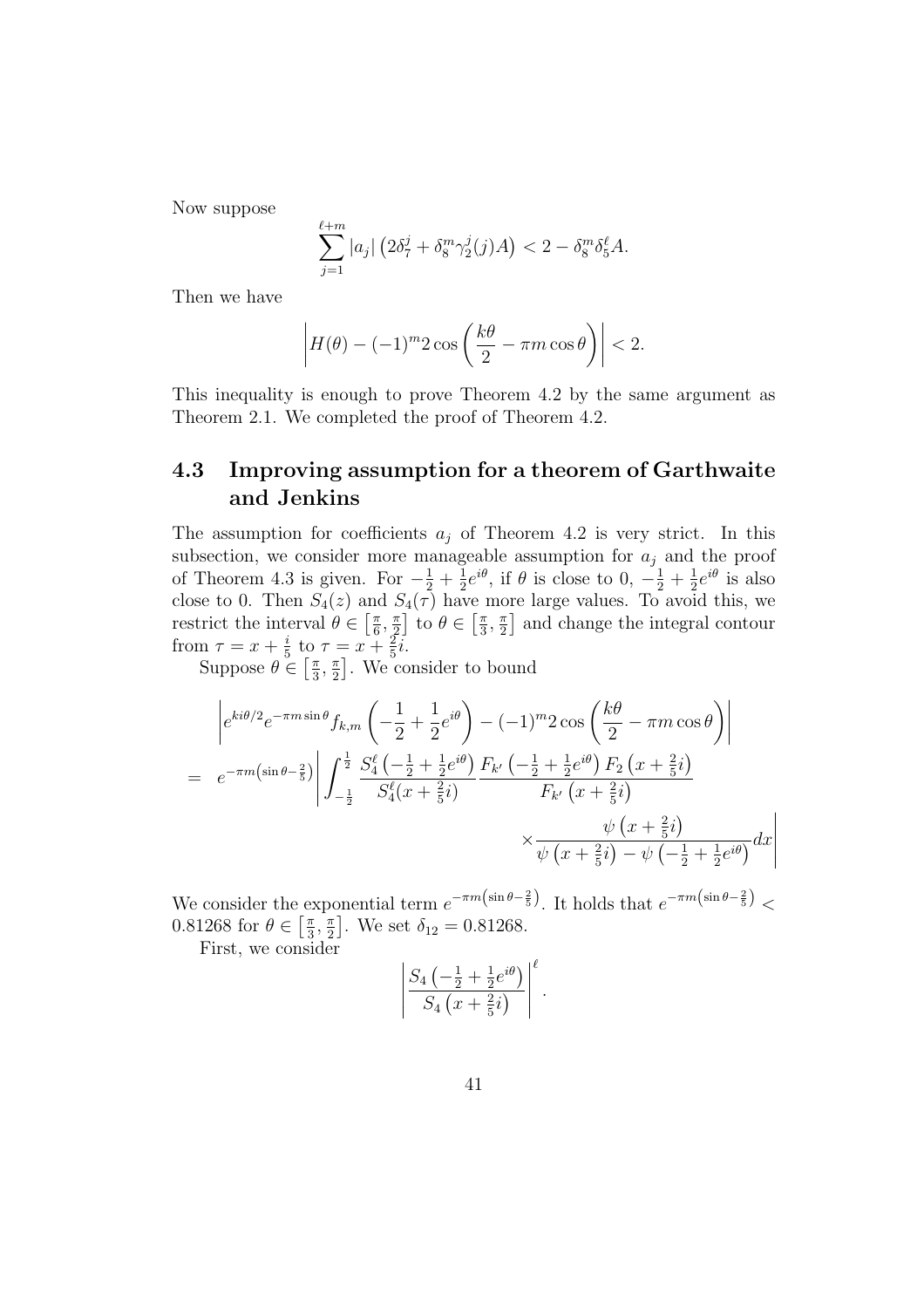We compute

$$
0.03 \le \left| S_4 \left( -\frac{1}{2} + \frac{1}{2} e^{i\theta} \right) \right| \le 0.066968.
$$

We set  $\delta_{11} = 0.066968$ . It holds that

$$
0.014 \le \left| S_4 \left( x + \frac{2}{5}i \right) \right| \le 0.15165.
$$

We set  $\delta_{10} = 0.15165$ . Putting this together, we have, for  $\ell \geq 0$ ,

$$
\left| \frac{S_4\left(-\frac{1}{2} + \frac{1}{2}e^{i\theta}\right)}{S_4\left(x + \frac{2}{5}i\right)} \right|^{\ell} \le |1.6326|^{\ell},
$$

and for  $\ell < 0$ ,

$$
\left|\frac{S_4\left(-\frac{1}{2} + \frac{1}{2}e^{i\theta}\right)}{S_4\left(x + \frac{2}{5}i\right)}\right|^{\ell} \le \left(\frac{\delta_{11}}{|S_4\left(-\frac{1}{2} + \frac{1}{2}e^{i\theta}\right)|}\right)^{|\ell|}.
$$

We set  $\delta_9 = 1.6326$ .

Next, we consider the term

$$
\left|\frac{F_{k'}\left(-\frac{1}{2}+\frac{1}{2}e^{i\theta}\right)F_2\left(x+\frac{2}{5}i\right)}{F_{k'}\left(x+\frac{2}{5}i\right)}\right|.
$$

If  $k' = 2$ , this is  $\left| F_2 \left( -\frac{1}{2} + \frac{1}{2} \right) \right|$  $\frac{1}{2}e^{i\theta}$ , which is bounded above by 1.7929. If  $k' = 0$ , this is  $\left| F_2 \left( x + \frac{2}{5} \right) \right|$  $\left(\frac{2}{5}i\right)\right|$ , which is bounded above by 3.1542. Therefore the contribution is bounded above by 3*.*1542.

Finally, we consider

$$
\int_{-\frac{1}{2}}^{\frac{1}{2}} \left| \frac{\psi\left(x+\frac{2}{5}i\right)}{\psi\left(x+\frac{2}{5}i\right)-\psi\left(-\frac{1}{2}+\frac{1}{2}e^{i\theta}\right)} \right| dx.
$$

and it is bounded above by 1.74520.

Thus

$$
\left| \frac{F_{k'}\left(-\frac{1}{2} + \frac{1}{2}e^{i\theta}\right)F_2\left(x + \frac{2}{5}i\right)}{F_{k'}\left(x + \frac{2}{5}i\right)} \int_{-\frac{1}{2}}^{\frac{1}{2}} \frac{\psi\left(x + \frac{2}{5}i\right)}{\psi\left(x + \frac{2}{5}i\right) - \psi\left(-\frac{1}{2} + \frac{1}{2}e^{i\theta}\right)} du \right|
$$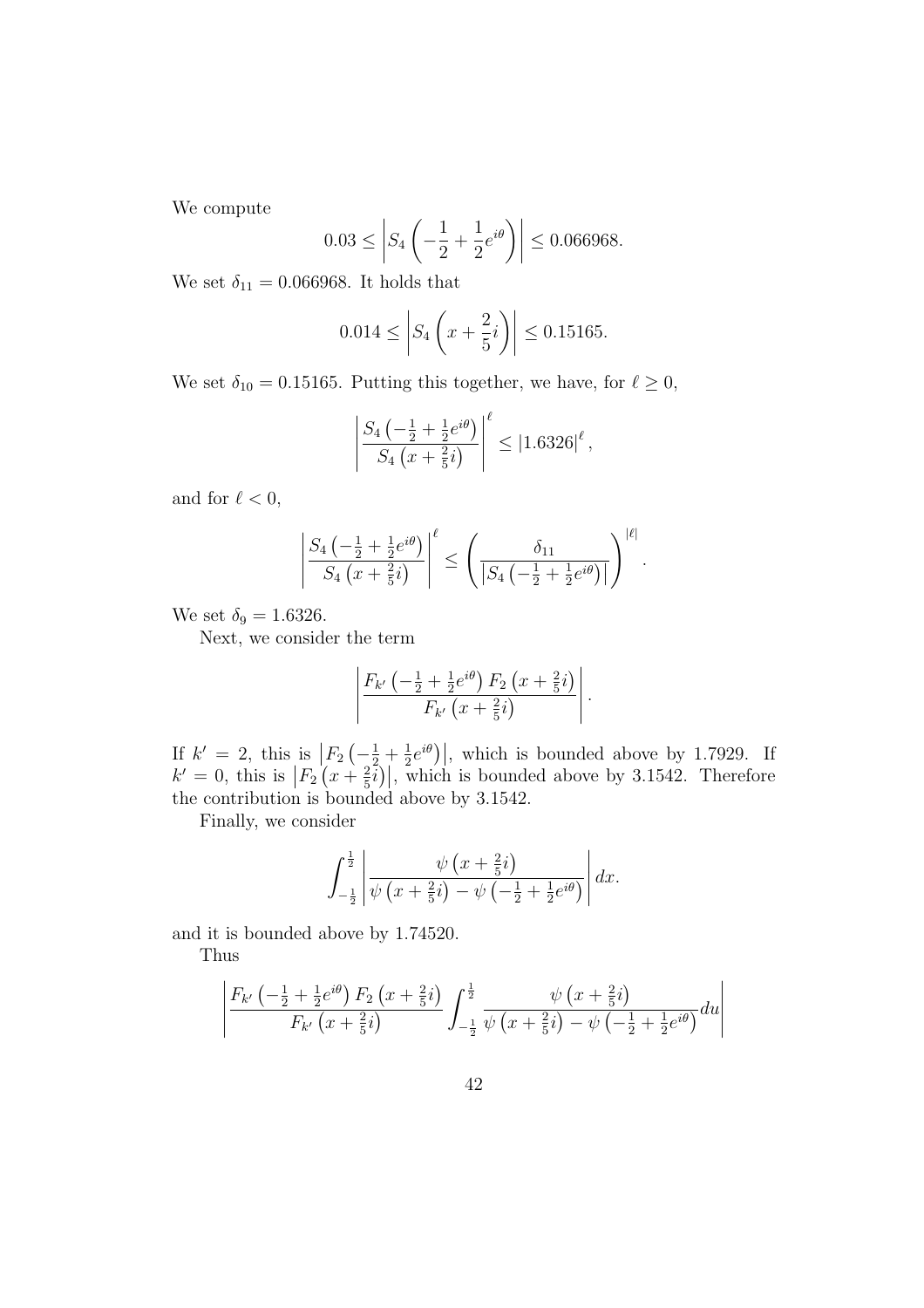is bounded above by

$$
3.1542 \cdot 1.74520 = 5.50471.
$$

We set  $B = 5.50471$ .

Putting all of these pieces together, we see that for  $\ell \geq 0$ ,

$$
e^{-\pi m \left(\sin \theta - \frac{2}{5}\right)} \left| \int_{-\frac{1}{2}}^{\frac{1}{2}} \frac{S_4^{\ell} \left(-\frac{1}{2} + \frac{1}{2} e^{i\theta}\right) F_{k'}\left(-\frac{1}{2} + \frac{1}{2} e^{i\theta}\right) F_2\left(x + \frac{2}{5}i\right)}{S_4^{\ell} (x + \frac{2}{5}i)} \right|
$$
  
\$\times \frac{\psi \left(x + \frac{2}{5}i\right)}{\psi \left(x + \frac{2}{5}i\right) - \psi \left(-\frac{1}{2} + \frac{1}{2} e^{i\theta}\right)} dx\$

 $< 0.81268^m \, |1.6326|$ <sup> $\ell$ </sup> (5.50471)*.* 

Note that  $(0.81268<sup>m</sup>)(5.50471) < 2$  if  $m \ge 5$ , and  $(0.81268<sup>m</sup>)(1.6326) < 1$  if  $m \geq 3$ . Hence, the integral is less than our desired bound 2 if  $\ell \geq 0$  and  $m \geq 3\ell + 5$ . Similarly, for  $\ell < 0$ , we find that our integral is bounded by 2 if  $m \geq 8 |\ell| + 5$ . Therefore, we completed the proof of Theorem 4.3.

#### **4.4 Generalization for improved assumption**

Finally, we prove Theorem 4.4 in this subsection. By the bounds of Subsection 4.3, we see that

$$
|R_{j,m}(\theta)| < \delta_{12}^m \delta_9^{\ell-j} B
$$

for  $1 \leq j \leq \ell$  and that

$$
|R_{j+\ell,m}(\theta)| < \delta_{12}^m \left( \frac{\delta_{10}}{|S_4\left(-\frac{1}{2} + \frac{1}{2}e^{i\theta}\right)|} \right)^j B
$$

for  $1 \leq j \leq m$ .

We prove Theorem 4.4 using the bound for  $|R_{j,m}(\theta)|$ . When  $\ell \geq 1$  and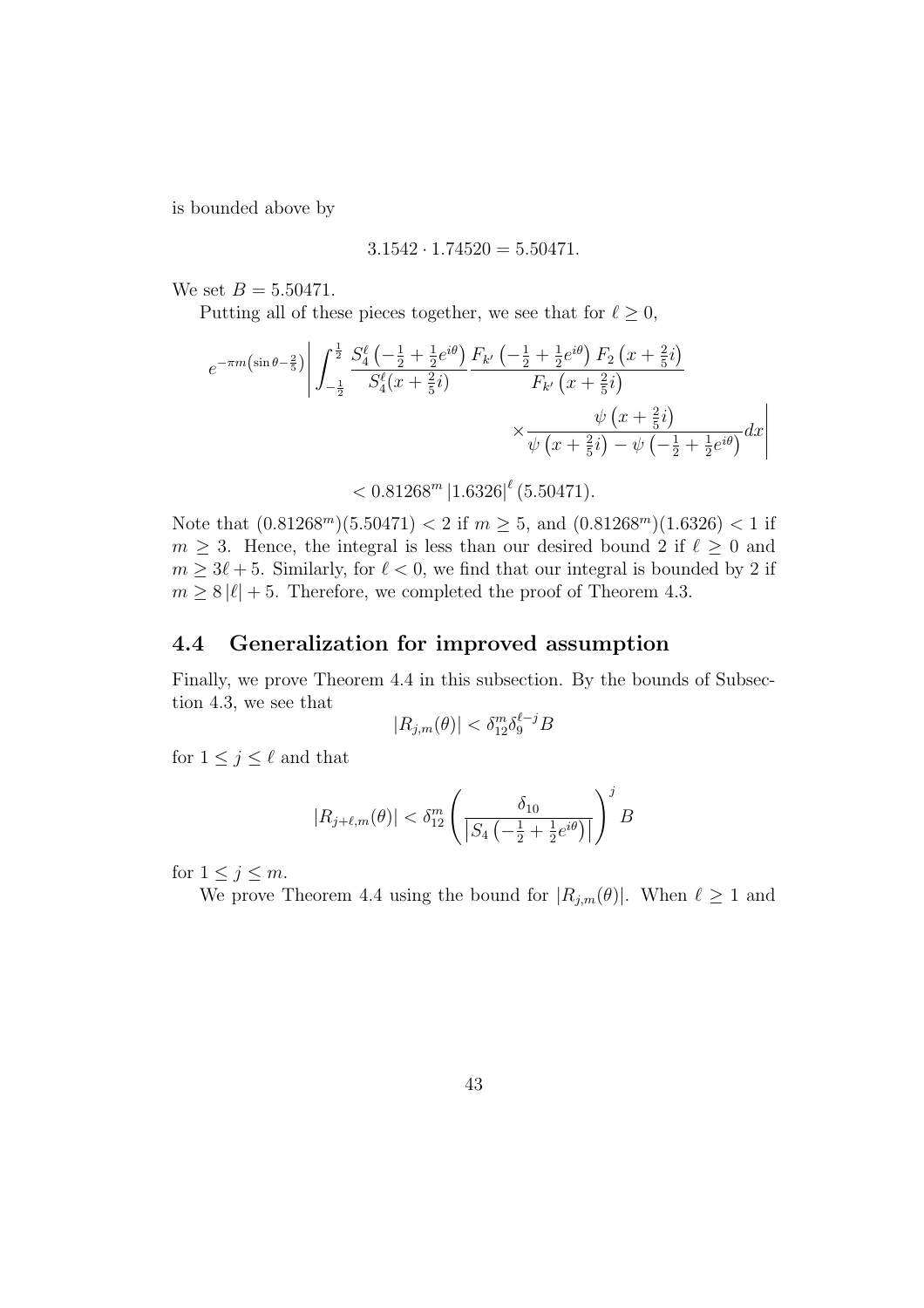$m\geq 1,$  we can write

$$
H(\theta) = H_{0,m}(\theta) + \sum_{j=1}^{\ell} a_j e^{4ji\theta/2} S_4 \left( -\frac{1}{2} + \frac{1}{2} e^{i\theta} \right)^j H_{j,m}(\theta)
$$
  
+ 
$$
\sum_{j=1}^m a_{j+\ell} e^{4(j+\ell)i\theta/2} S_4 \left( -\frac{1}{2} + \frac{1}{2} e^{i\theta} \right)^{j+\ell} H_{j+\ell,m}(\theta)
$$
  
= 
$$
(-1)^m 2 \cos \left( \frac{k\theta}{2} - \pi m \cos \theta \right) + R_{0,m}(\theta)
$$
  
+ 
$$
\sum_{j=1}^{\ell} a_j e^{4ji\theta/2} S_4 \left( -\frac{1}{2} + \frac{1}{2} e^{i\theta} \right)^j \left( (-1)^m 2 \cos \left( \frac{(k-4j)\theta}{2} - \pi m \cos \theta \right) + R_{j,m}(\theta) \right)
$$
  
+ 
$$
\sum_{j=1}^m a_{j+\ell} e^{4(j+\ell)i\theta/2} S_4 \left( -\frac{1}{2} + \frac{1}{2} e^{i\theta} \right)^{j+\ell}
$$
  

$$
\times \left( (-1)^m 2 \cos \left( \frac{(k-4(j+\ell))\theta}{2} - \pi m \cos \theta \right) + R_{j+\ell,m}(\theta) \right).
$$

Thus  $|H(\theta) - (-1)^m 2 \cos \left(\frac{k\theta}{2} - \pi m \cos \theta\right)|$  is bounded above by

$$
|R_{0,m}(\theta)| + \sum_{j=1}^{\ell} |a_j| (2 + |R_{j,m}(\theta)|) |S_4 \left(-\frac{1}{2} + \frac{1}{2} e^{i\theta}\right)|^j
$$
  
+ 
$$
\sum_{j=1}^m |a_{j+l}| (2 + |R_{j+\ell,m}(\theta)|) |S_4 \left(-\frac{1}{2} + \frac{1}{2} e^{i\theta}\right)|^{j+\ell}
$$
  

$$
\leq \delta_{12}^m \delta_9^{\ell} B + \sum_{j=1}^{\ell} |a_j| \left(2 + \delta_{12}^m \delta_9^{\ell-j} B\right) \delta_{11}^j
$$
  
+ 
$$
\sum_{j=1}^m |a_{j+l}| \left(2 + \delta_{12}^m \left|\frac{\delta_{10}}{S_4 \left(-\frac{1}{2} + \frac{1}{2} e^{i\theta}\right)}\right|^j A\right) |S_4 \left(-\frac{1}{2} + \frac{1}{2} e^{i\theta}\right)|^{j+\ell}
$$
  
= 
$$
\delta_{12}^m \delta_9^{\ell} B + \sum_{j=1}^{\ell+m} |a_j| \left(2\delta_{11}^j + \delta_{12}^m \gamma_2^j(j) B\right).
$$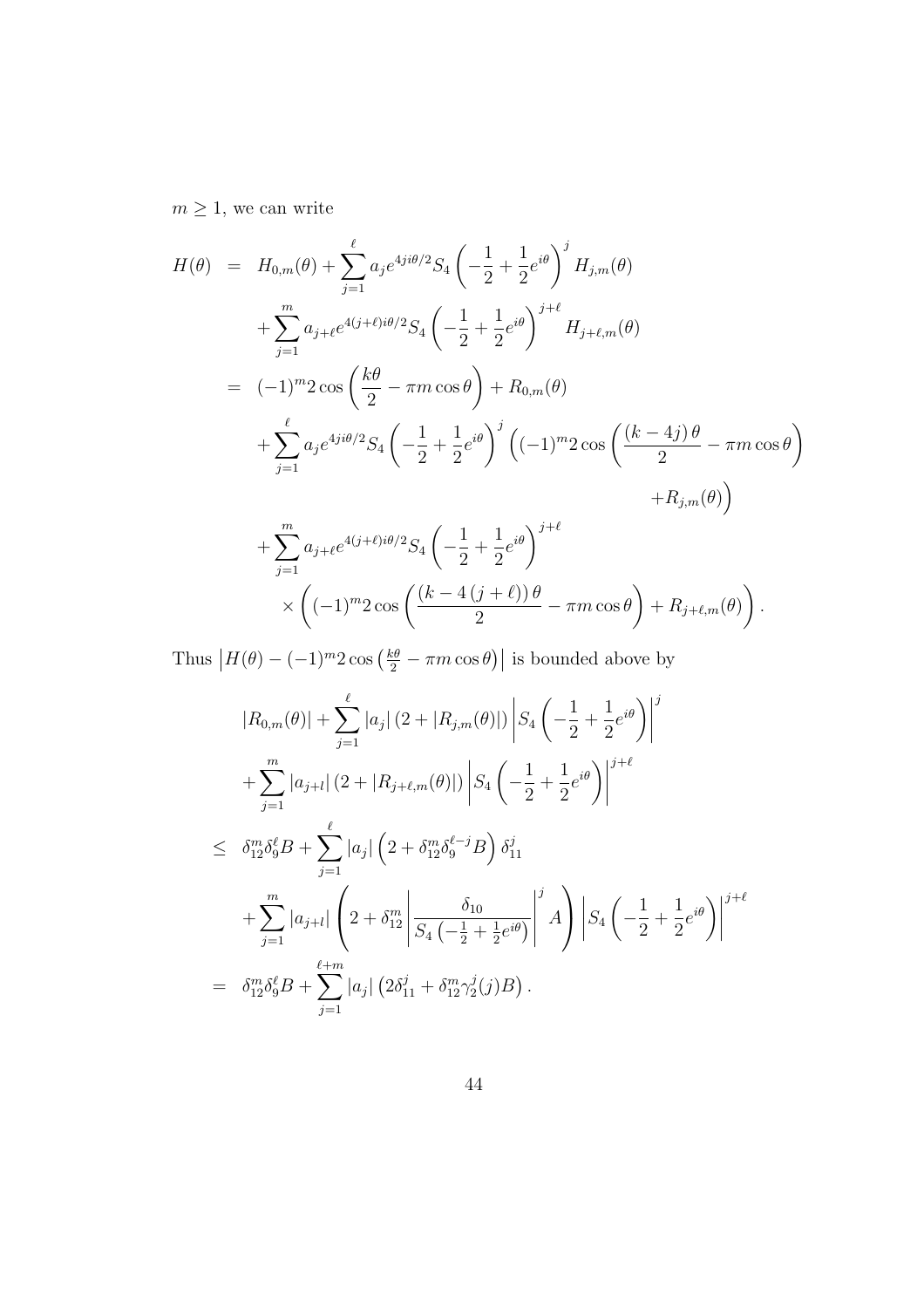Now suppose

$$
\sum_{j=1}^{\ell+m} |a_j| \left( 2\delta_{11}^j + \delta_{12}^m \gamma_3^j(j)B \right) < 2 - \delta_{12}^m \delta_9^{\ell} B.
$$

Then we have

$$
\left| H(\theta) - (-1)^m 2 \cos \left( \frac{k\theta}{2} - \pi m \cos \theta \right) \right| < 2.
$$

This inequality is enough to prove Theorem 4.4 by the same argument as Theorem 2.1 and Theorem 4.2. We completed the proof of Theorem 4.4.

# **References**

- [1] D. Cox, Primes of the form  $x^2 + ny^2$ , Fermat, class field theory and *complex multiplication. A Wiley-Interscience Publication* (1989).
- [2] W. Duke and P. Jenkins, On the zeros and coefficients of certain weakly holomorphic modular forms, *Pure Appl. Math. Q.* **4**(4) (2008) 1327–1340.
- [3] A. El-Guindy, Fourier expansions with modular form coefficients, *Int. J. Number Theory* **5**(8) (2009) 1433–1446.
- [4] S. Garthwaite and P. Jenkins, Zeros of weakly holomorphic modular forms of levels 2 and 3, *Math. Res. Lett.* **20**(4) (2013) 657–674
- [5] J. Getz, A generalization of a theorem of Rankin and Swinnerton-Dyer on zeros of modular forms, *Proc. Amer. Math. Soc.* **132**(8) (2004) 2221–2231
- [6] A. Haddock and P. Jenkins, Zeros of weakly holomorphic modular forms of levels 4, *Int. J. Number Theory* **10**(2) (2014) 455–470
- [7] C. Jennings-Shaffer and H. Swisher, A note on the transcendence of zeros of a certain family of weakly holomorphic forms, *Int. J. Number Theory* **10**(2) (2014) 309–317
- [8] W. Kohnen, Transcendence of zeros of Eisenstein series and other modular functions, *Comment. Math. Univ. St. Pauli* **52**(1) (2003) 55–57
- [9] S. Lang, Introduction to Transcendental Numbers , *Addison-Wesley, Reading, MA,* (1966)